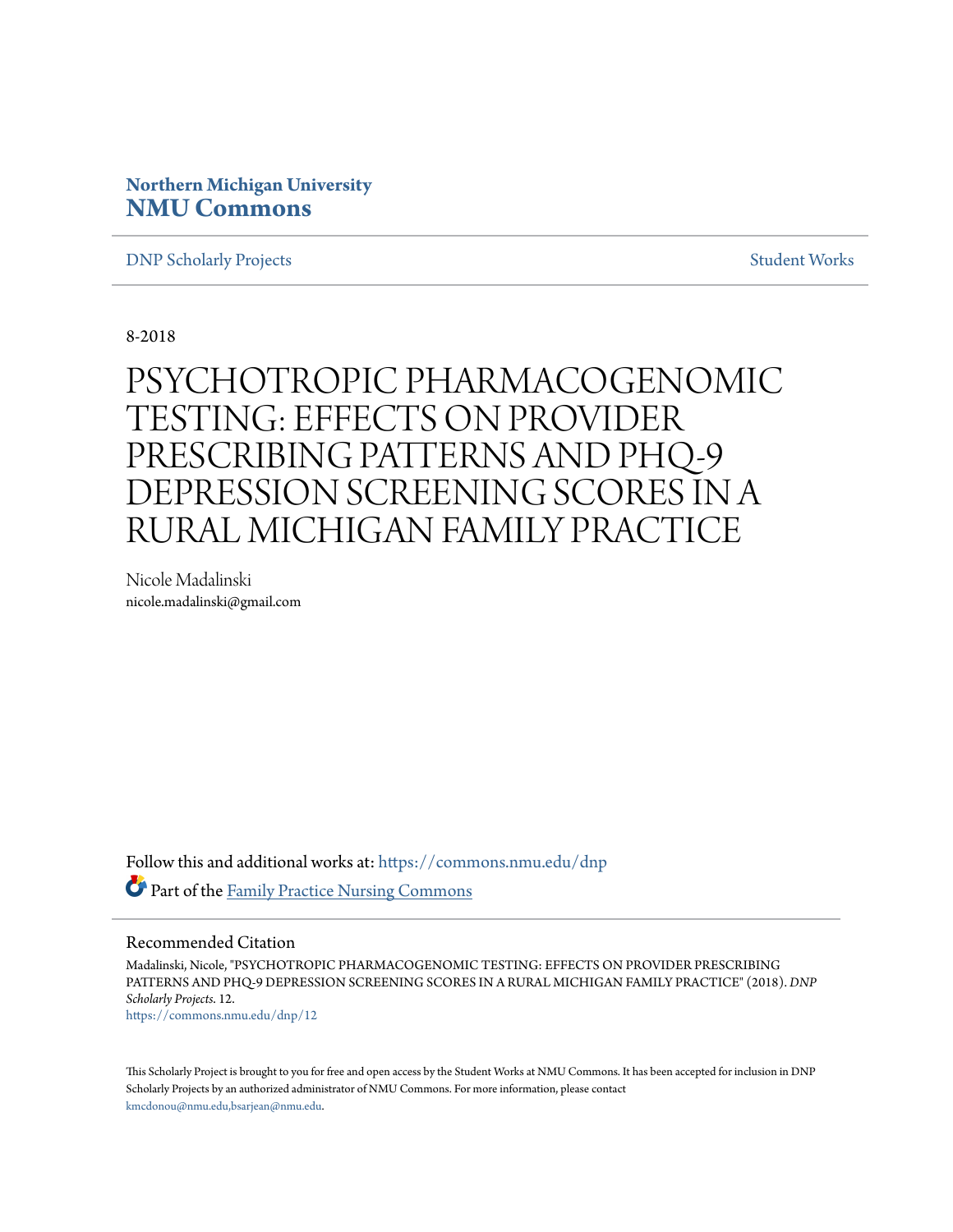# PSYCHOTROPIC PHARMACOGENOMIC TESTING: EFFECTS ON PROVIDER PRESCRIBING PATTERNS AND PHQ-9 DEPRESSION SCREENING SCORES IN A RURAL MICHIGAN FAMILY PRACTICE

By

Nicole Marie Madalinski

# SCHOLARLY PROJECT

Submitted to

Northern Michigan University In partial fulfillment of the requirements

For the degree of

DOCTOR OF NURSING PRACTICE

School of Nursing

August 3, 2018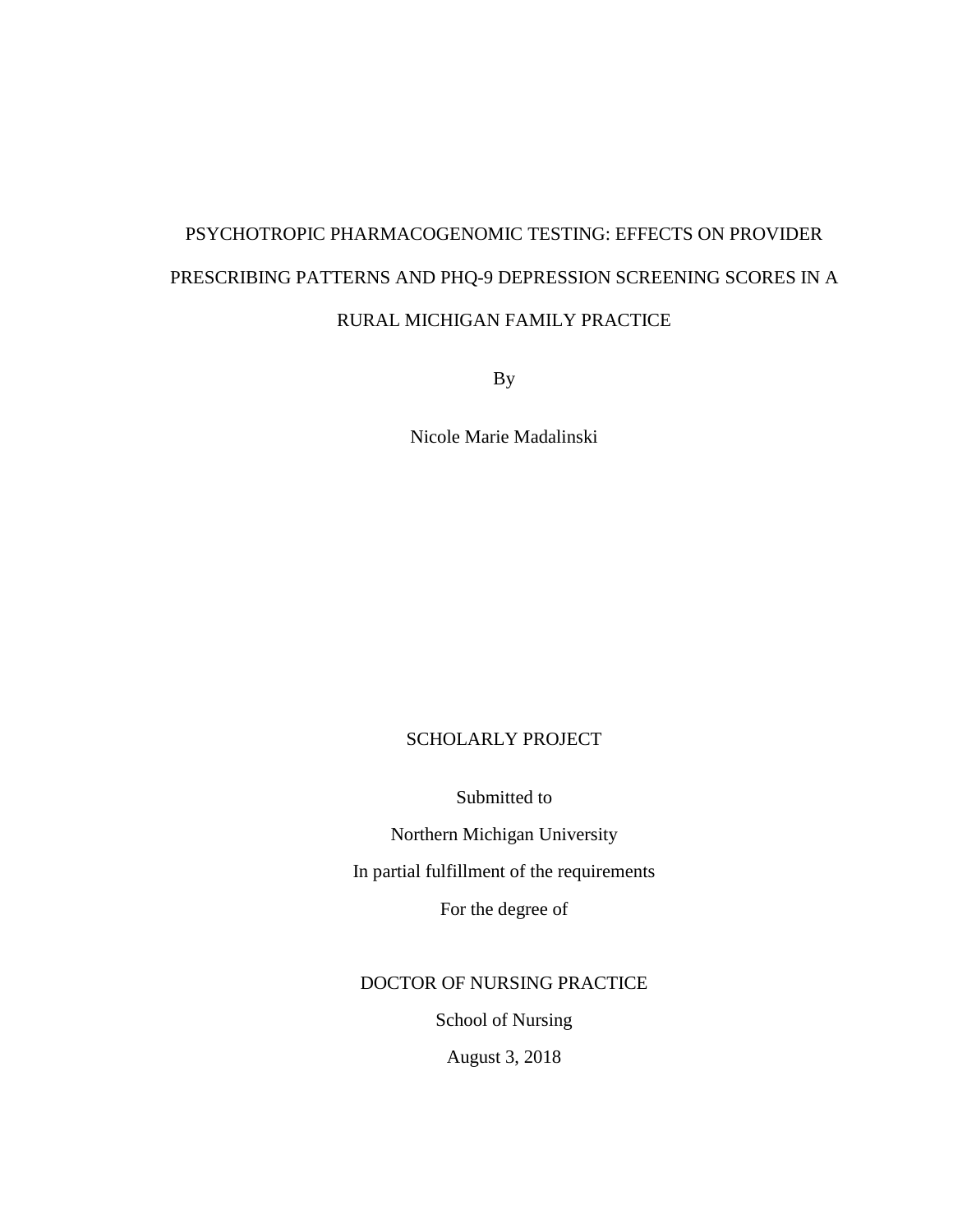# SIGNATURE APPROVAL FORM

# PSYCHOTROPIC PHARMACOGENOMIC TESTING: EFFECTS ON PROVIDER PRESCRIBING PATTERNS AND PHQ-9 DEPRESSION SCREENING SCORES IN A RURAL MICHIGAN FAMILY PRACTICE

This DNP Scholarly Project by Nicole Marie Madalinski is recommended for approval by the student's Faculty Chair, Committee and Department Head in the School of Nursing.

| Dr. Kristi Robinia                                 | 08/03/2018 |
|----------------------------------------------------|------------|
| Committee Chair: Dr. Kristi Robinia, PhD, RN       | Date       |
| Dr. Katie Menard                                   | 08/03/2018 |
|                                                    |            |
| First Reader: Dr. Katie Menard, PhD, RN, CCRN, CNE | Date       |
| Michelle Johnson                                   | 08/03/2018 |
| Second Reader: Michelle Johnson, RN, MSN, CNE      | Date       |
| Dr. Kristi Robinia                                 | 08/03/2018 |
| Department Head: Dr. Kristi Robinia, PhD, RN       | Date       |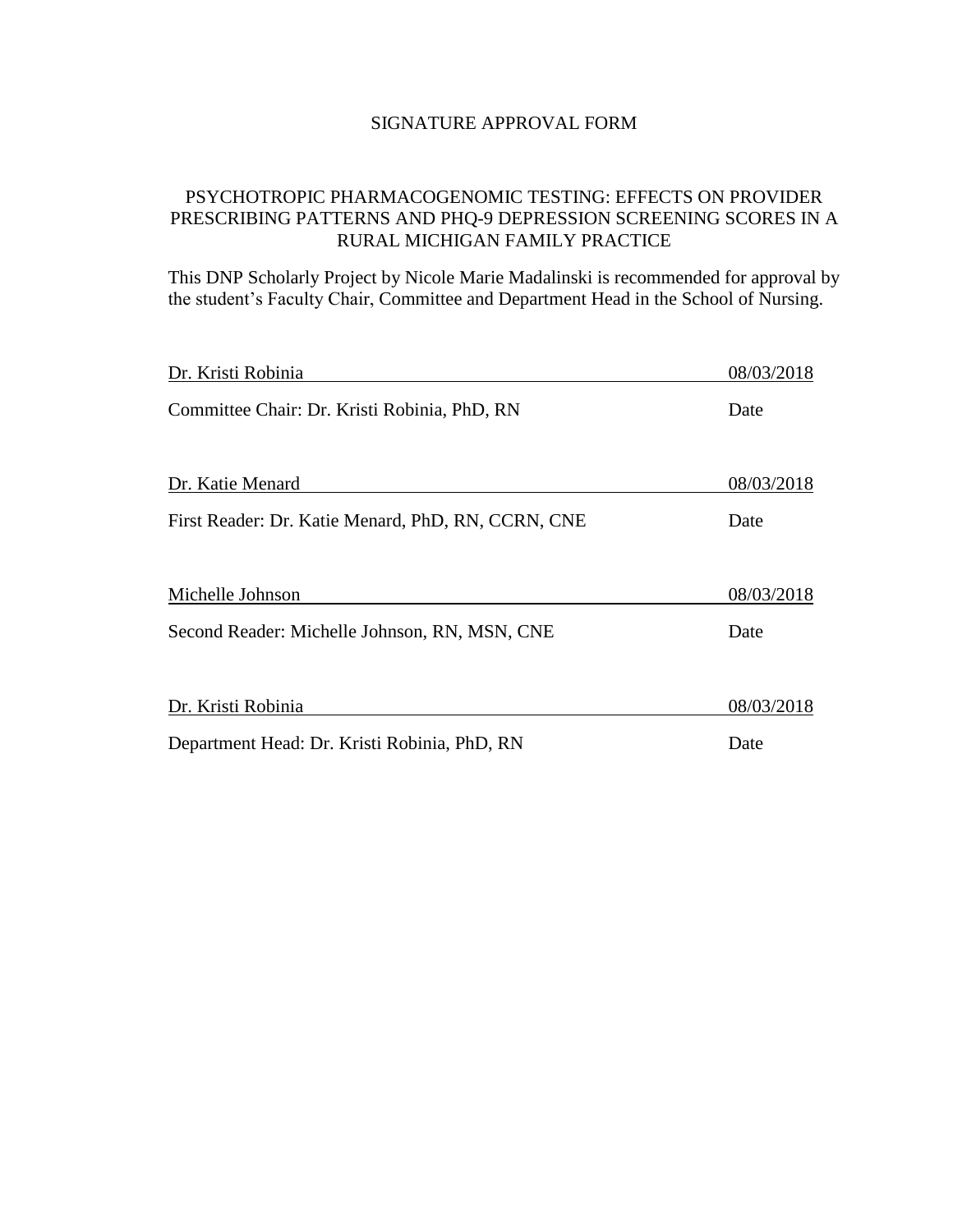# **ABSTRACT**

# PSYCHOTROPIC PHARMACOGENOMIC TESTING: EFFECTS ON PROVIDER PRESCRIBING PATTERNS AND PHQ-9 DEPRESSION SCREENING SCORES IN A RURAL MICHIGAN FAMILY PRACTICE

By

Nicole Marie Madalinski

The rate of depression across the United States is on the rise with over 16.2 million people experiencing a depressive episode per year (Siu & and the US Preventive Services Task Force [USPSTF], 2016). Medications to treat depression typically take weeks or months to see clinical improvement (Uphold & Graham, 2013). If the medication is not effective, a dose or medication change may occur, lengthening the time spent in a depressive state. This scholarly project retrospectively analyzed charts at a rural primary care practice that implemented GeneSight® psychotropic pharmacogenomic testing for treatment resistant depression. This project sought to understand if PHQ-9 depression scores were impacted by pharmacogenetic testing. Comparison of PHQ-9 scores across the two measurement periods during the study period was completed by using a paired ttest. The mean PHQ-9 scores decreased from 7 to 3.5 which did not reach a level of statistical significance. A comparison of the total number of visits for depression in the control and test group patients was completed by using independent samples t-test which showed no significant difference in mean number of visits. A major limitation of this study was the small sample size which impacted the statistical analysis. The review of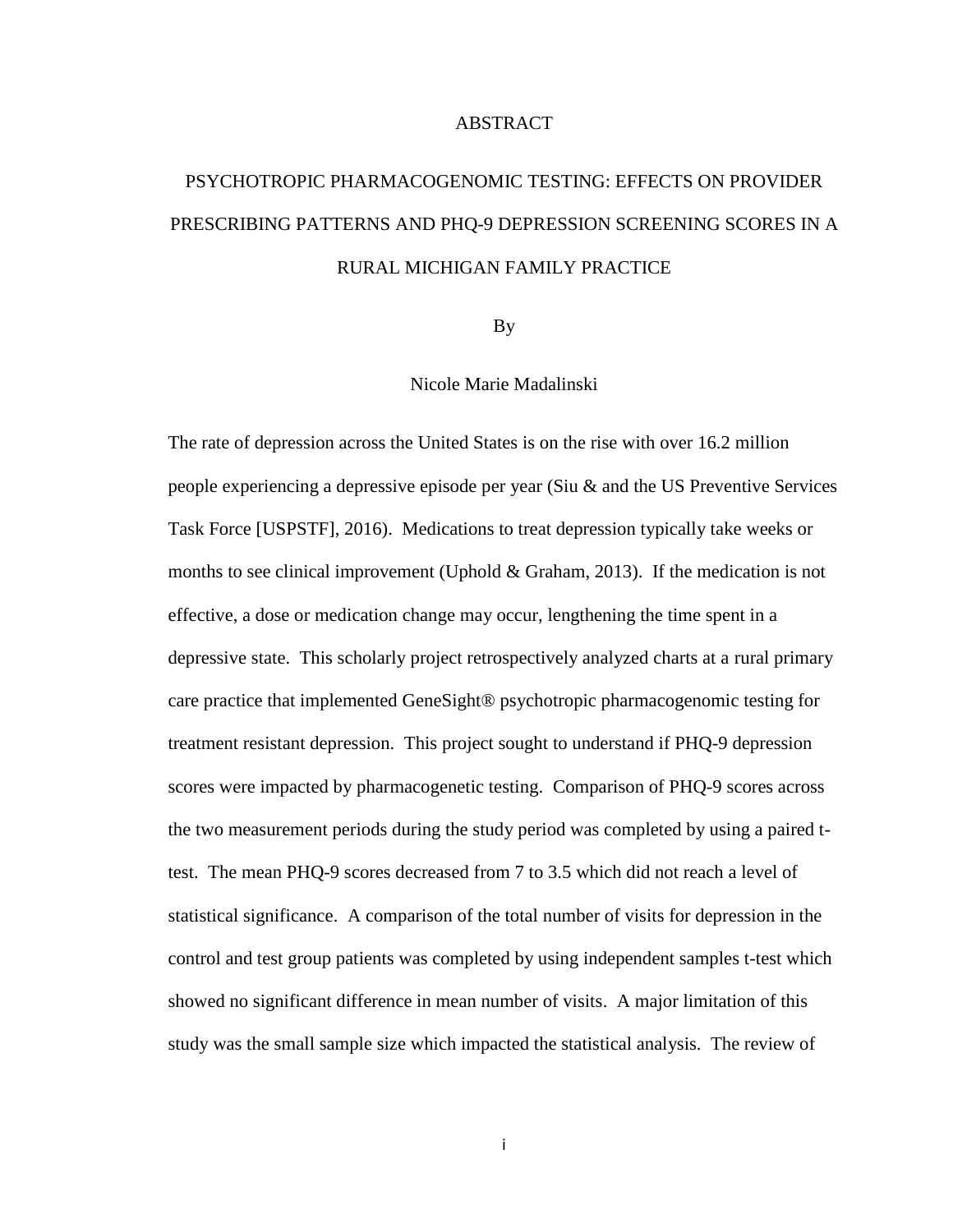literature and project findings support the need for further research on the implementation of pharmacogenomic testing to treat refractory depression in a family practice setting.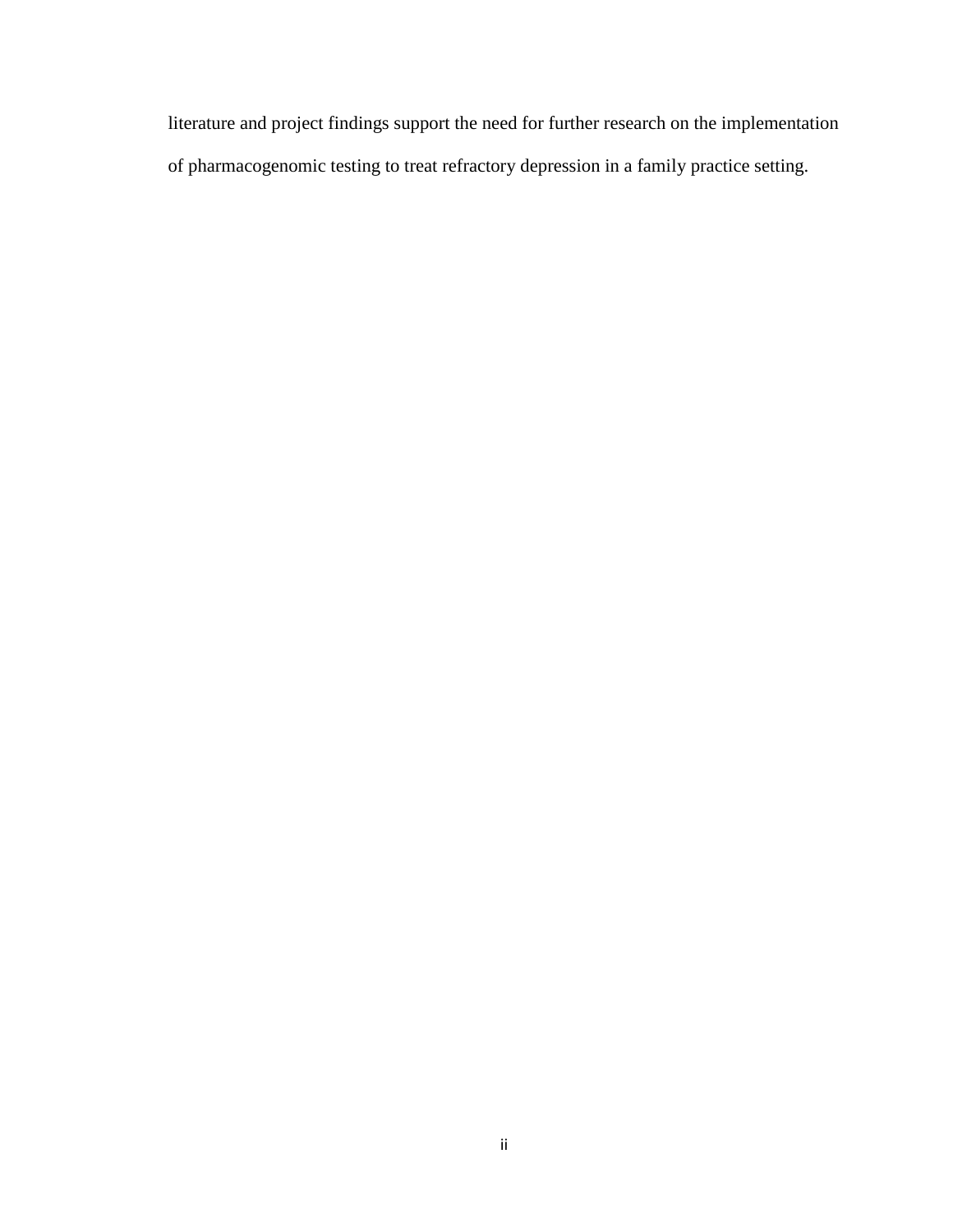Copyright by

Nicole Marie Madalinski, BSN, RN, DNP Candidate

August 3, 2018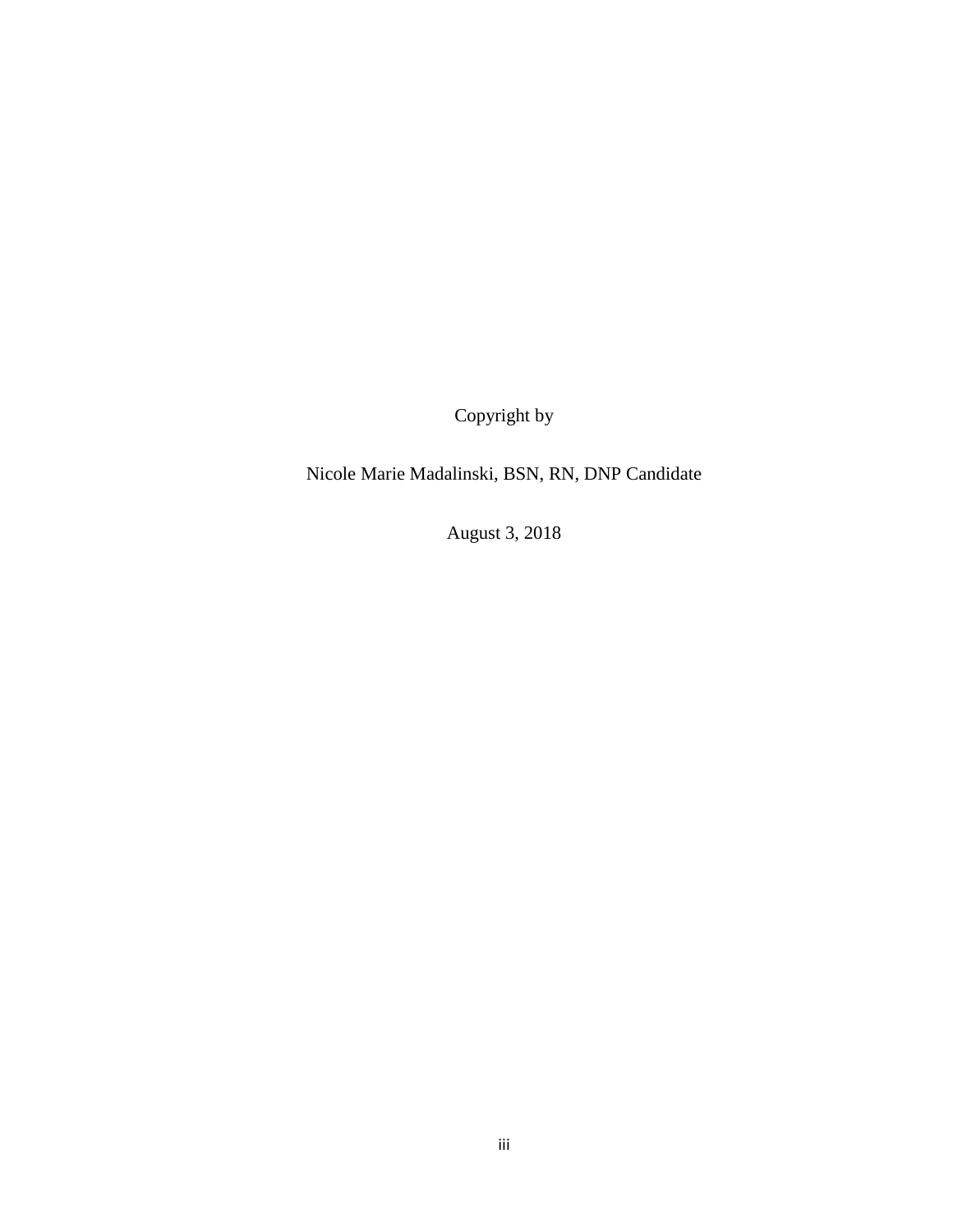# DEDICATION

This scholarly project is dedicated to all of my loving family. Without their never-ending support and encouragement, this project would not have come to fruition. Thank you for never giving up on me.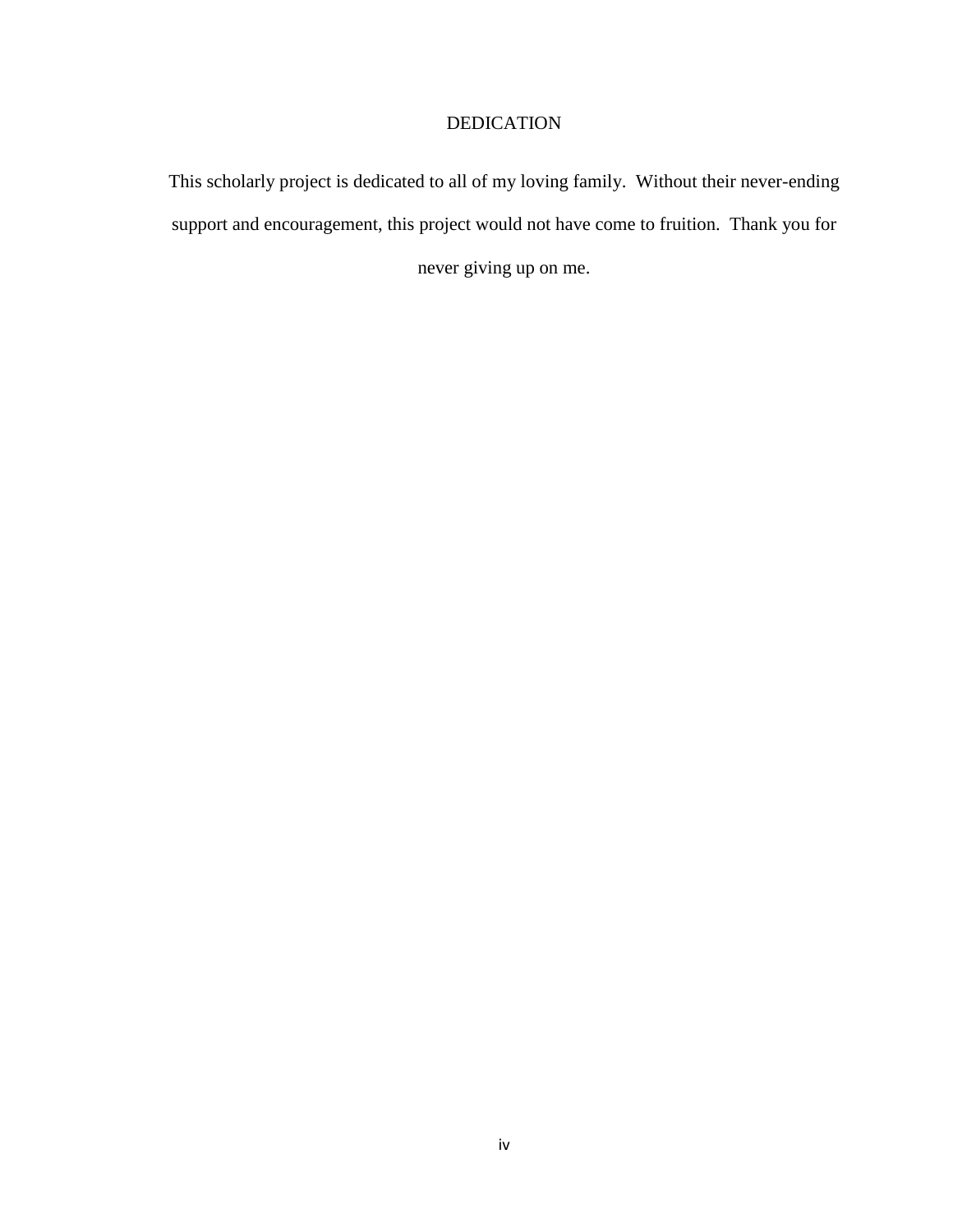# ACKNOWLEDGMENTS

The author wishes to thank her scholarly chair, Dr. Kristi Robinia, for her constant support and advice; and also, the project readers, Dr. Katie Menard and Michelle Johnson for taking the time to provide valuable suggestions and feedback. This project would not have happened if it wasn't for their quick responses and edits. A very special thank you to my mother, Mellissa Pischel, and my husband, Justin Madalinski for your endless support during my time working on this project.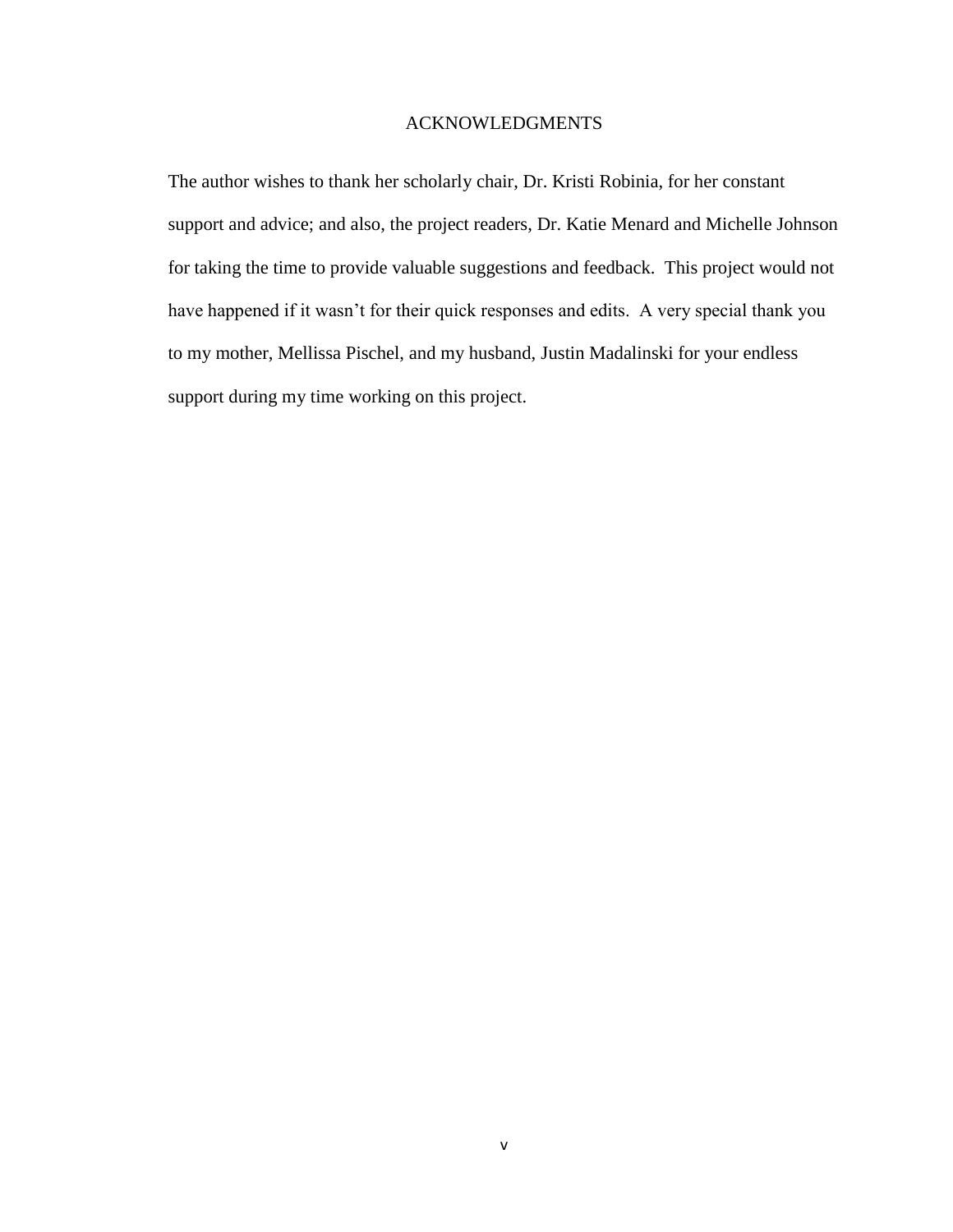# TABLE OF CONTENTS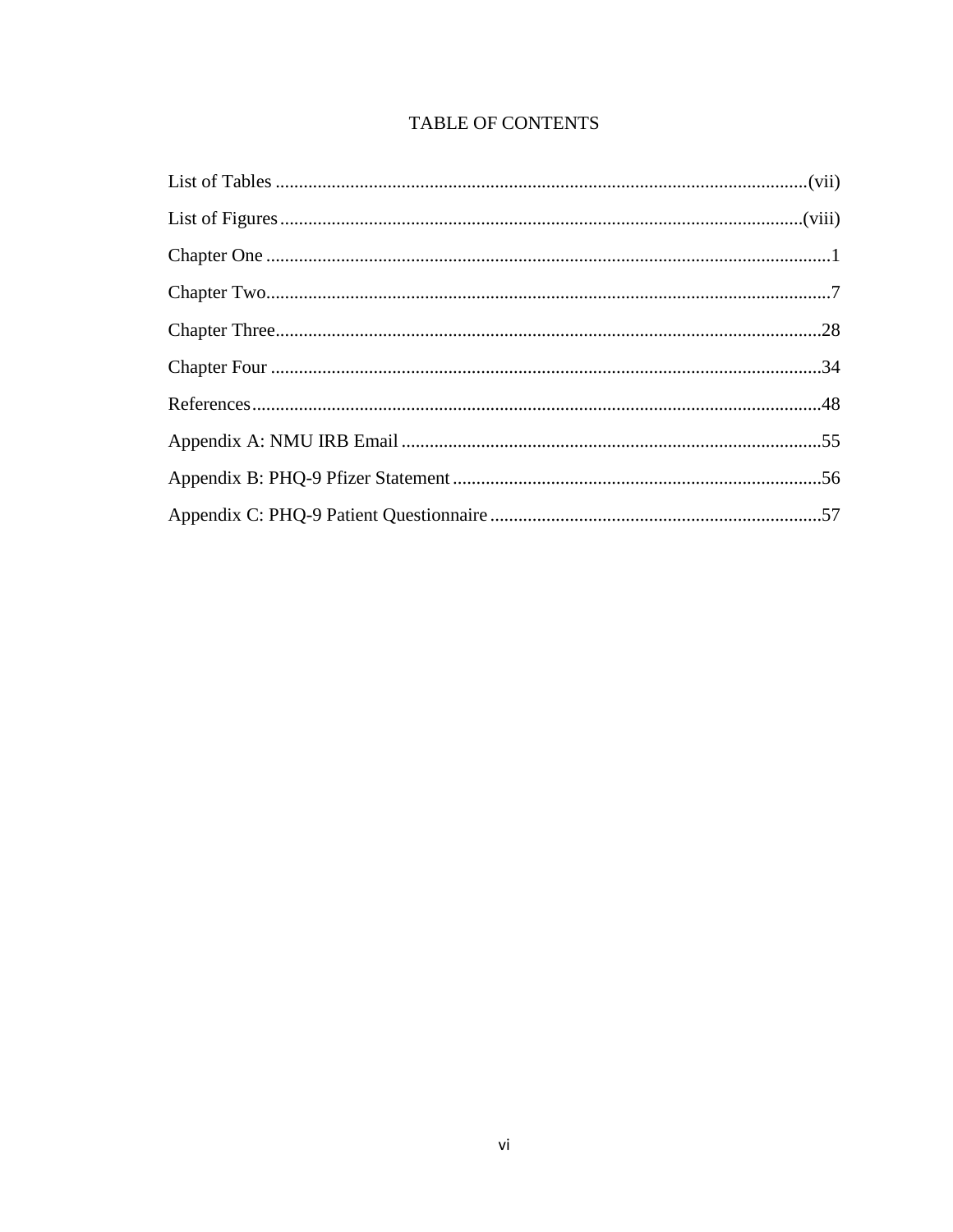# LIST OF TABLES

| Table 2: Comparing control group PHQ-9 scores between two measurement periods39      |
|--------------------------------------------------------------------------------------|
|                                                                                      |
|                                                                                      |
| Table 5: Time gap between medication change or appointments between control and test |
|                                                                                      |
|                                                                                      |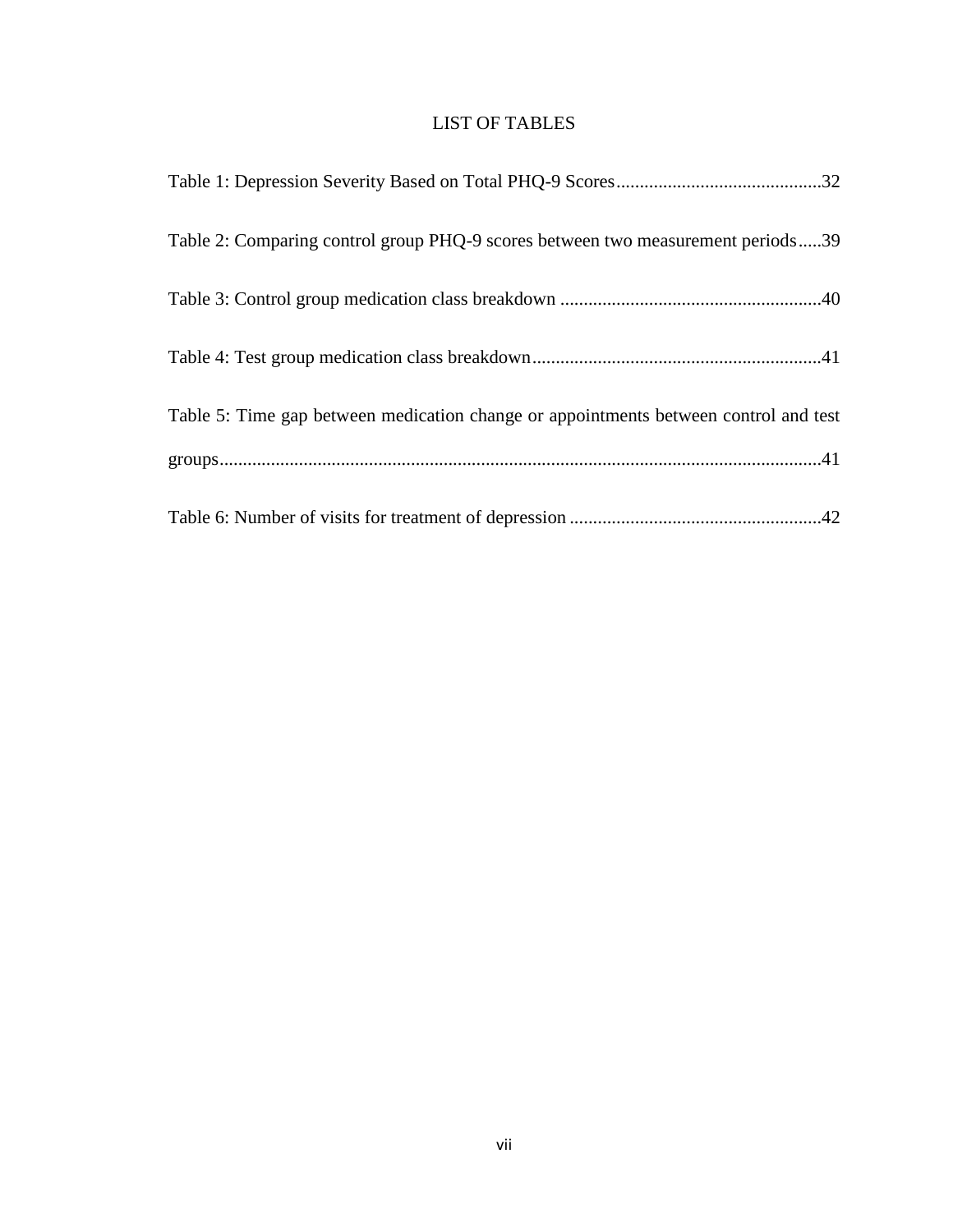# LIST OF FIGURES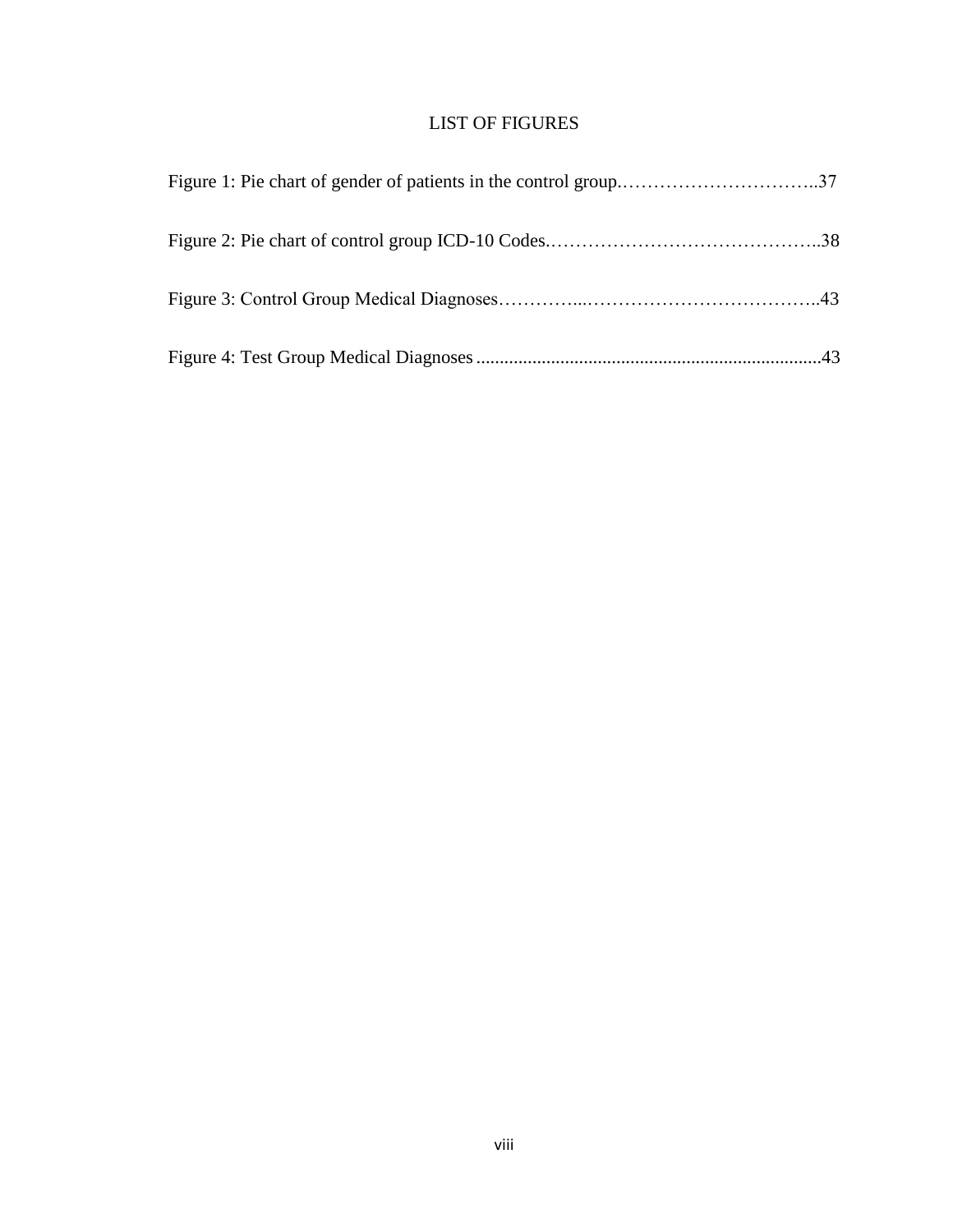#### **Chapter One**

# **Introduction to the Problem**

Major depressive disorder is the leading cause of disability in adults in highincome countries (Siu & USPSTF, 2016). In 2016, the National Survey on Drug Use and Health (NSDUH) identified 16.2 million adults in the United States that had at least one episode of depression (National Institute of Mental Health, 2017). With such a large number of people experiencing at least one depressive episode, primary care providers are taking on more and more responsibilities with prescribing antidepressants. Of the 16.2 million people identified during the NSDUH survey, only 44% pursued help from a healthcare professional and received a prescription (National Institute of Mental Health, 2017). Furthermore, over the course of one week, nurse practitioners in Tennessee reported that one-third of their patients were seen for mental health concerns (Shell, 2001).

Rural health is a growing topic of concern, notably with the lack of mental health providers available. A survey of 140 rural Midwest women found that 36.4% (51 participants) self-reported themselves as depressed (Groh, 2013). The women of the study also completed a Center for Epidemiologic Studies-Depression Scale (CES-D) which defined depression as a score greater than or equal to 16 (Groh, 2013). Out of the 51 that self-reported as depressed, only 30 scored a 16 or greater on the CES-D confirming their self-report of depression (Groh, 2013). This study identified that there was an incongruence in depression reporting among some of the women (Groh, 2013). Almost 25% of the women were incongruent with their self-report of current depression

1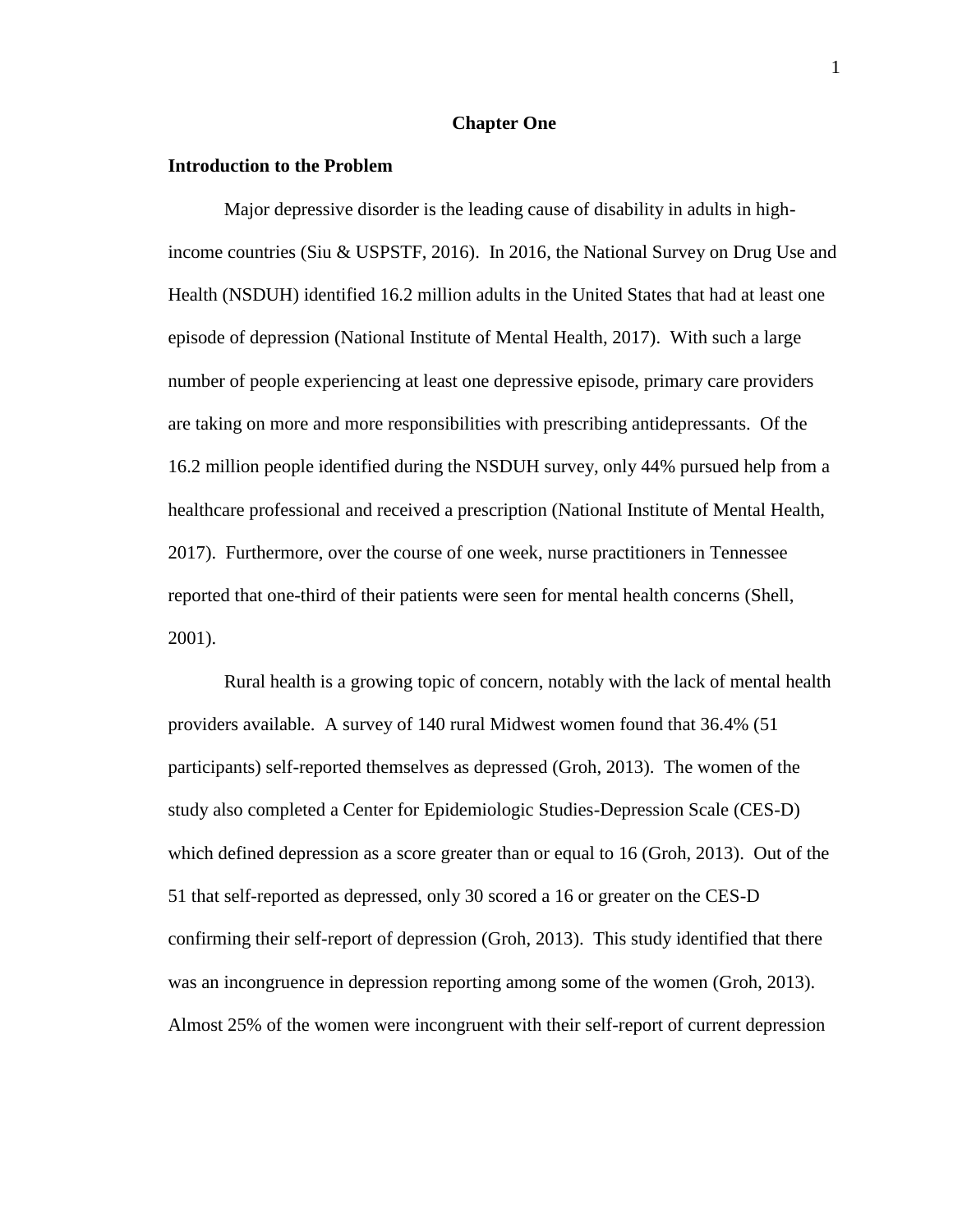and their CES-D scores (Groh, 2013). This study supports the need to screen every patient for depression using a reliable and valid tool.

There are a variety of reliable and validated tools for depression screening in the primary care setting. Depression screening is a Category B recommendation from the U.S. Preventive Services Task Force that recommends pregnant women, postpartum women, and the general adult population should be screened for depression (Siu & USPSTF, 2016). For the purpose of this scholarly project, the nine question Patient Health Questionnaire (PHQ-9) is the main depression screening tool discussed as it is utilized at the clinical site where the project occurred. This tool is self-administered by the patient and involves answering questions regarding depressive symptoms using a scale ranging from 0-3. The PHQ-9 was found to be a reliable and validated tool for depression screening and was preferred over other tools that had similar reliability and validity (Kroenke, Spitzer, & Williams, 2001; Milette, Hudson, Baron, & Thombs, 2010).

# **Prescribing Antidepressants**

The family nurse practitioner role in treating depression has increased as the incidence of depression rises and the number of specialty providers decrease. When considering prescribing antidepressants, there are many items to take into consideration. The provider must consider what symptoms the patient is having, what other medications they are taking, and the potential side effects that may be experienced. A 2001 study discovered that 25 out of 44 nurse practitioners surveyed felt they needed additional education on prescribing antidepressants (Shell, 2001).

There are four common classes of antidepressants prescribed, with a fifth class available for use as a last line treatment. In one study of advanced practice nurse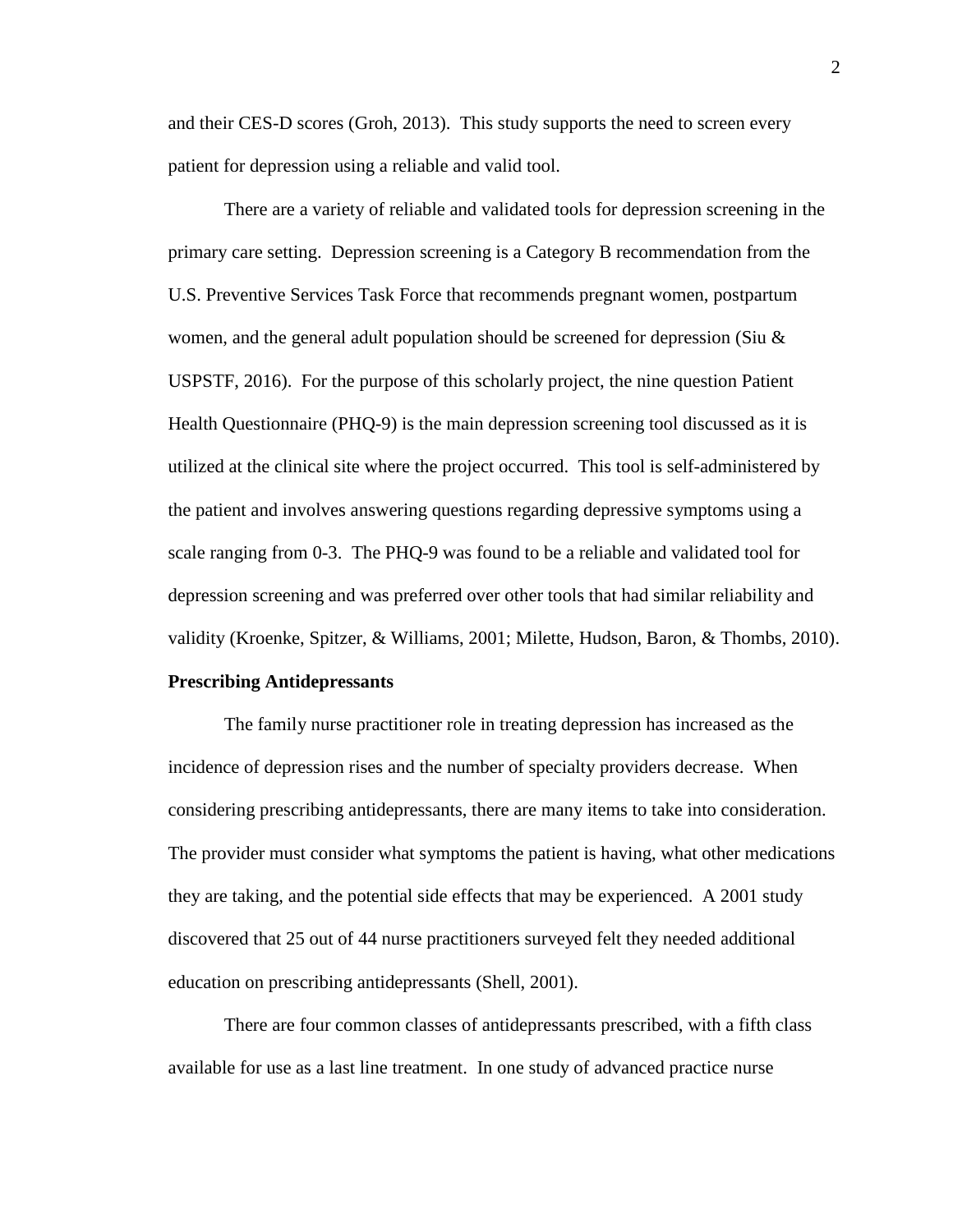practitioners, the most common antidepressant classes prescribed were selective serotonin reuptake inhibitors (SSRIs) and serotonin-norepinephrine reuptake inhibitor (SNRIs) (Burman, McCabe, & Pepper, 2015). After the provider selects a medication, there needs to be consistent follow-up to assess the patients' response to the medication including side effects and symptom improvement. It is important to note that it may take up to 12 weeks to notice any significant improvement in symptoms (Uphold & Graham, 2013). With the large number of potential medications that could be prescribed and the variety of side effects a person may have, the field of psychotropic pharmacogenomic testing may be helpful to the prescribing provider.

# **Pharmacogenomic Testing**

Pharmacogenomics are defined as, "the quantitative study of how genetics affects host responses to drugs" (Cascorbi, Bruhn, & Werk, 2013, p. S17). Within the literature, the distinction between pharmacogenetics and pharmacogenomics is not clearly identified (Brennan, 2015). One article distinguished pharmacogenetics as the individual genetic variation and gene expression from pharmacogenomics which was stated to be the broader topic of the entire genome (Brennan, 2015). With the increasing rates of depression, primary care providers need to be aware of the tools that are available to use in their practice to help guide their medication decisions.

GeneSight® Psychotropic is pharmacogenomic test that analyzes genetic material obtained from a buccal mucosa swab. The test analyzes 12 genes and how they affect individual patient responses to over 55 different psychotropic medications (GeneSight, 2018). The provider receives a report that places each medication into one of the following categories: use as directed (green), moderate gene-drug interaction (yellow), or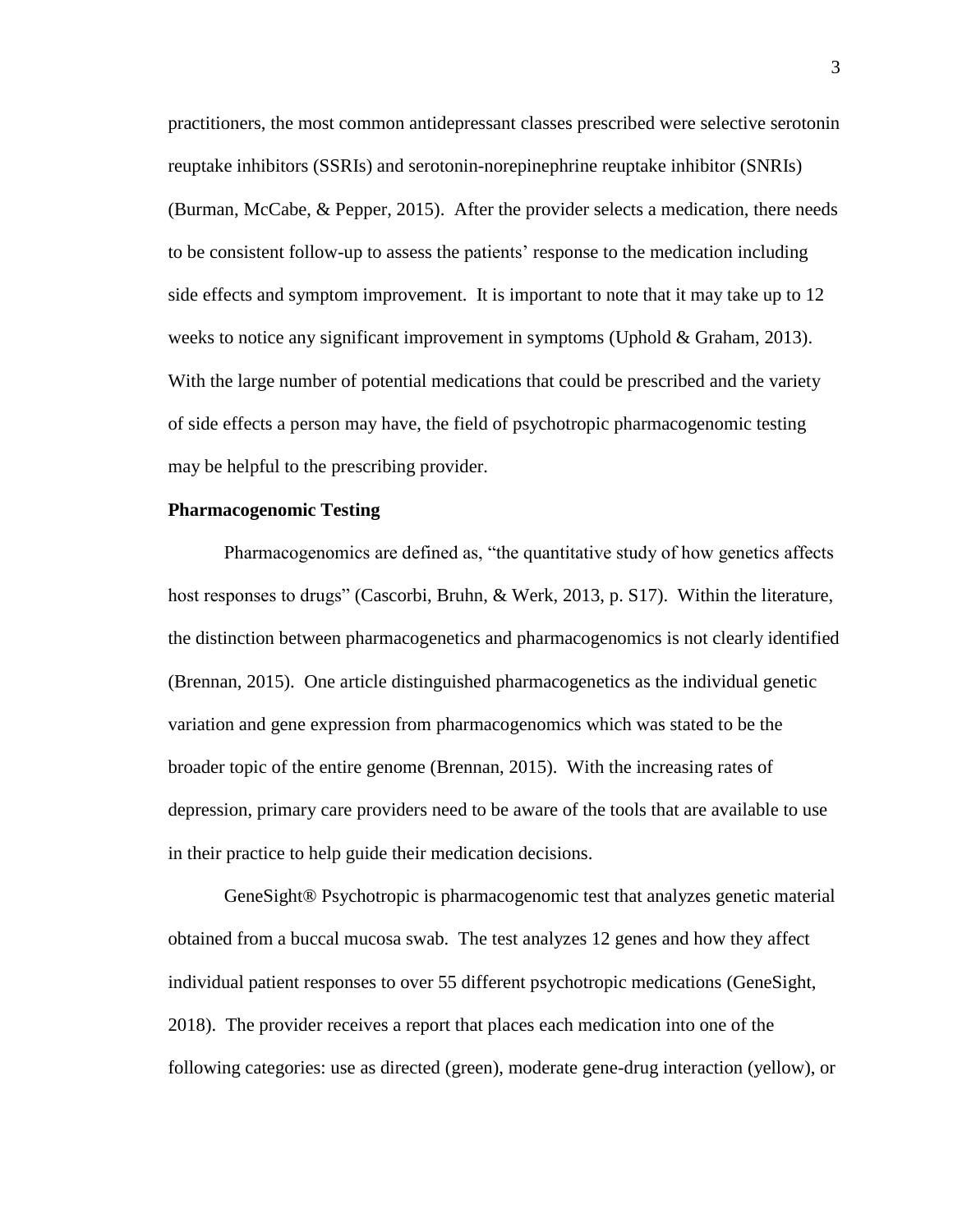significant gene-drug interaction (red) (GeneSight, 2018). If a medication is placed in the yellow or red group, additional information regarding the reason why is provided at the bottom of the report. Based on these results, the provider can choose an appropriate medication specific to their genetic analysis.

### **Research Question**

The purpose of this scholarly project was to assess how or if pharmacogenomic testing had any effect on prescribed practices or patient PHQ-9 scores. The specific research questions asked were:

- 1. As compared to a control group, what effect, if any, does utilizing GeneSight® Psychotropic pharmacogenomic testing have on prescribing patterns of primary care providers?
- 2. What effect, if any, did medication changes as a result of GeneSight® Psychotropic pharmacogenomic testing have on PHQ-9 depression screening scores?

# **Theoretical Framework**

The theoretical framework applied to this scholarly project was the health belief model. The health belief model is a psychological model that was developed in the 1950s to help explain why people engage in certain health behaviors and to help improve the use of preventative services (Rosenstock, 1974). There are six concepts this model applies to health behaviors. The six concepts include: perceived susceptibility of the health problem, perceived severity, perceived benefits, perceived barriers, cues to action, and self-efficacy (Castonguay, Filer, & Pitts, 2016; Garner, 2014). A patient's opinion regarding their chances of getting a condition, in this case depression, is their perceived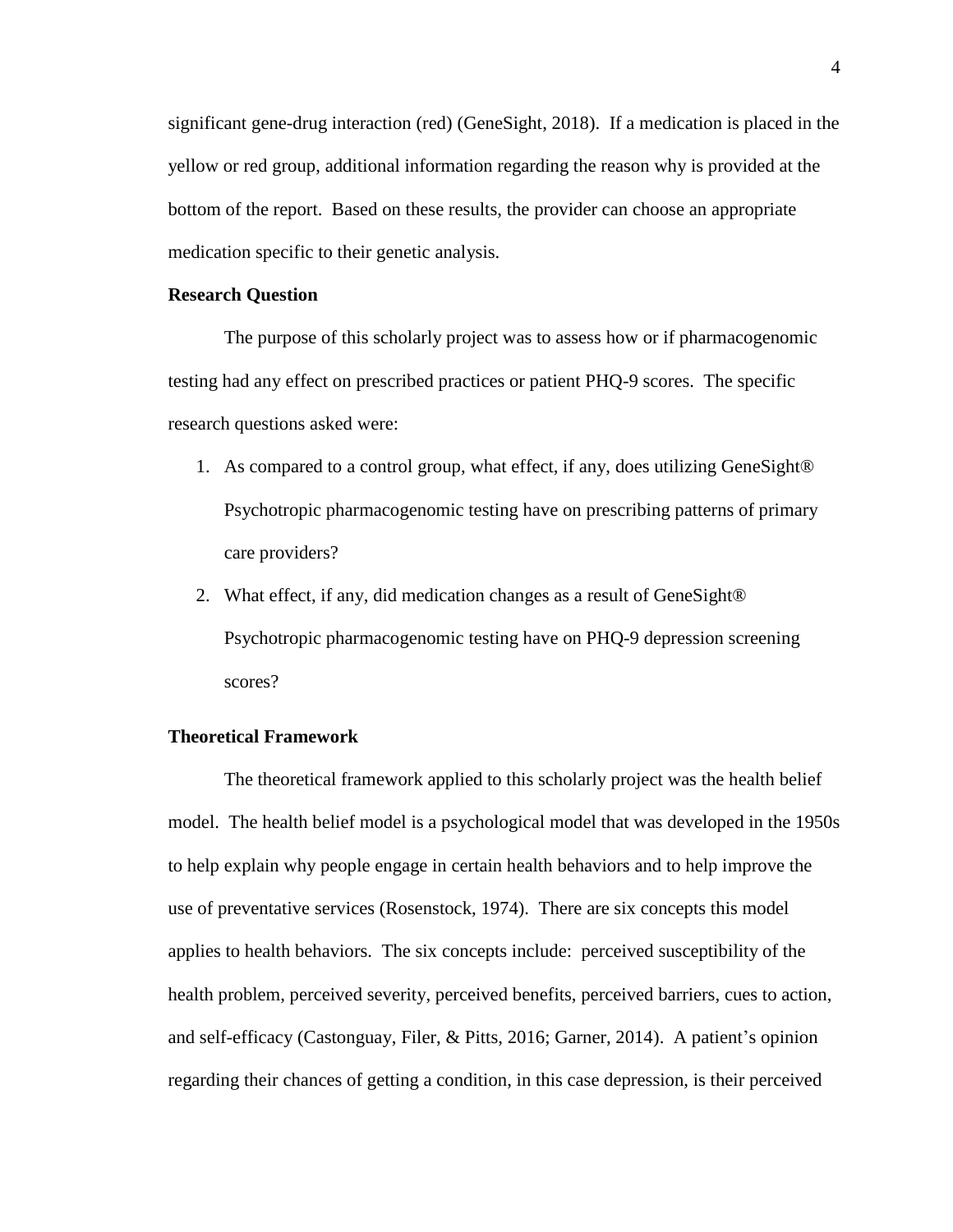susceptibility (Garner, 2014). The perceived severity is how severe the patient considers their diagnosis of depression to be and how severe the potential consequences may be (Garner, 2014). The perceived benefit is how the patient believes a suggested action will help them, such as taking antidepressants or completing pharmacogenomic testing (Garner, 2014). The patient is also expected to have concerns about the treatment which are known as the perceived barriers (Garner, 2014). Cues to action refers to when the patient decides to act on the treatment plan or on their depressive symptoms (Garner, 2014). The final concept is self-efficacy, which is the patients belief that he/she can influence their own health by taking a positive action (Garner, 2014). This model assists in explaining how patients and providers can utilize the theory behind the health belief model to help prevent or treat depression with pharmacogenomic testing.

#### **Significance for the Population**

Diagnosing and treating depression is a common occurrence for a primary care provider and is a multifaceted process. The PHQ-9 is a valuable depression screening tool for the primary care provider. The PHQ-9 provides a score that allows the primary care provider to assess the patients level of depression and can be utilized to monitor treatment effectiveness (Löwe, Unützer, Callahan, Perkins, & Kroenke, 2004). The primary care provider and the patient together create a treatment plan, which may include prescribing an antidepressant medication. Prior to pharmacogenomic testing, the provider had to choose an antidepressant medication based off of recommended treatment guidelines, previous patient experiences with antidepressant medications, and symptoms being experienced. With the addition of pharmacogenomic testing, the provider and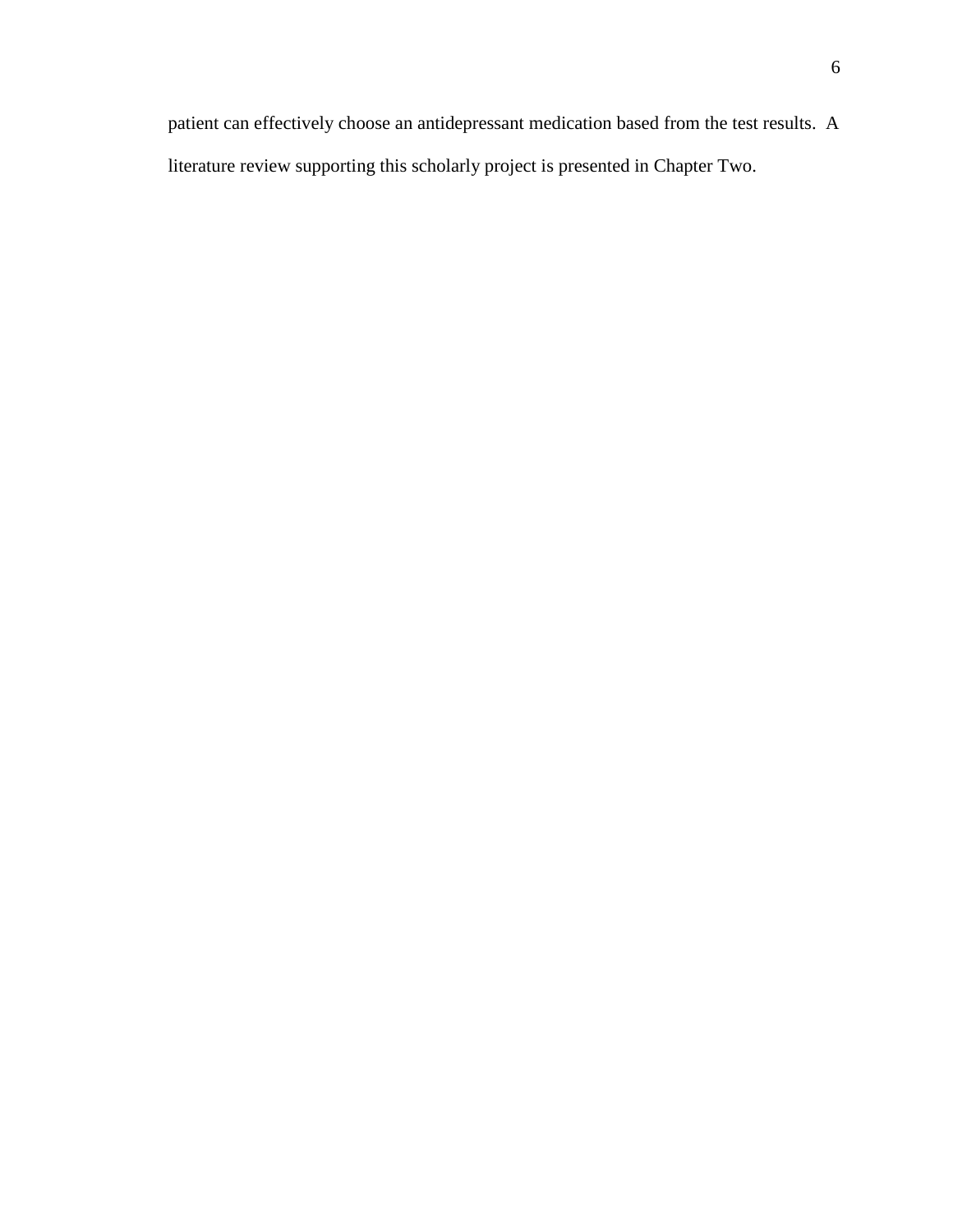# **Chapter Two**

# **Introduction**

A review of the literature was completed using a variety of scholarly resources. CINAHL, PubMed, PsycINFO, and Google Scholar were all research search engines utilized for this review. The literature review time frame was generally limited to the last 10 years; however, some historical studies were also utilized from greater than 10 years ago. The topics of depression and depression screening, prescribing practices, and pharmacogenomic testing were searched using the following key words: depression, PHQ-9, family nurse practitioner prescribing practices, pharmacogenomic testing, pharmacogenetic testing, and personalized medicine.

#### **Depression**

Depression in the United States is a one of the most common mental health disorders (National Institute of Mental Health, 2017). The statistics reveal the extent that depression effects individuals, families, and entire communities. The 2016 National Survey on Drug Use and Health (NSDUH) discovered that 6.7% or 16.2 million adults in the United States experienced depression or a depressive episode at least once during the year (National Institute of Mental Health, 2017). Suicide is the second leading cause of death in the world for the 15 to 29 year old age group with nearly 800,000 total deaths each year (World Health Organization, 2018). In 2016, there were nearly 45,000 deaths due to suicidal actions in the United States (Centers for Disease Control and Prevention, 2018).

Despite the increasing numbers that are associated with depression, treatment rates are not at ideal percentages. Only 44% of adults experiencing depression sought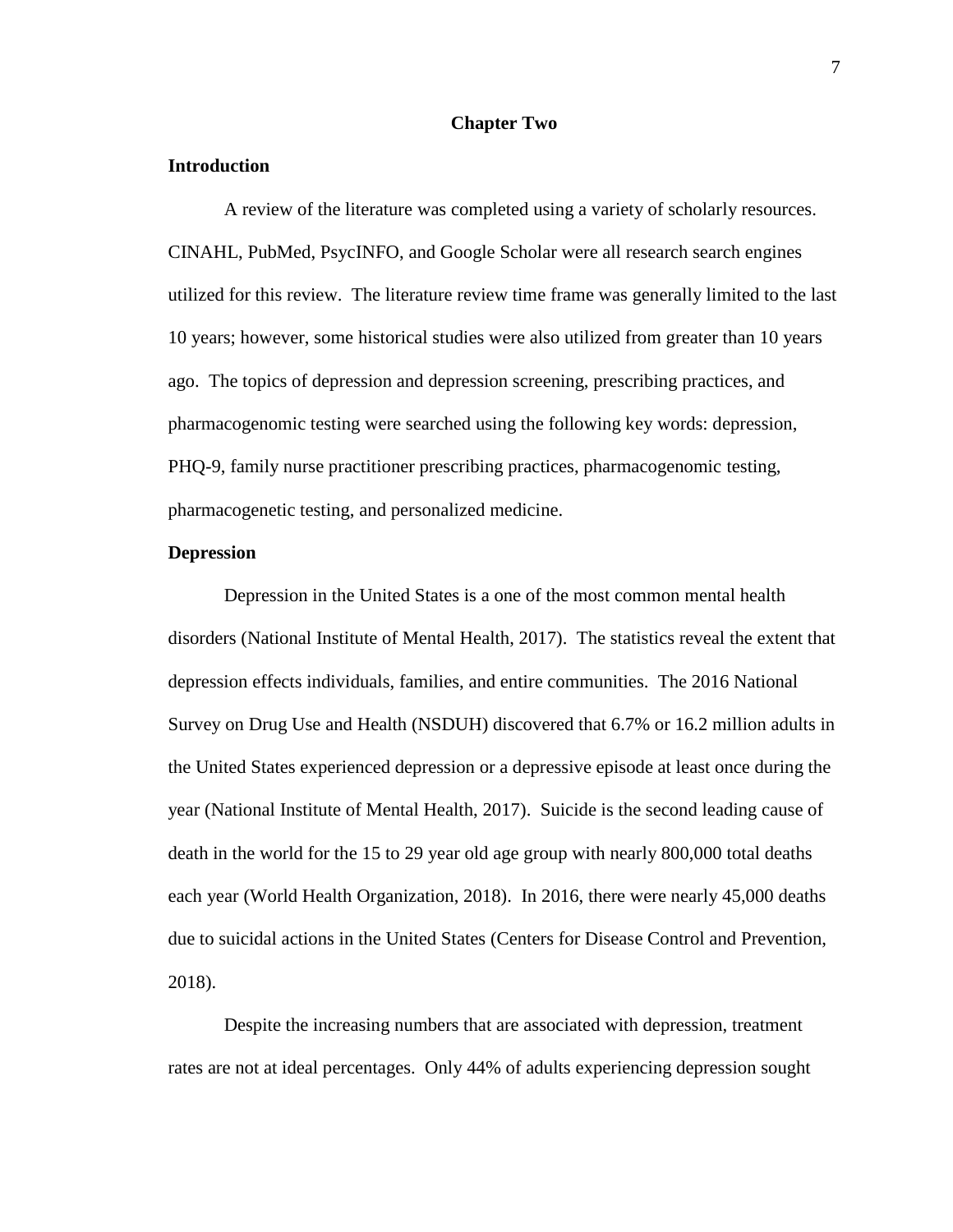help from a health professional and received medication; 37% did not receive any type of treatment (National Institute of Mental Health, 2017). The National Health and Nutrition Examination Survey (NHNES) between the years of 2013 and 2016 had 20,146 participants complete a public health survey (Centers for Disease Control and Prevention, National Center for Health Statistics, 2014, 2016). The NHNES survey discovered that women were nearly twice as likely to have a depressive episode (Brody, Pratt, & Hughes, 2018). The data from the NHNES interviews also showed that the prevalence of depression did not differ with age and was the lowest in Non-Hispanic Asian adults (Brody et al., 2018).

Depression can present itself in many different ways and there are a wide variety of depression symptoms that patients may experience. The symptoms of depression include feelings of sadness, a decrease in energy levels, weight loss or gain, and recurrent thoughts of death or suicidal ideation (Mayo Clinic Staff, 2018). The *Diagnostic and Statistical Manual of Mental Disorders* (5<sup>th</sup> ed.; DSM-5; American Psychiatric Association, 2013) breaks down depression disorders into seven categories that each have a specific set of diagnostic criteria. The depressive disorders recognized by the DSM-5 include major depressive episode/disorder, dysthymic disorder, bipolar episode/disorder, substance-induced mood disorder, mood disorder due to a general condition, adjustment disorder with depressed mood, and other psychiatric conditions in which depression can be a primary symptom (post-traumatic stress disorder, anxiety disorders, schizoaffective disorder, schizophrenia, and personality disorders) (American Psychiatric Association, 2013).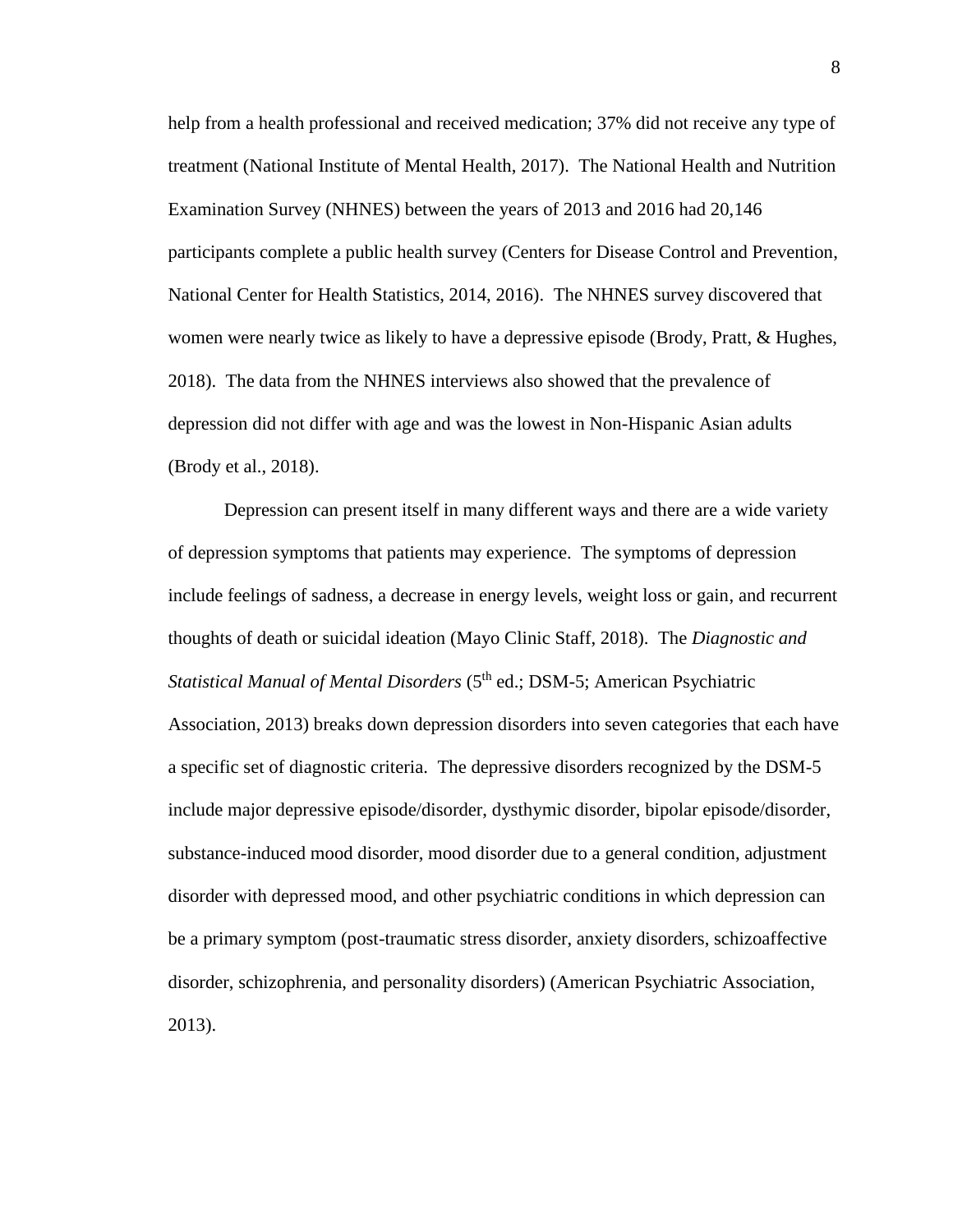Major depressive disorder is associated with ICD-10 codes F32.x and F33.x (U.S. Department of Health and Human Services, Substance Abuse and Mental Health Services Administration, Center for Substance Abuse Treatment, 2013). To have a diagnosis of major depressive disorder, five or more symptoms must be present for a two week period that cannot be attributed to another medical condition. One, of the symptoms must be either depressed mood or loss of interest or pleasure, and it must reflect a change from previous functioning (U.S. Department of Health and Human Services, Substance Abuse and Mental Health Services Administration, Center for Substance Abuse Treatment, 2013). Listed below are the nine diagnostic symptoms that must be present for most of the day and nearly every day:

- 1. Depressed mood
- 2. Markedly diminished pleasure and interest in all or almost all activities
- 3. Significant weight loss/gain without dieting or a decrease/increase in appetite
- 4. Insomnia or hypersomnia
- 5. Psychomotor agitation or retardation
- 6. Fatigue or loss of energy nearly every day
- 7. Feelings of worthlessness or excessive/inappropriate guilt
- 8. Diminished ability to think/concentrate or indecisiveness
- 9. Recurrent thoughts of death, recurrent suicidal ideation without a plan, suicide attempt, or a specific plan for committing suicide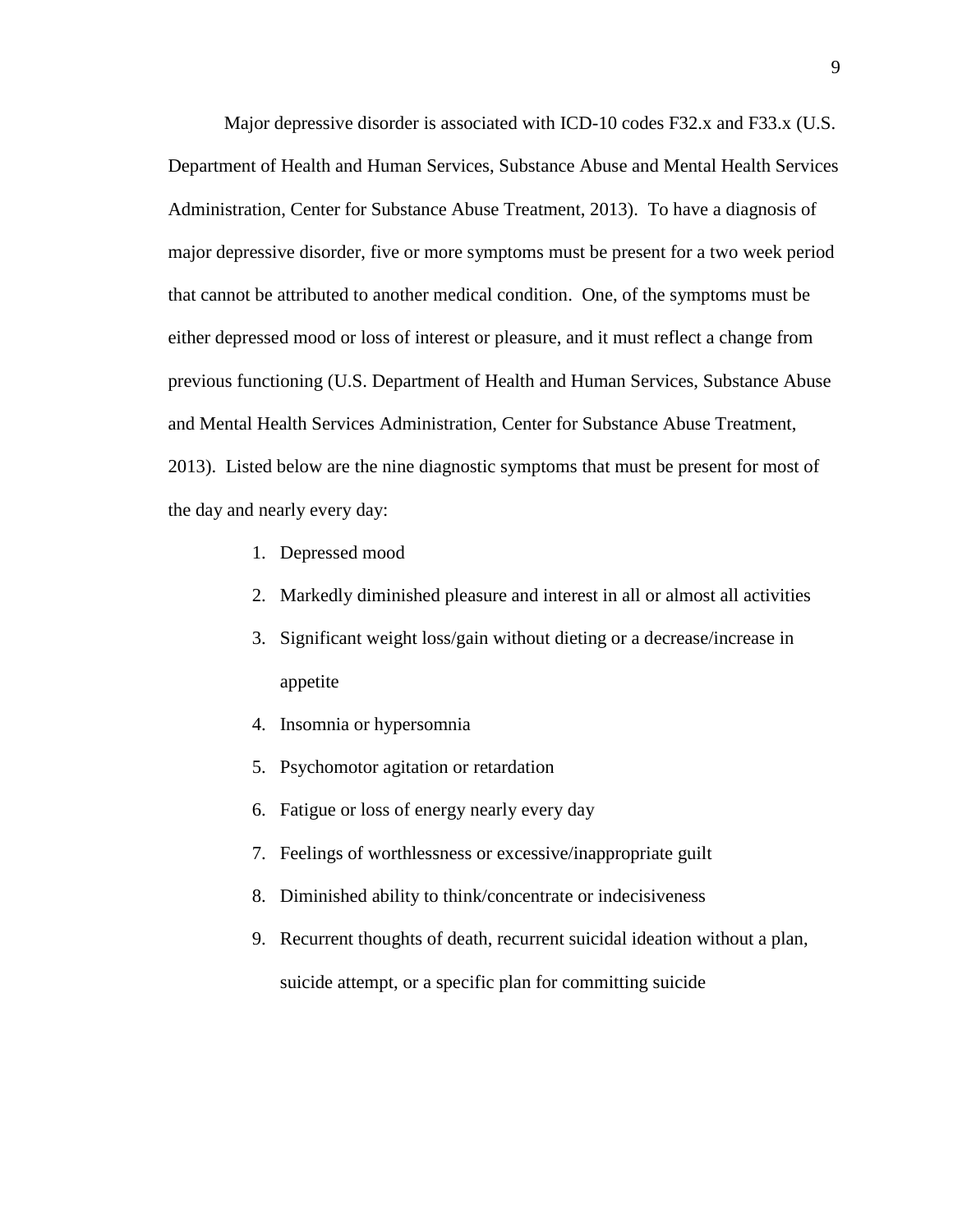(U.S. Department of Health and Human Services, Substance Abuse and Mental Health Services Administration, Center for Substance Abuse Treatment, 2013)

According to the U.S. Department of Health and Human Services, Substance Abuse and Mental Health Services Administration, and the Center for Substance Abuse Treatment (2013), there are several other criteria that need to be met in order to establish a diagnosis of major depressive disorder. The patient must be experiencing clinically significant impairment in social, occupational, or other areas of functioning. The episode cannot be attributed to the effects of a substance or another medical condition. Lastly, the depressive episode is not better explained by any diagnosis on the schizophrenia spectrum and there has never been a manic or hypomanic episode (U.S. Department of Health and Human Services, Substance Abuse and Mental Health Services Administration, Center for Substance Abuse Treatment, 2013).

Research studies have been conducted regarding the effects of depression on the overall health of the patient and the increased risk for disease such as risk for stroke, heart disease, and peptic ulcer disease. A 2011 meta-analysis and systematic review on depression and the risk for stroke was completed by Pan, Sun, Okereke, Rexrode, and Hu (2011). There were 28 prospective cohort studies chosen with a total of 317,540 participants and 8,478 identified strokes (Pan et al., 2011). The reviewers identified depression as being associated with a significant increased risk of stroke morbidity and mortality (Pan et al., 2011). Another prospective cohort study of 63,469 women without baseline coronary heart disease was completed during 1992-2000 via the Nurses' Health Study (Whang et al., 2009). This study identified that women with depressive symptoms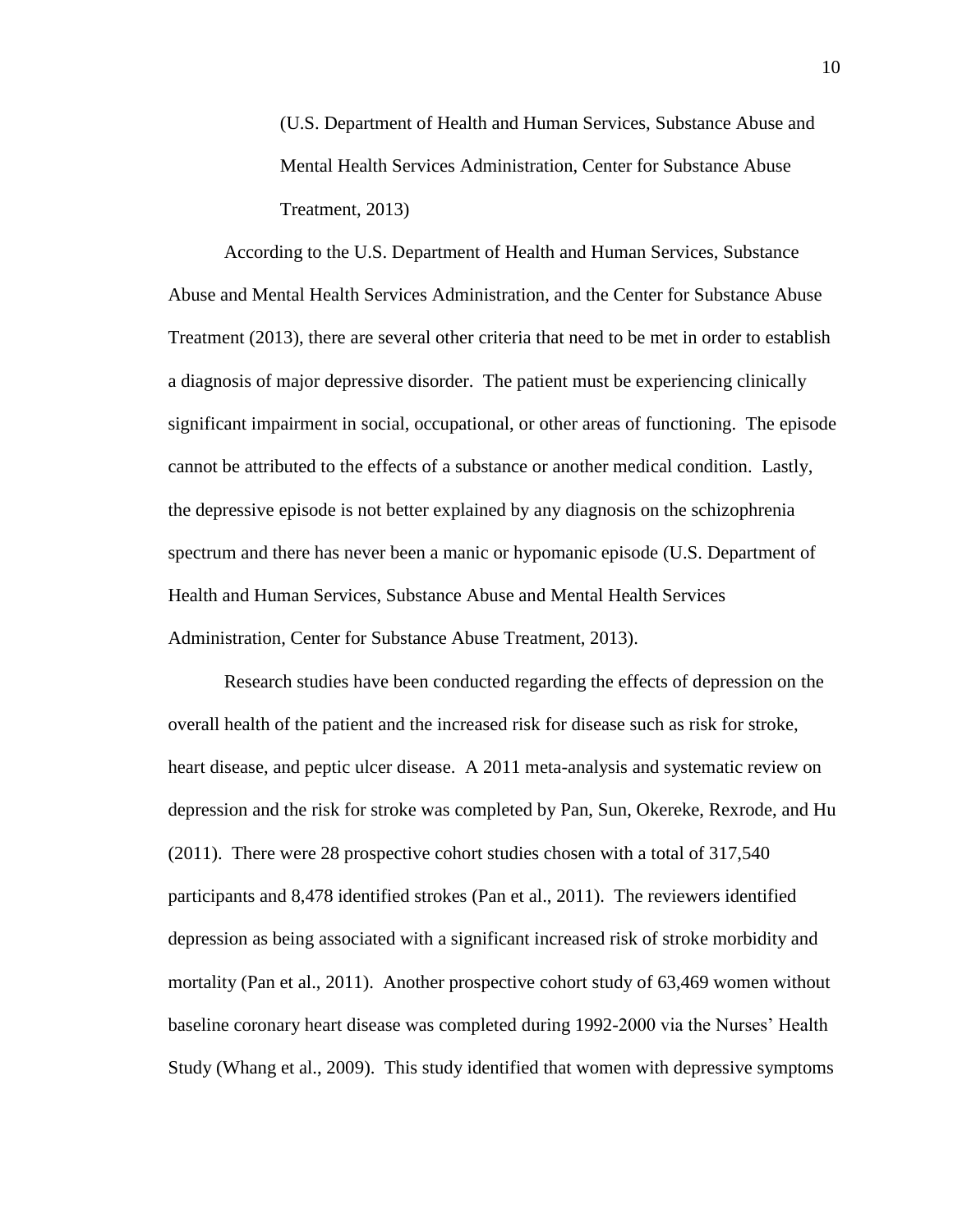were at an increased risk for fatal coronary heart disease and sudden cardiac death, specifically if they were using antidepressants (Whang et al., 2009). A population-based study completed in Taiwan analyzed data from a depression group (23,536 people) and a control group of similar age and gender (47,069) to assess for the risk of developing peptic ulcer disease (Hsu et al., 2015). The depression group had a twofold higher risk of developing peptic ulcer disease when compared to the control group (Hsu et al., 2015). It was noted that the depression group had an increased number of comorbidities that may affect peptic ulcer disease such as smoking and alcohol use (Hsu et al., 2015). The study suggested that the depressed, aging, female patients with comorbidities should be closely monitored for peptic ulcer disease (Hsu et al., 2015). These studies indicate that there are many different effects depression can have on the overall health of a patient.

The effects of depression stretch far beyond the physical and psychological symptoms that the patient may experience. There are financial effects of depression that are felt within family units, the community, and the workplace. The financial impact in the workplace stems from absenteeism and a reduction in productivity (Greenberg, Fournier, Sisitsky, Pike, & Kessler, 2015). When considering the financial effects of depression, the costs associated with other comorbidity conditions also need to be taken into consideration.

The economic burden of depression and comorbid conditions was estimated to be \$210.5 billion in 2010 (Greenberg et al., 2015). Out of that \$210.5 billion the percentage breakdown is as follows: costs related to suicide (5%), workplace costs (48-50%), and direct costs (45-47%) (Greenberg et al., 2015). The cost solely related to depression was only 38%, while other costs were attributed to comorbid conditions (Greenberg et al.,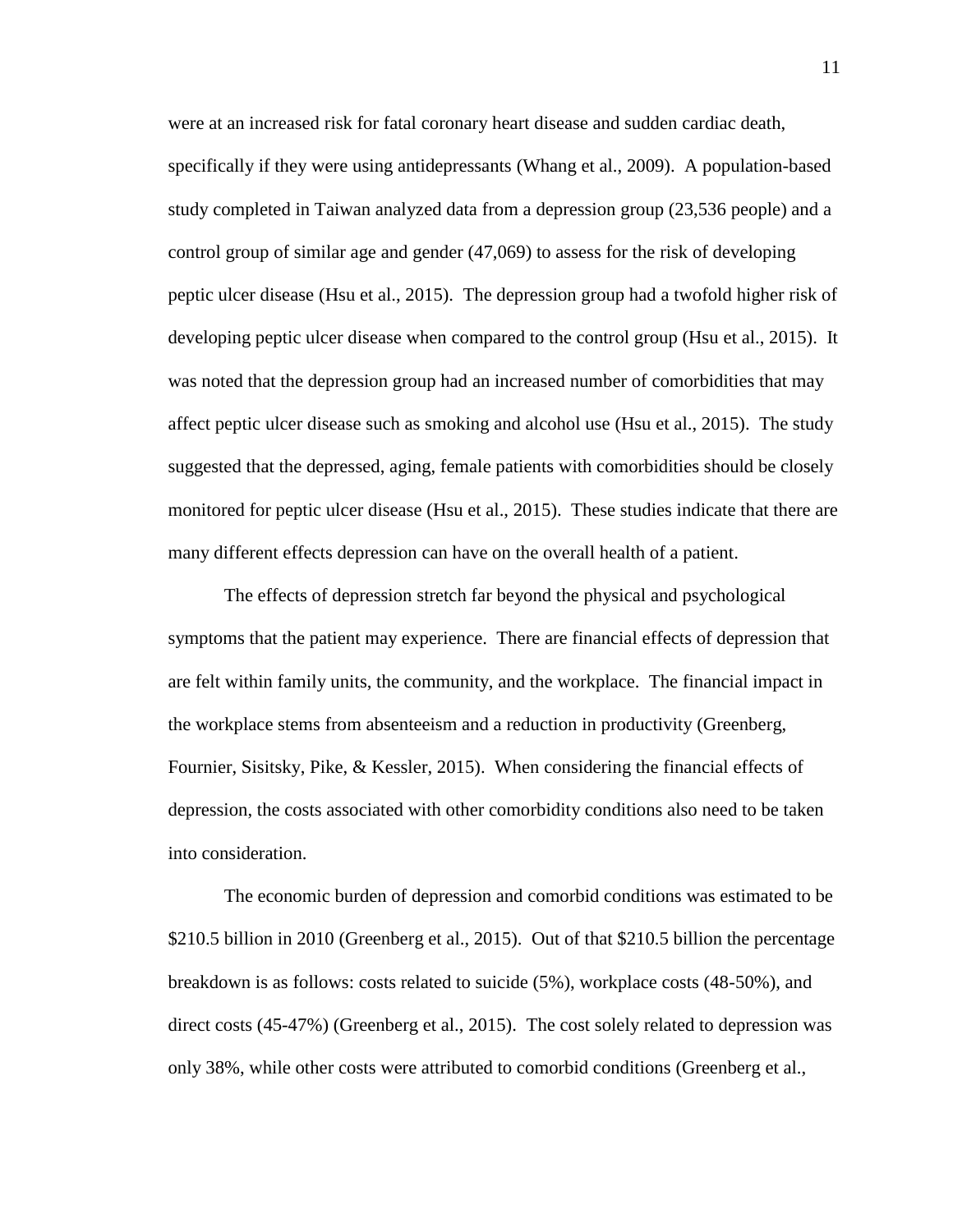2015). When viewing depression as a whole picture, it is important to treat the depression in the most effective way possible in order to alleviate symptoms, decrease the potential for comorbid conditions, and limit the financial impacts that come from depression.

# **Depression Screening and the PHQ-9 Questionnaire**

Before treatment for depression can occur, a clinical diagnosis needs to be made. In family practice, a depression screening tool can be implemented to screen all adults for depressive symptoms. The U.S. Preventive Services Task Force recommends screening for depression in the general adult population, including pregnant and postpartum women (Siu & USPSTF, 2016). It was found that screening for depression with appropriate support systems in place improved clinical outcomes (Siu & USPSTF, 2016). The USPSTF notes that an appropriate support system is one that is able to ensure patients are screened, diagnosed per screening results, and finally either treated for positive results or offered appropriate referrals (Siu & USPSTF, 2016).

There are a number of screening tests or tools available for use. The primary care clinic setting for this scholarly project began using the PHQ-9 in 2017 to screen patients for depression. As a commonly used instrument for depression screening, the Patient Health Questionnaire (PHQ) is considered a valid and reliable tool (Siu & USPSTF, 2016). The PHQ was derived initially from the PRIME-MD (Primary Care Evaluation of Mental Disorders) which is another diagnostic tool. PRIME-MD is a one page questionnaire with 26 yes or no answers (Tamburrino, Lynch, Nagel, & Smith, 2009). PRIME-MD is used an initial screening for five general mental disorders: depression, anxiety, alcohol, somatoform, and eating disorders (Spitzer, Kroenke, Williams, & the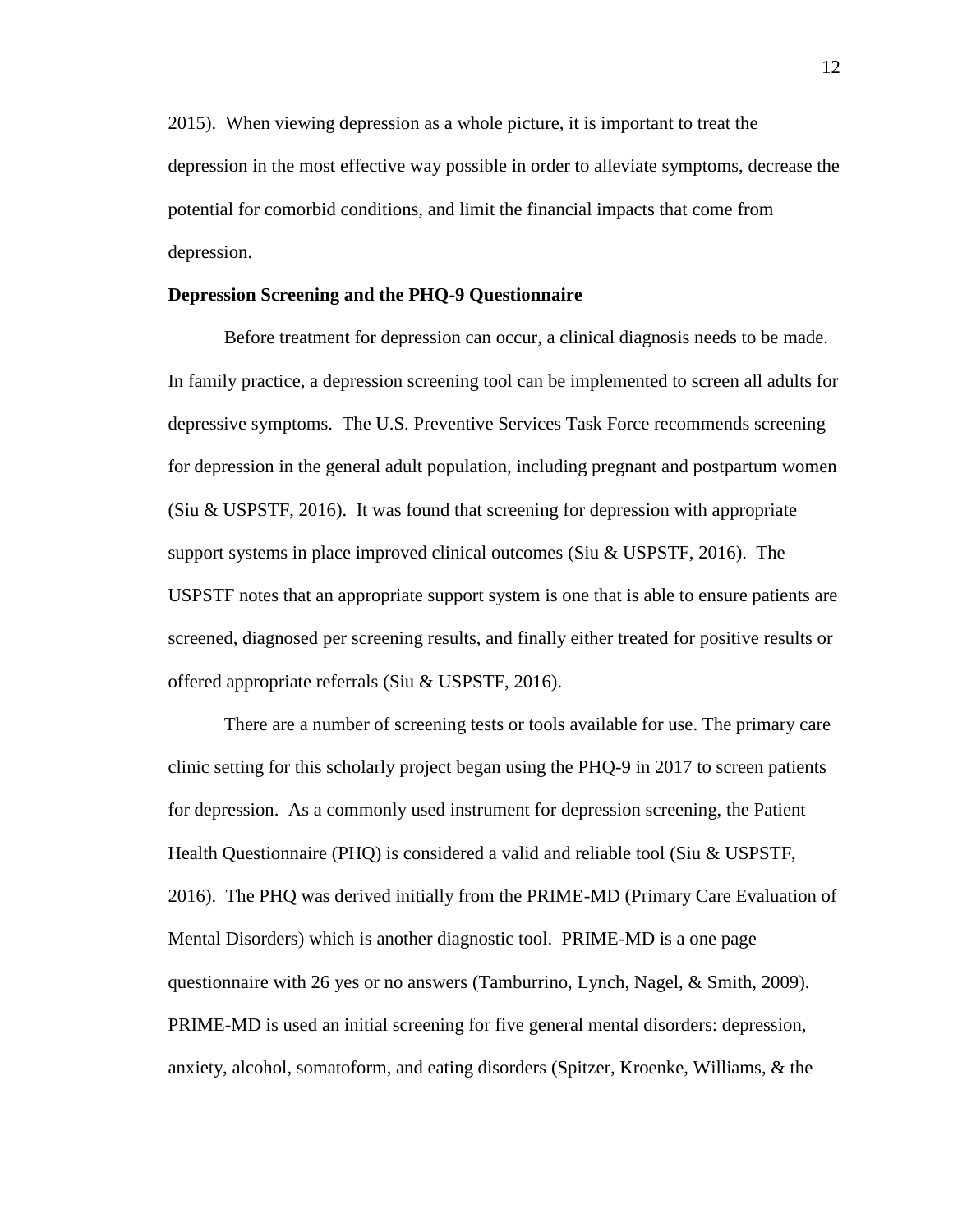Patient Health Questionnaire Primary Care Study Group, 1999). Using the PRIME-MD diagnostic instrument as a starting point, the PHQ was formed as a self-administered, three page, depression screening tool (Kroenke et al., 2001). The PHQ was further condensed into the PHQ-9 consisting of nine questions focusing on the nine DSM-IV criteria for depression (Kroenke et al., 2001).

Listed below are the nine questions that make up the PHQ-9 depression screening tool with the preceding statement of: "Over the last two weeks, how often have you been bothered by any of the following problems?"

- 1. Little interest or pleasure in doing things
- 2. Feeling down, depressed, or hopeless
- 3. Trouble falling or staying asleep, or sleeping too much
- 4. Feeling tired or having little energy
- 5. Poor appetite or overeating
- 6. Feeling bad about yourself, or that you are a failure or have let yourself or your family down
- 7. Trouble concentrating on things, such as reading the newspaper or watching television
- 8. Moving or speaking so slowly that other people could have noticed. Or the opposite, being so fidgety or restless that you have been moving around a lot more than usual
- 9. Thought that you would be better off dead, or of hurting yourself

Patients are asked to check precoded boxes that indicate on a scale of 0-3 whether or not they are experiencing a particular symptom. Responses include: Not at all (score of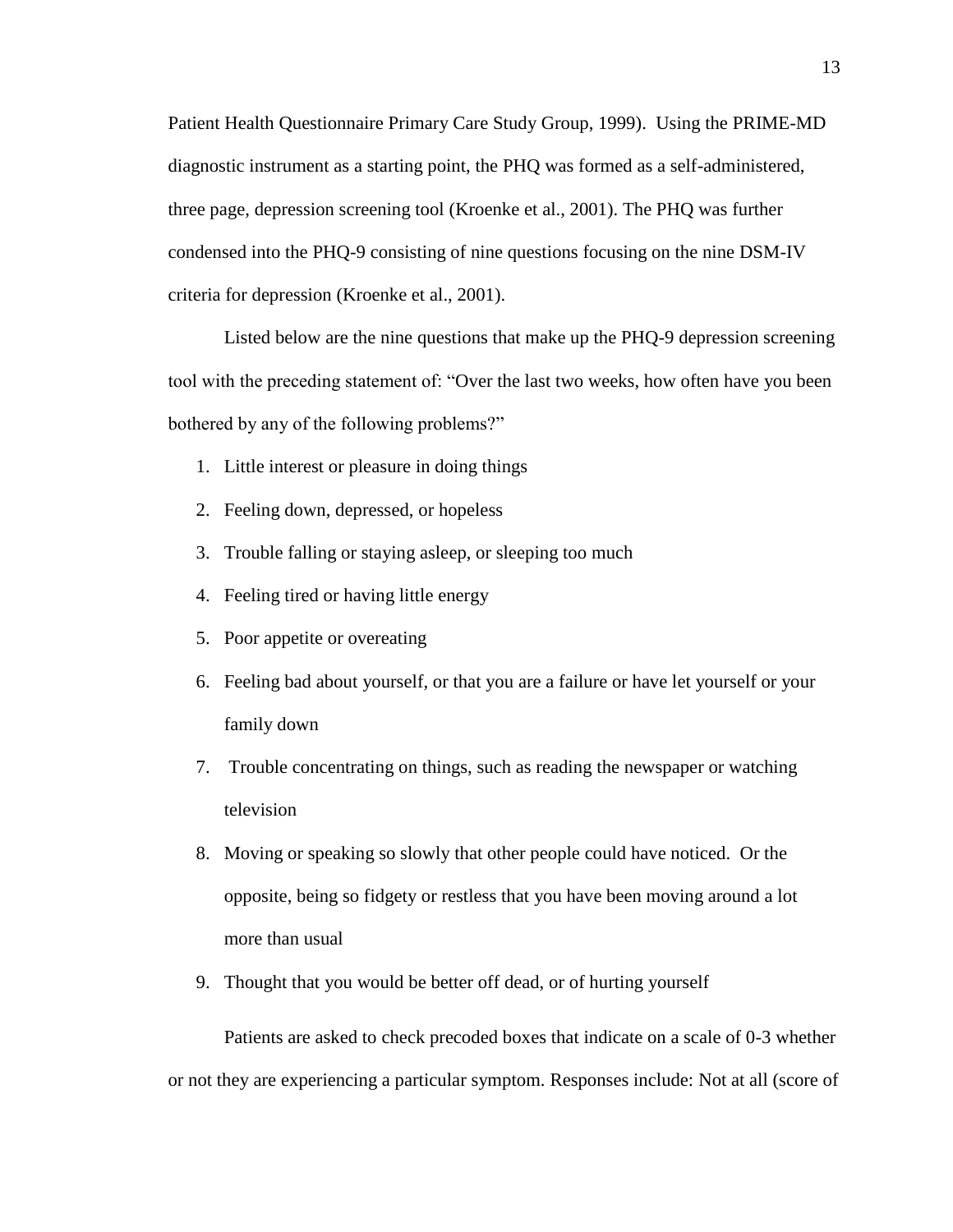zero), several days (score of one), more than half the days (score of two), or nearly every day (score of three). Patient scores can range from 0-27 with the ranges correlating to five different levels of depression (minimal, mild, moderate, moderately severe, or severe depression). There is a final unscored question added to the end that asks, "How difficult have these problems made it for you to do your work, take care of things at home, or get along with people?" For that question, the patient is able to check one of the following statements: Not difficult at all, somewhat difficult, very difficult, or extremely difficult.

Evaluation of the PHQ-9 indicates that it is a reliable and valid clinical tool. The internal reliability of the PHQ-9 had a Cronbach's  $\alpha$  of 0.89 in primary care studies with an excellent test-retest reliability (Kroenke et al., 2001). The PHQ-9 was found to discriminate well between persons with and without major depression with a ROC analysis showing the area under the curve to be 0.95 (Kroenke et al., 2001). Based on the statistical and clinical findings, the PHQ-9 can be utilized as a valuable tool for depression screening in the adult primary care setting. A study completed with 566 participants compared the Center for Epidemiologic Studies Depression Scale (CES-D) and the PHQ-9 (Milette et al., 2010). Despite both tools having similar reliability and validity, the PHQ-9 was the overall preferred tool for being shorter in length, easily administered, and simple to score (Milette et al., 2010).

#### **The Family Nurse Practitioner Role in Treating Depression**

In many rural areas, mental health providers are a very limited resource. When considering the vast amount of people that may require treatment for a mental health condition, other providers are required to step in and provide treatment. The lack of specialty providers means the role of diagnosing and treating depression falls on the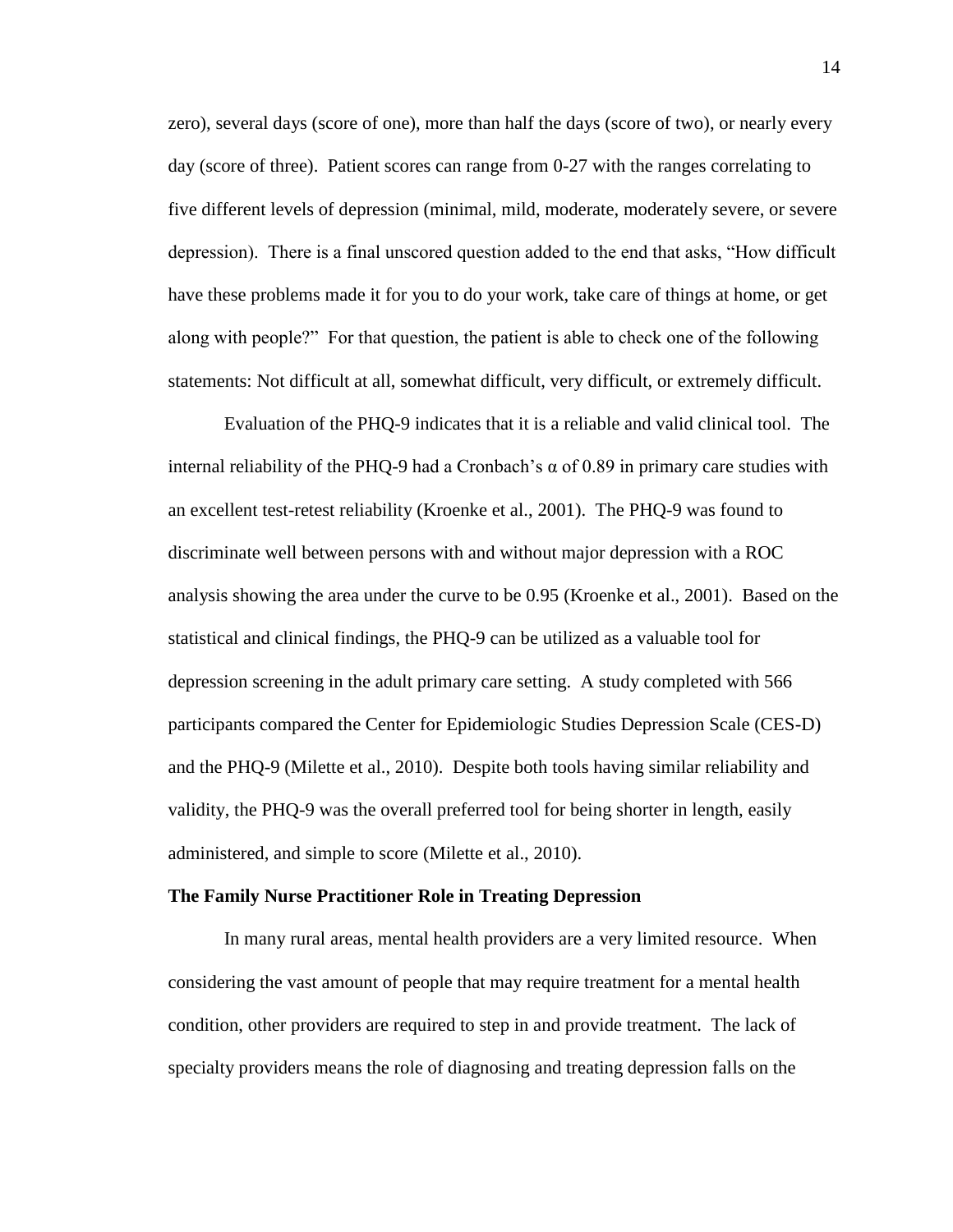primary care provider (PCP), and in many cases the PCP may be a family nurse practitioner (FNP). The FNP role in depression management consists of screening for depression, providing medical treatment for depression, and referring out to specialty services if required. A small study of 44 nurse practitioners discovered that they reported one-third of the patients they see in a weeks' time are reporting mental health problems (Shell, 2001). Within the rural county that this project took place in, there are less than ten certified medical providers for mental health. There are numerous licensed counselors and therapists for adjunctive therapies, but they are unable to provide any prescriptions for required medications. Medication management mostly falls on the primary care providers in the area due to the limited resources available. A study completed in 2001 of 44 nurse practitioners indicated that 71% felt they were adequately informed to be prescribing antidepressants, 56% indicated that they needed additional education regarding antidepressant prescribing, and 86% stated they would attended a continuing education class on antidepressants (Shell, 2001).

There are different types of treatment that can be utilized for the treatment of depression. These treatments include cognitive behavioral therapy and prescribed medications. The FNP has to consider many different factors when prescribing an antidepressant medication. The factors considered when treating depression include cost of the medication, possible drug interactions, potential side effects, and other medical conditions that the patient may have been diagnosed with (Shell, 2001). Based on these factors, a medication may be selected from one of the antidepressant medication classes. A study completed in rural community found that advanced practice nurse practitioners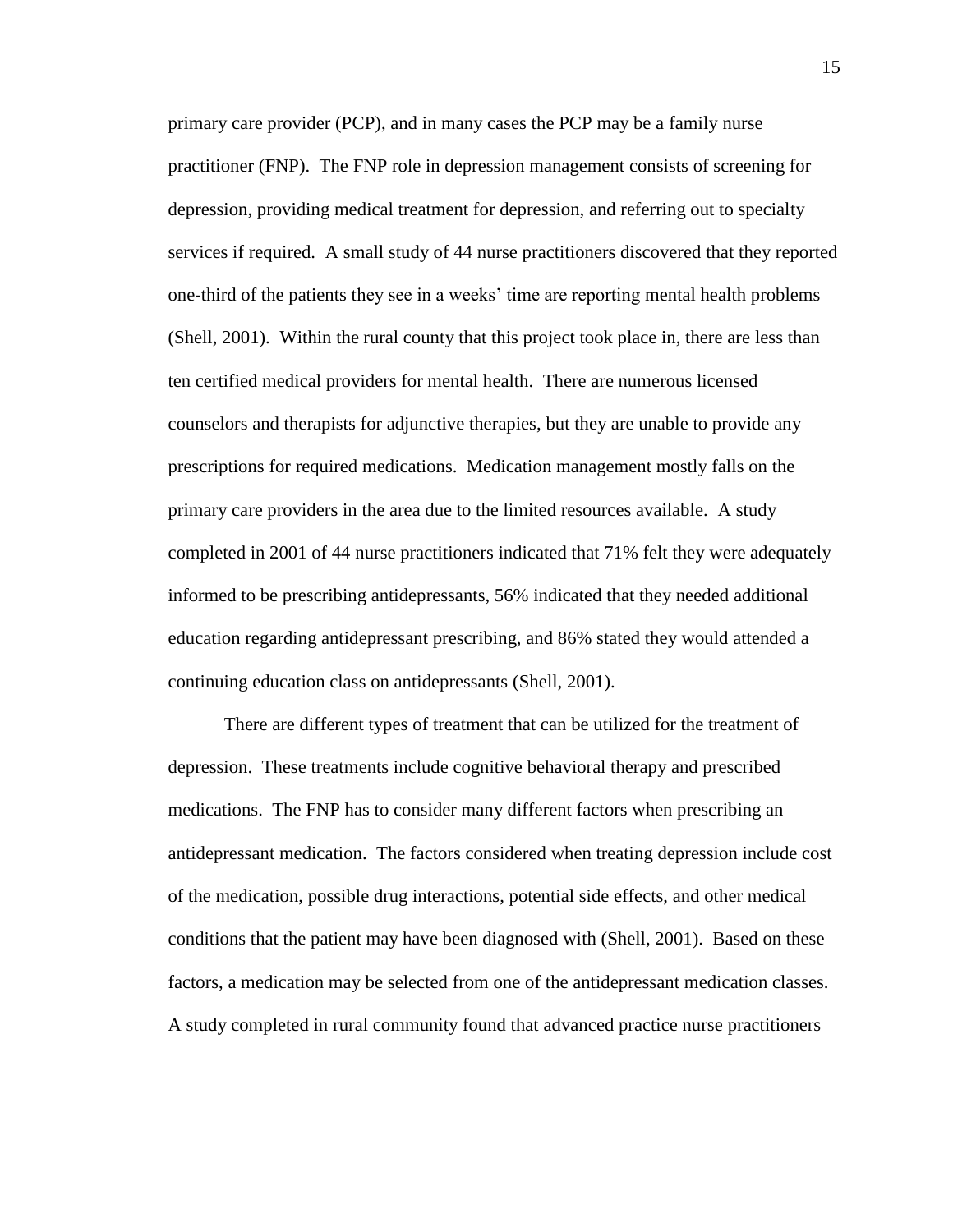most commonly prescribed SSRIs and SNRIs for the treatment of depressive conditions (Burman et al., 2015).

#### **Medication Prescribing Practices**

Primary care providers, such as family nurse practitioners, are able to treat depressive disorders with a variety of medications. The classes of antidepressant medications are selective serotonin reuptake inhibitors (SSRIs), serotonin non-reuptake inhibitors (SNRIs), tricyclic antidepressants (TCAs), and atypical antidepressants (Uphold & Graham, 2013). Another class of antidepressants that are no longer widely utilized due to side-effect profiles and food/medication interactions are a group called monoamine oxidase inhibitors (MAOIs) (Hirsch & Birnbaum, 2018). This medication class may still be utilized for treatment resistant depression, but they are considered third or fourth line treatment options (Hirsch & Birnbaum, 2018).

The best tolerated medication class are the SSRIs which are considered the first line treatment for depression (Uphold & Graham, 2013). A few examples of SSRIs are citalopram, fluoxetine, and sertraline. Generally, these medications are effective at low dosages and don't require frequent dosage changes (Uphold & Graham, 2013). The evidence does not support that one SSRI is going to be more effective than the other, however, it is important to consider potential drug interactions when deciding on a medication (Uphold & Graham, 2013).

SNRI's are a class of antidepressants that may provide an added benefit to patients that also have a coexisting pain condition such as neuropathic pain (Uphold  $\&$ Graham, 2013). These medications may not be as tolerated as well as SSRIs in older adults, examples of these medications include duloxetine, venlafaxine, and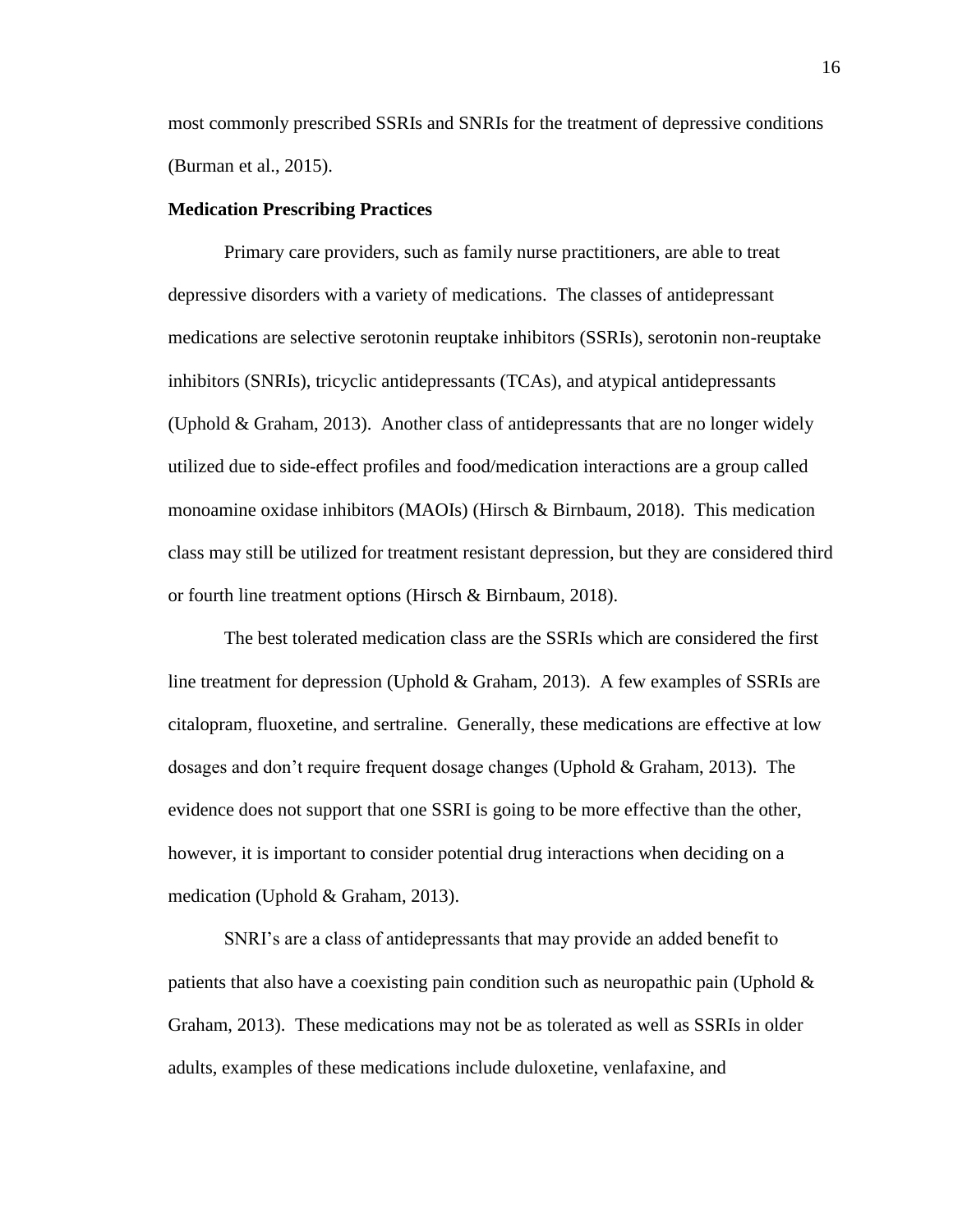desvenlafaxine (Uphold & Graham, 2013). The atypical or "other" antidepressants include bupropion and mirtazapine and have been noted to be relatively safe when it comes to overdose concerns (Uphold & Graham, 2013). TCAs have been found to be the class that causes the most side effects that may result in patient noncompliance and should only be prescribed to patients who have failed treatment from the other classes (Uphold & Graham, 2013).

With all medication classes, there are general standards on initiation, monitoring, and dosage titration. Uphold and Graham (2013) offer the following prescribing guidelines for antidepressants:

- 1. The initial antidepressant medication should be selected based on patient symptoms, needs of the patient, and the side effect profile.
- 2. Initiate the chosen medication at half the recommended dose and titrate up slowly over two weeks.
- 3. Schedule the patient for a follow-up appointment four weeks after medication initiation to assess compliance and symptom improvement.
- 4. If symptoms have begun to decrease but are not at an optimal level, consider increasing the dosage with another follow-up appointment scheduled for four weeks after the change.
- 5. If after 12 weeks of treatment, the patient does not have a substantial benefit from the medication; or the side effects are unbearable, the medication should be switched to an alternative medication.

Once an optimal medication regimen has been achieved, the patient should follow up every three to six months with a minimum of six to nine months of close monitoring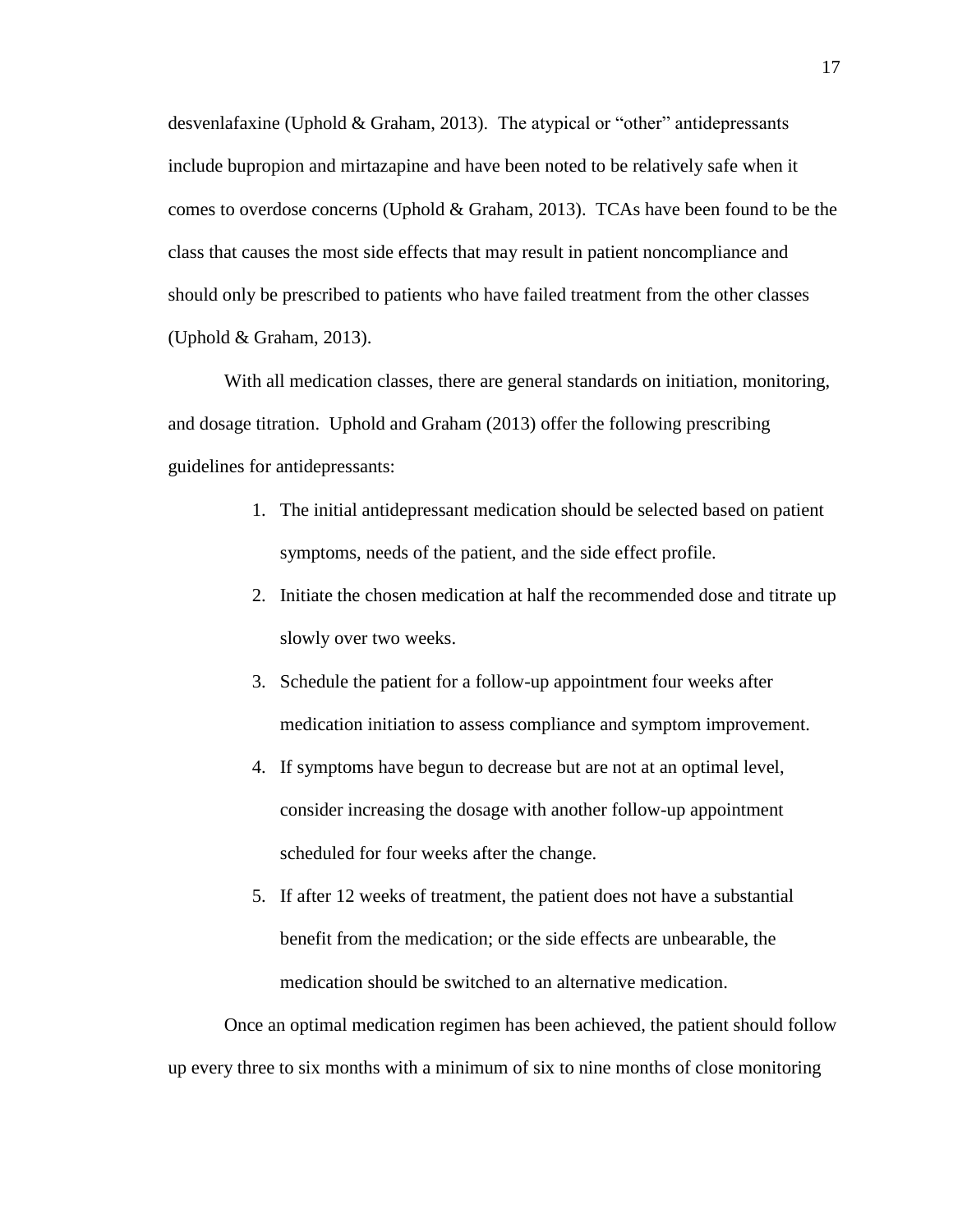(Uphold  $\&$  Graham, 2013). It is the recommendation that the patient stay on the successful medication for at least six months to prevent symptom relapse (Uphold  $\&$ Graham, 2013). If the patient has had more than two previous episodes of depression, they are considered high risk of relapse and should stay on the prescribed medication for at least two years (Uphold & Graham, 2013).

Following the guidelines for antidepressant medication selection have been the go-to practice for primary care providers. However, with the increase in pharmacogenomic testing, primary care providers are now able to provide the patient with a personalized list of medications that will work with their genetic makeup and metabolism.

#### **Personalized Medicine and Pharmacogenomic Testing**

There are many different factors to consider when deciding what medication to prescribe a patient. The patients age, gender, renal function, hepatic function, substance use, and genetic factors are a few of the many variables to take into consideration with each and every patient (Hall-Flavin, Schneekloth, & Allen, 2010). The time frame for an optimal therapeutic response in antidepressant medications may take up to 12 weeks' time (Hall-Flavin et al., 2010). Personalized medicine can be defined as, "The use of genotypic information to stratify disease and select a therapy that is particularly suited to an individual patient…" (Hall-Flavin et al., 2010, p. 40). With the use of pharmacogenomic testing, there is the potential for a decrease in medication side effects and a decrease in overall time spent trying different medications that may not be genetically compatible with the patients' metabolism.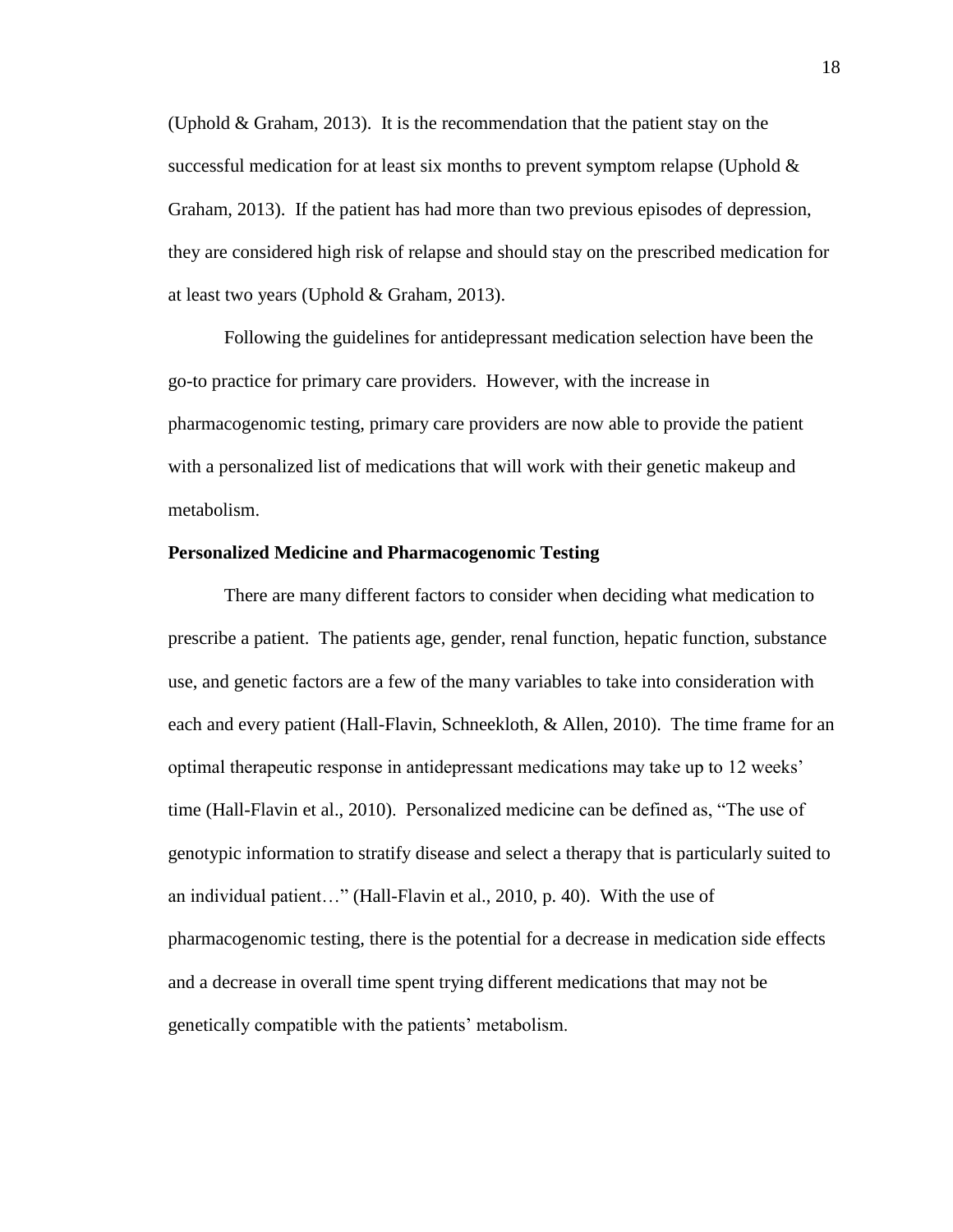Pharmacogenomic testing detects genetic variations that are coded for proteins, specifically, drug-metabolizing enzymes (Hall-Flavin et al., 2010). The specific test utilized at the clinical site used for this project is the GeneSight® Psychotropic pharmacogenomic test which analyzes how multiple genes metabolize medications. The genetic sample is retrieved via a buccal mucosal swab and is sent to an outside lab for processing with results coming within 36 hours of the appointed GeneSight® lab receiving the sample (GeneSight, 2018). The GeneSight® Psychotropic test analyzes 12 different genes to assess how they influence the patient's response to many psychotropic medications (GeneSight, 2018). The pharmacokinetic genes that are tested in the GeneSight® test are the cytochrome P450 (CYP) enzymes;, CYP1A2, CYP2B6, CYP2C19, CYP2C9, CYP3A4, and CYP2D6, and also UGT1A4 and UGT2B15 (GeneSight, 2018). The test also identifies SLC6A4 which is a serotonin transporter, and HTR2A which is a serotonin receptor (Altar et al., 2015). There are also two other pharmacodynamic genes, HLA-B\*1502 and HLA-A\*3101, that are associated with a higher risk for dermatologic and hypersensitivity reactions (GeneSight, 2018).

The pharmacogenomic testing may show that a patient has an altered P450 enzyme which causes certain medications to either be metabolized poorly or ultrarapidly (Altar et al., 2015). The differences in medication metabolism corresponds with the recommendation GeneSight® gives for medication dosing. For example a patient with poor metabolism may require a lower dosage versus a patient identified as being a ultrarapid metabolizer needing a higher medication dosage (Altar et al., 2015). This information is how GeneSight® is able to provide recommendations on whether certain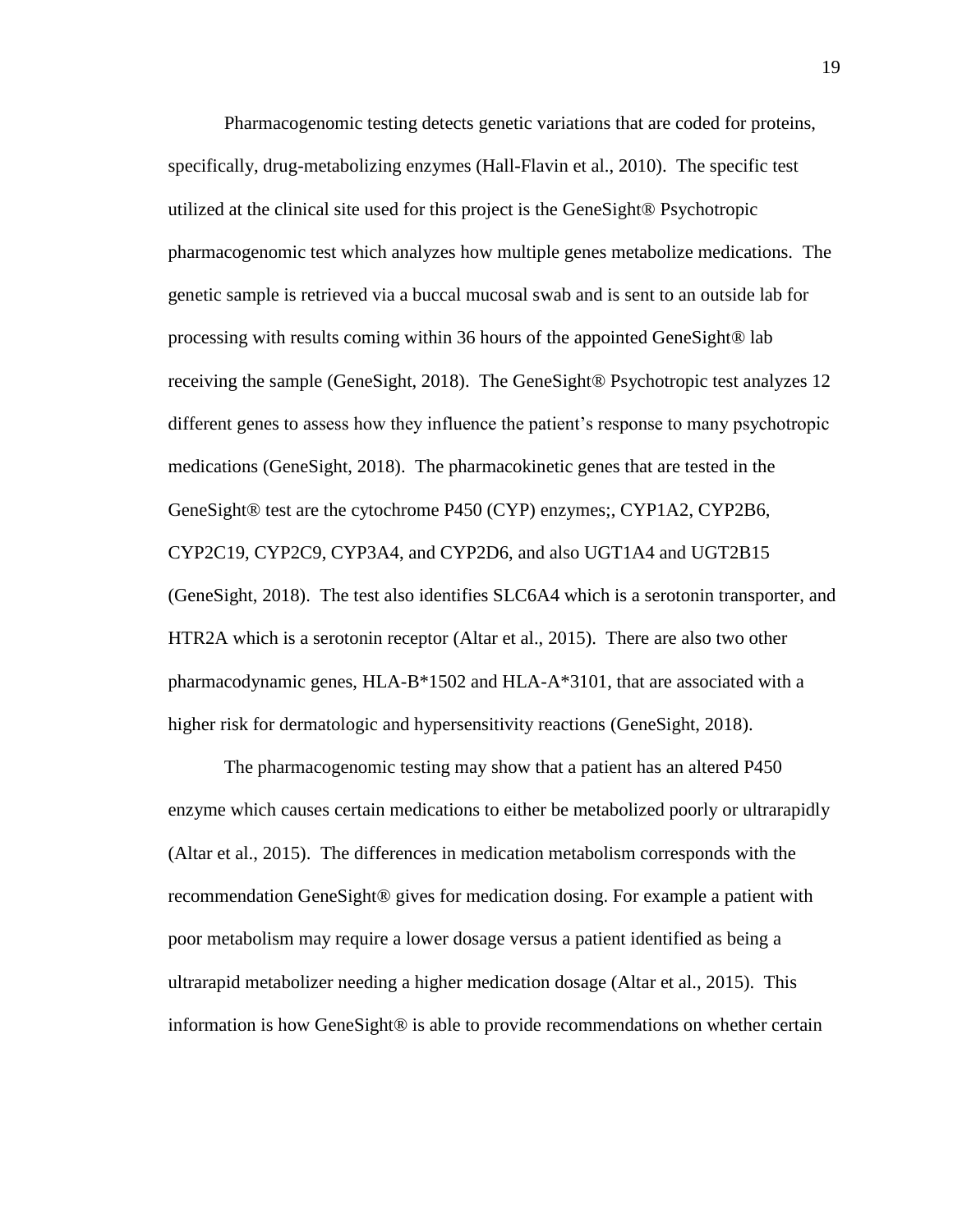medications are in the use as directed group (green), moderate gene-drug interaction group (yellow), or significant gene-drug interaction group (red) (Altar et al., 2015).

Along with placing the medications into the appropriate groups, GeneSight® also provides supplemental information on why each medication is in that class. For a medication that was placed in either the yellow or red groups, there are numbers that correspond to footnotes explaining the rationale. For example, an explanation might indicate that for a specific individual, an antidepressant medication, such as citalopram, creates too high of a serum level at a normal dose and therefore, a lower dose is required (Altar et al., 2015). Another example would be the test identifying that an individual is at an increased risk of side effects when taking a certain medication or that the FDA labels this medication as contraindicated for this genotype (Altar et al., 2015).

The information discussed above is computed into an individualized medication list that indicates the best medication choices based on the patients' genetic make-up. The report is available online to the providers office within 36 hours. This personalized report allows the FNP to review all the medications, what group the medication was placed in, and then make an educated decision regarding what antidepressant to prescribe.

## **Application of Testing in Primary Care**

Depression is a common mental disorder with over 300 million people affected worldwide and is the leading cause of disability across the world (World Health Organization, 2018). A large clinical trial of 4,041 outpatients with depression found that after each medication failure there was an increase in intolerance to the treatment plan which subsequently increased again after each failed medication (Warden, Rush, Trivedi, Fava, & Wisniewski, 2007). With the use of pharmacogenomic testing in the primary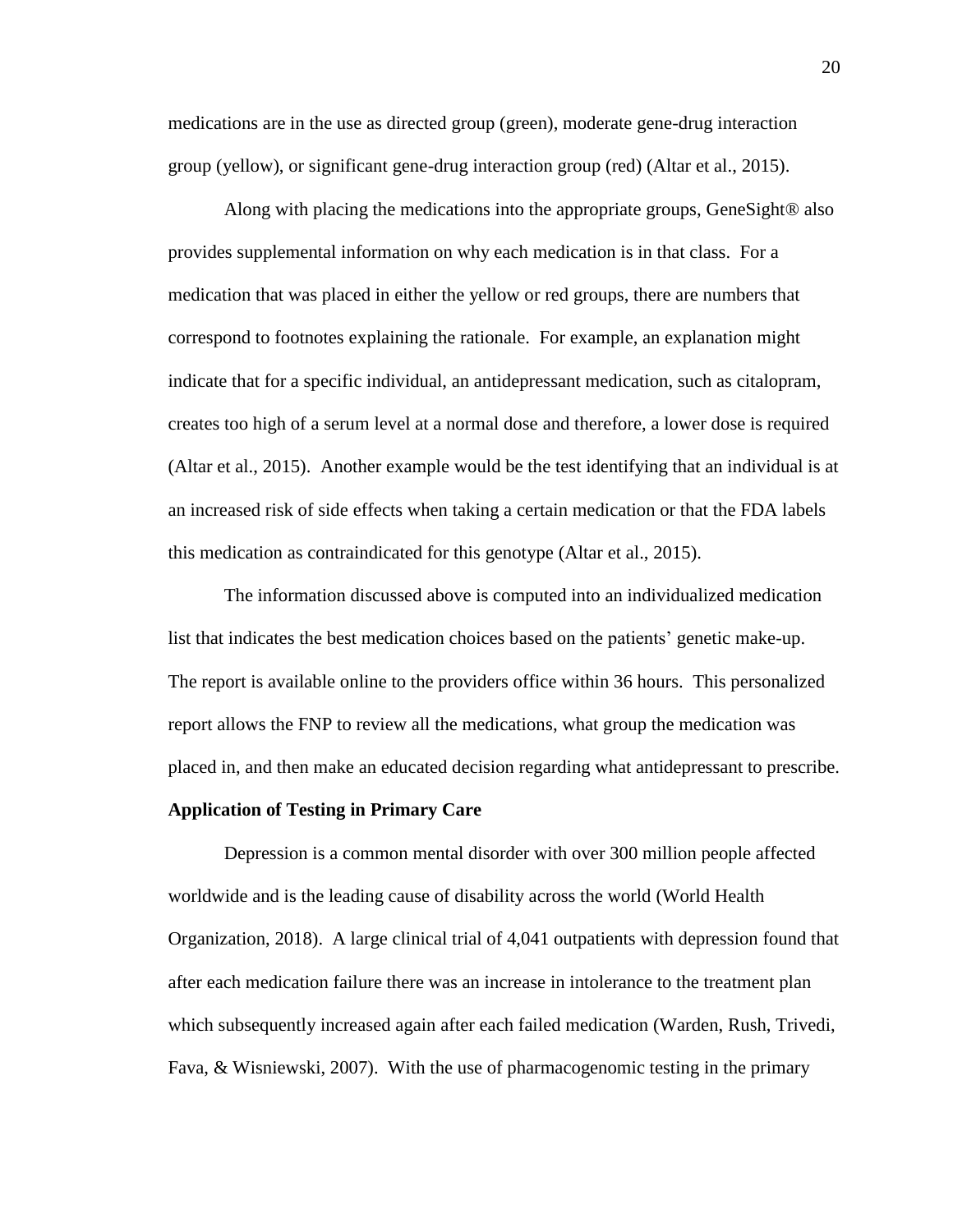care setting, this intolerance and medication failure has the potential to be decreased. Personalized medication in primary care aims to increase medication tolerability, improve treatment outcomes, and increase patient adherence to the prescribed medications (Altar et al., 2015).

A study completed by J. Winner, Allen, Altar, and Spahic-Mihajlovic (2013) found that nine of their 97 study participants were on a medication that was in the red group on the GeneSight® test. Those nine participants had 69% more healthcare visits and more medical absence days than the participants with medications in the green or yellow group. It was also discovered during data analysis that the longer the participant was on a red group medication, the more healthcare visits they had (J. Winner et al., 2013).

A one year study analyzed 2,168 patients that underwent GeneSight® testing along with a control group of 10,880 patients (J. G. Winner et al., 2015). Their study showed that the GeneSight® test group patients saved over \$1,000 in medication costs with an average cost saving of \$2,774.53 when the patient switched to a medication deemed best based on GeneSight® test results (J. G. Winner et al., 2015).

Another notable study was a 10-week long prospective double-blind randomized control trial on the clinical impact of pharmacogenomic testing (J.G. Winner, Carhart, Altar, Allen, & Dechairo, 2013). There were 51 patients that participated in this study and they had a clinical diagnosis of major depressive disorder. It is important to note that this study did exclude patients with a diagnosis of bipolar disorder (any type), schizophrenia, schizoaffective disorders, and an active substance abuse or dependence. There were 25 patients in the randomized treatment as usual (TAU) group and 26 patients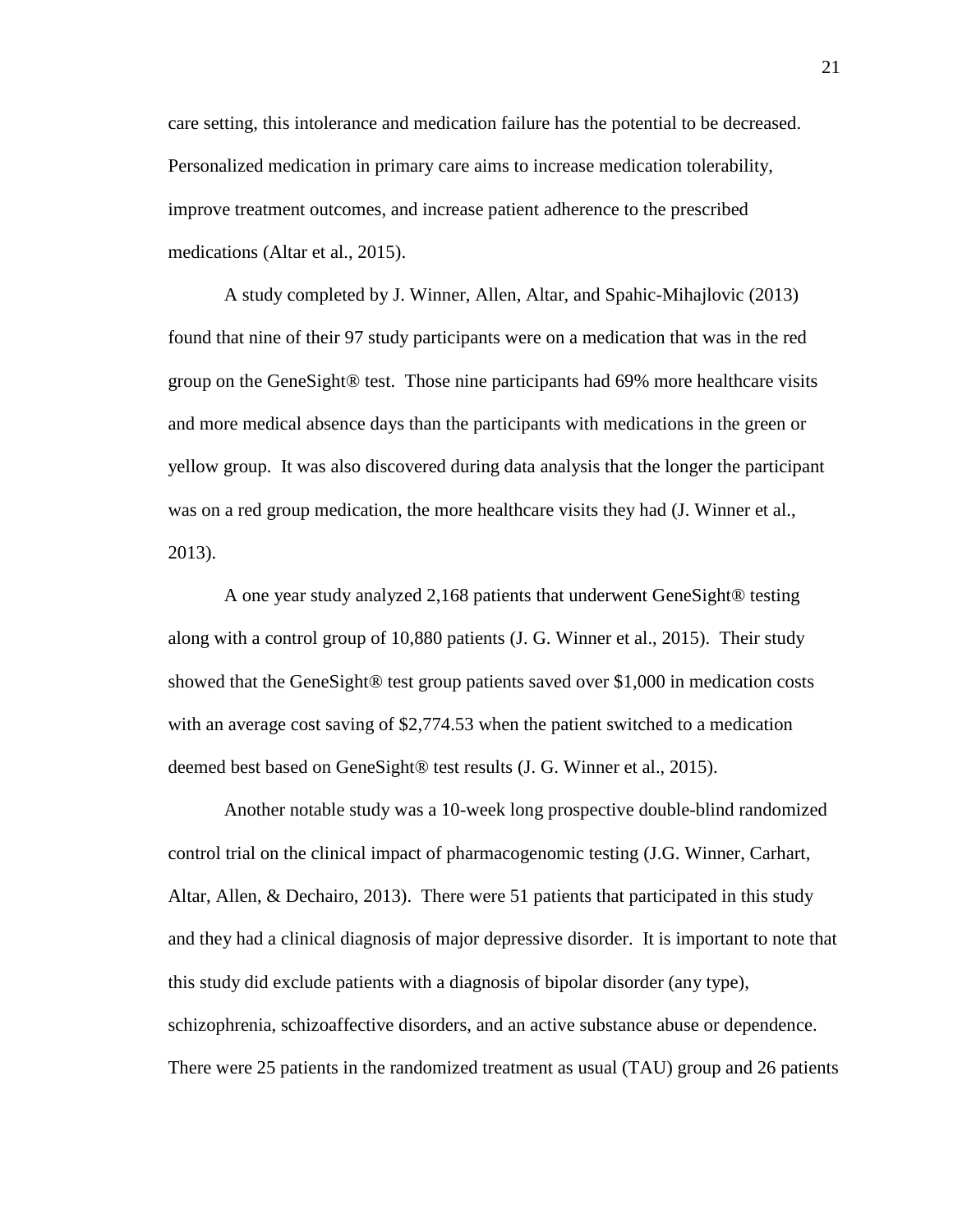were randomly chosen for the GeneSight® testing group. Assessment data were collected at baseline, four weeks, six weeks, and ten weeks using a variety of tools, including the PHQ-9 Patient Health Questionnaire. During the 10-week study, physicians adjusted medications in the GeneSight® testing group and the TAU group at about the same rate (53% test group and 58% control group). Notably, 100% (seven total) of patients that were in the GeneSight® testing group and were on a red group medication were changed from that medication. Mean PHQ-9 scores in the GeneSight® test group improved by 35.4% versus the TAU group only improved by 21.3% (J. G. Winner et al., 2013).

Hall-Flavin et al. (2013) completed an open-label study with an unguided and guided group that utilized GeneSight® testing to assess the benefit for treatment of major depression. There were 233 study participants with a diagnosis of major depressive disorder or depressive disorder NOS between the ages of 18 and 72 that were included in the study. Exclusions for this study included bipolar type 1, schizophrenia, and schizoaffective disorder; inclusion criteria included a minimum score of 14 on the 17 item Hamilton Rating Scale for Depression (HAMD-17). After all exclusions were applied, there were 227 participants eligible for the study, 113 were placed in the unguided group and 114 in the guided group. Both groups received GeneSight® testing but the results were withheld from the unguided group until the study completion. Assessment data were collected at baseline, two weeks, four weeks and eight weeks including a HAMD-17, the Quick Inventory of Depression Symptomatology – Clinician Rated (QIDS-C16), and a PHQ-9. The guided group had more improvement on the HAMD-17, QIDS-C16, and PHQ-9 at the eight-week mark compared to the unguided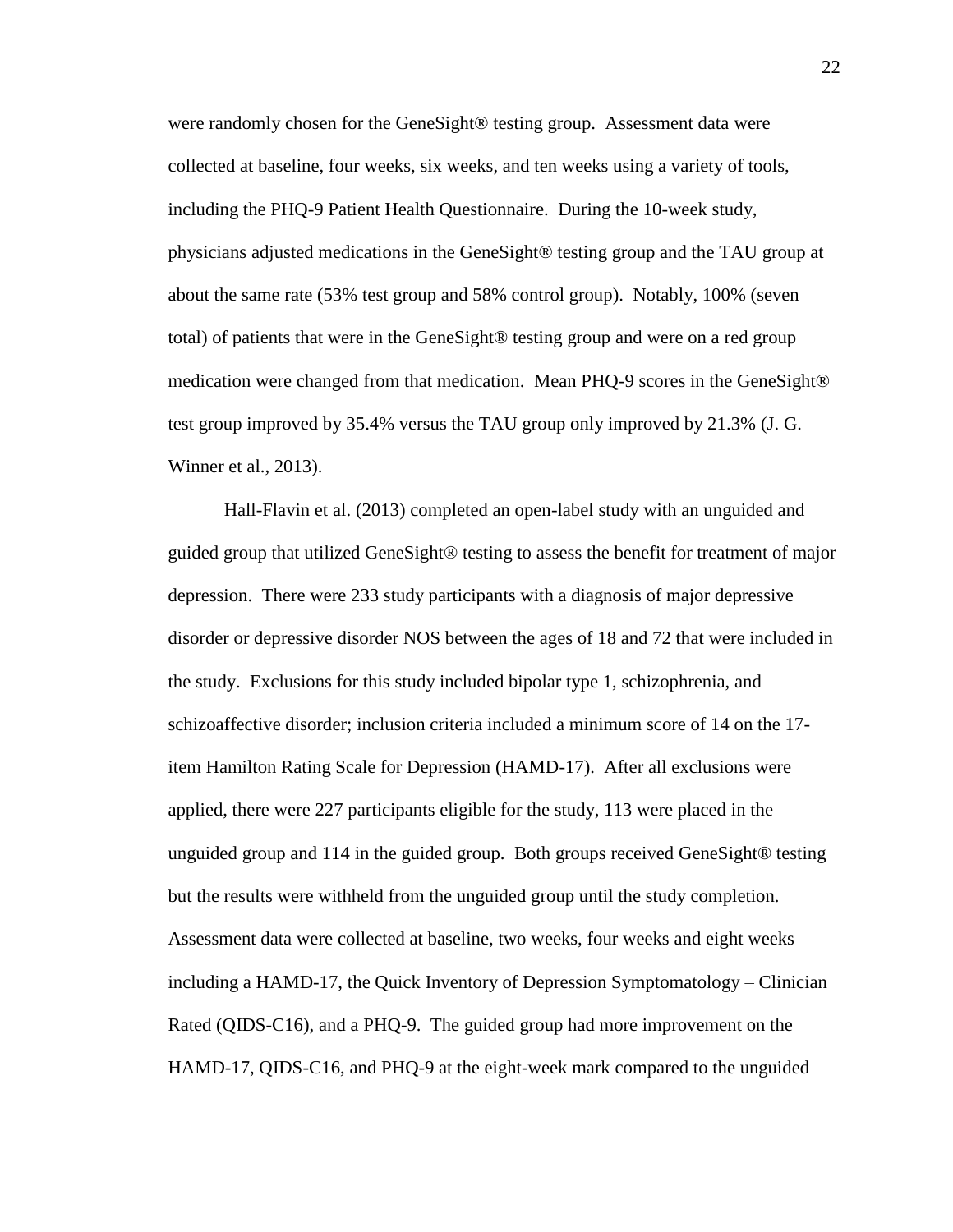group. The unguided group participants that were prescribed a medication that was not compatible with their genotype experienced the least improvement; while the guided group participants with incompatible medications showed the greatest improvement over the eight-week study. There was a 40.1% decrease in PHQ-9 scores in the guided group versus only a 19.5% decrease in the unguided group. The participants in the guided group had a 26.4% remission rate versus a 12.9% remission rate in the unguided group based on the QIDS-C16 scores (Hall-Flavin et al., 2013).

The information given on the GeneSight® Psychotropic test results are used as a guide to the patients personalized treatment. The test is a tool that the provider should utilize along with direct patient conversations to choose an appropriate medication. The medication the provider and patient chose may be in the green or yellow group. If the chosen medication is in the yellow group, it is important for the provider to read the footnotes and take into consideration what the gene-drug interaction is and make appropriate adjustments to the medication dosage.

# **Patient Views on Personalized Medicine**

The current research on patient perspectives regarding genetic testing for medication selection is limited, but the findings available are pertinent to the prescribing practices of the family nurse practitioner. A study by Haga et al. (2016) completed baseline surveys prior to pharmacogenetic testing and a follow up survey three months after testing. The patients in this study completed pharmacogenetic testing for a variety of medications, not specifically for antidepressants. There were 63 total patients underwent the testing process with only 17 completing the baseline survey and 12 of the 17 completed the follow-up. The top trends identified from the surveys that influenced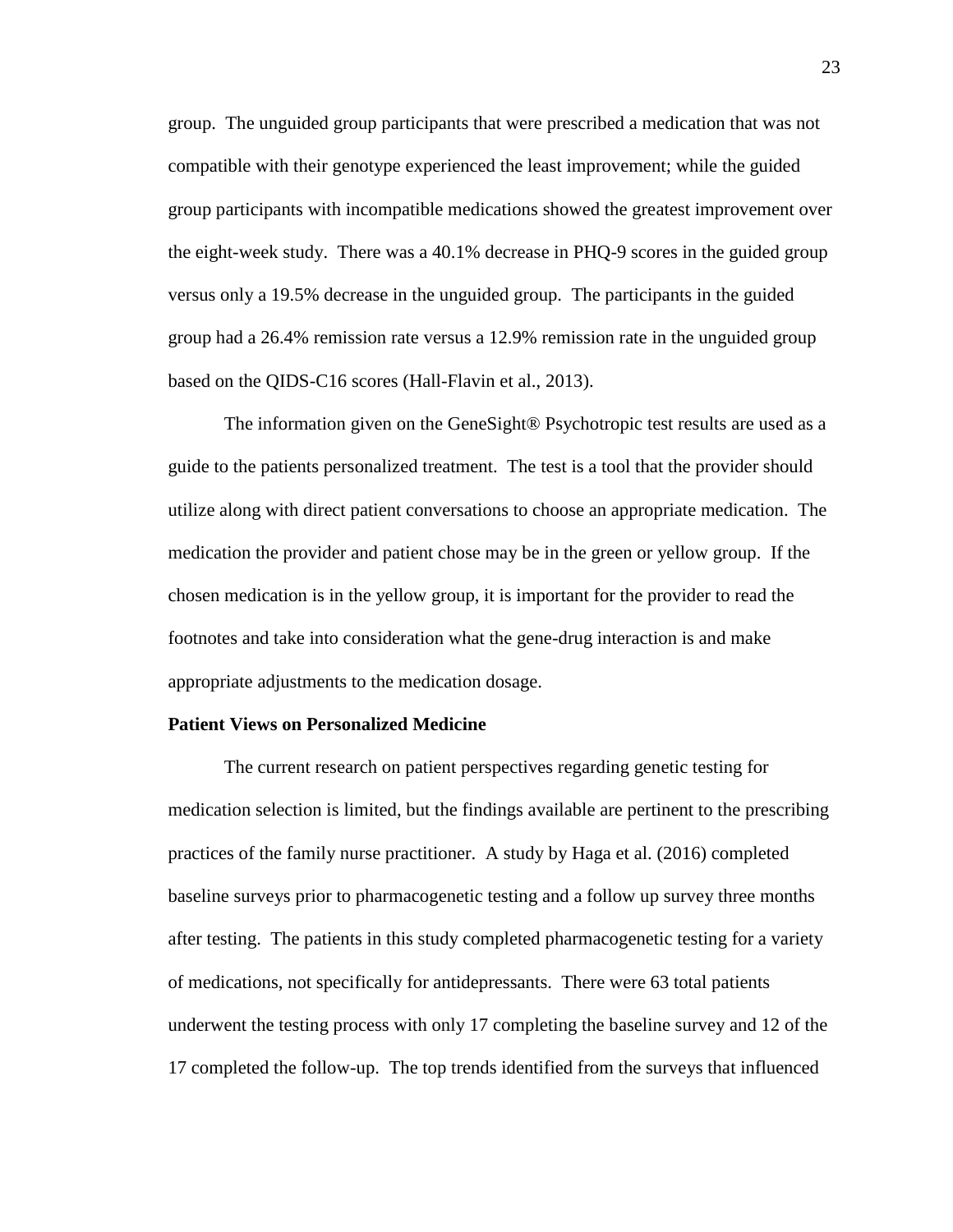the patients decision to undergo genetic testing were that their provider recommended the testing (59%), that patients understood the testing would allow the primary care provider to select the best medication for them (76%), and that there was a perceived value of the testing to optimize their treatment (65%). 83% of patients believed that the testing was helpful to their provider in regard to their treatment plan, but only 58% had increased confidence with the medication that was prescribed in comparison to past prescribed medications. On the follow-up survey, all patients stated they would be very or somewhat likely to undergo pharmacogenetic testing for other medications if it was indicated (Haga et al., 2016).

A participant in a study completed by Trinidad et al. (2015) provided the following quote regarding the use of pharmacogenetic testing in the treatment of her depression:

Even if it takes six months [to get pharmacogenetic test results], I have had -- looking back, it's like, you know, gee, do you think that particular drug was what took like four years out of my life? Yeah. If somebody could go in there and figure it out in four months, yeah, that would be better. (p. 23)

Another pertinent patient quote compared testing to riding on a bus, "You could jump off anywhere downtown and get to a store, but you want to get off closer to the store you're going to" (Trinidad et al., 2015, p. 23). The above statements further support the use of pharmacogenetic testing for appropriate and personalized medication selection. However, some of the study participants felt that the providers may end up relying too much on the test results and could potentially not give appropriate consideration to other factors, such as side effects they may be experiencing (Trinidad et al., 2015).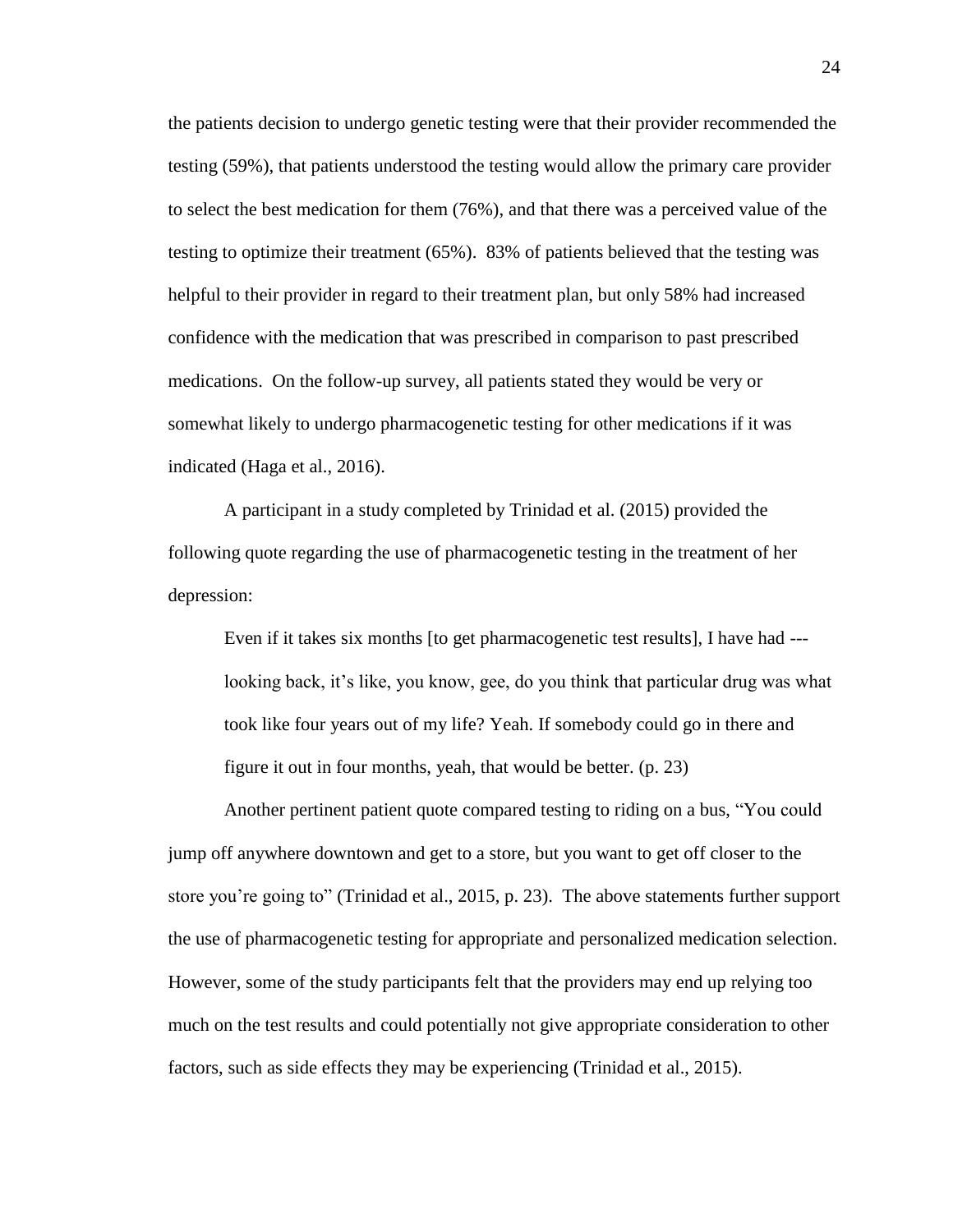These findings support that patients find the testing to be useful and pertinent to their overall treatment plan when utilized appropriately by their provider. In the family practice setting, it is important to continue to discuss treatment options with the patient and take their views about pharmacogenetic testing into consideration when ordering said test. The health belief model may help guide the process of relaying the potential perceived benefit of pharmacogenetic testing to patients.

# **Theoretical Framework**

The health belief model was originally established in 1950 by three social psychologists that were working for the U.S. Public Health Services to try and improve the use of preventative services (Rosenstock, 1974). Health behaviors were explained in the health belief model by using the following concepts: perceived susceptibility of the health problem, perceived severity, perceived benefits, perceived barriers, and cues to action (Castonguay et al., 2016). Rosenstock added a sixth concept to his model in 1988 called self-efficacy (Garner, 2014).

The perceived susceptibility of the health problem is the patients opinion on their chances of getting a condition (Garner, 2014). When faced with a diagnosis of depression, the patient may perceive that they never would be depressed or be diagnosed with depression. How serious the patient believes the condition is and what its consequences will be is known as the perceived severity (Garner, 2014). A patient diagnosed with depression for the first time may perceive the severity of the diagnosis to be low; however, a patient that has been diagnosed previously with depression may view this as more severe. The perceived benefits in the health belief model are how the patient believes the suggested action will decrease the seriousness of the problem (Garner, 2014).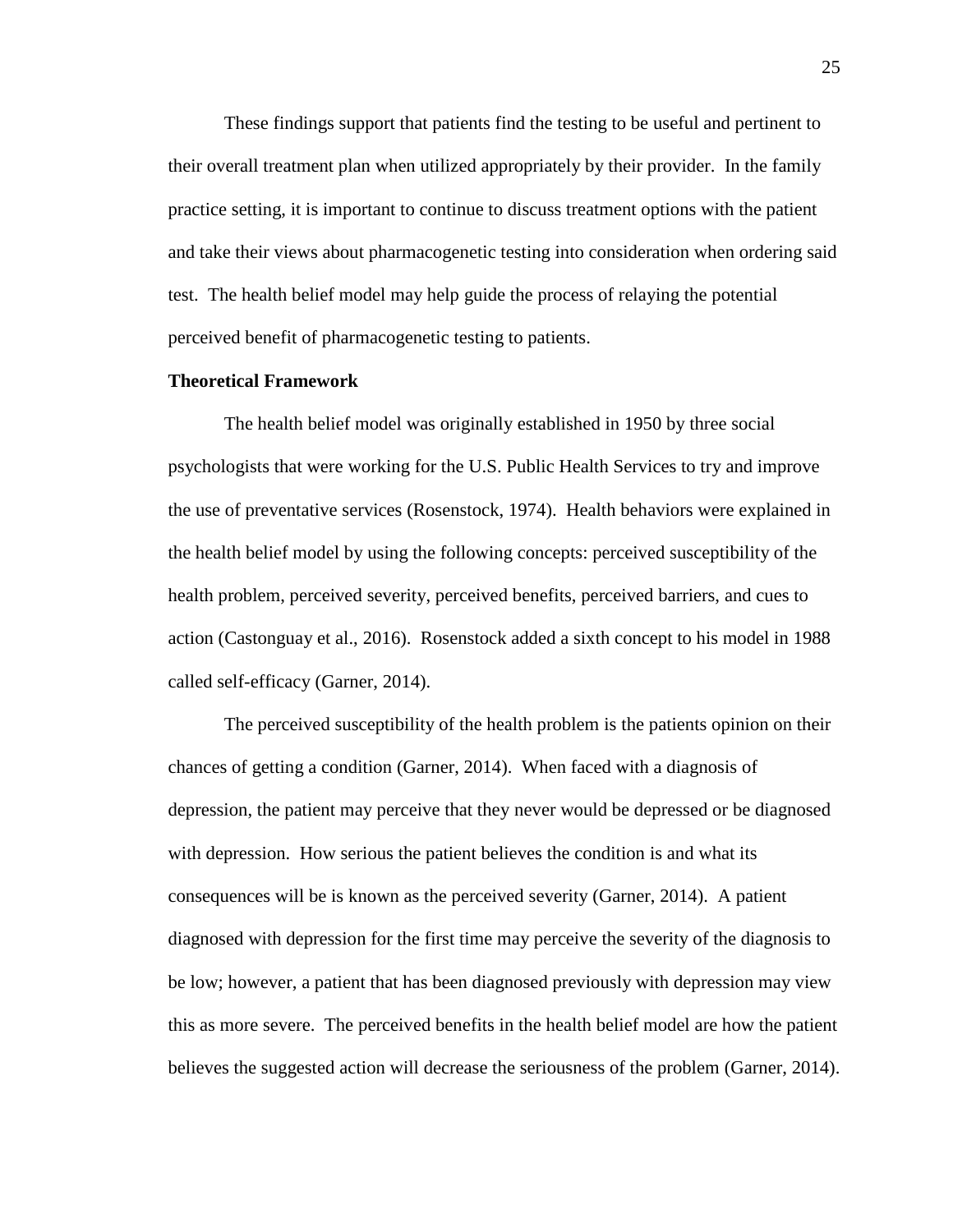This would correlate to a patient being prescribed medications, cognitive behavioral therapy, or pharmacogenomic testing and what he or she believes regarding the benefits from those actions.

On the opposite end of the spectrum, perceived barriers are the patients opinion on the potential barriers to treatment (Garner, 2014). Barriers could range from monetary concerns of the medications, therapy, or potential cost of the pharmacogenomic testing to the patients perceived social stigma of being diagnosed with a depressive condition. Cues to action are the patients readiness to act and begin overt behaviors while selfefficacy is the confidence to perform an action (Garner, 2014). Cues to action would include the positive acts of taking the prescribed medication, completing the pharmacogenomic testing, or going to a therapy appointment. Self-efficacy with a diagnosis of depression could correspond to reading self-help books, exercising, or engaging in other self-care measures that demonstrate a belief that a change in health behavior can positively influence health (Garner, 2014). This is the belief that a change in health behaviors can positively influence health (Garner, 2014).

Pharmacogenomic testing for psychotropic medications is one way to provide a personalized treatment plan for patients with depression. The health belief model demonstrates how the perceived benefit of testing will potentially allow for successful treatment based on genetic make-up and metabolism. By utilizing the health belief model and pharmacogenomic testing, primary care providers could potentially prevent treatment resistant depression and many of comorbidities that are associated with depression.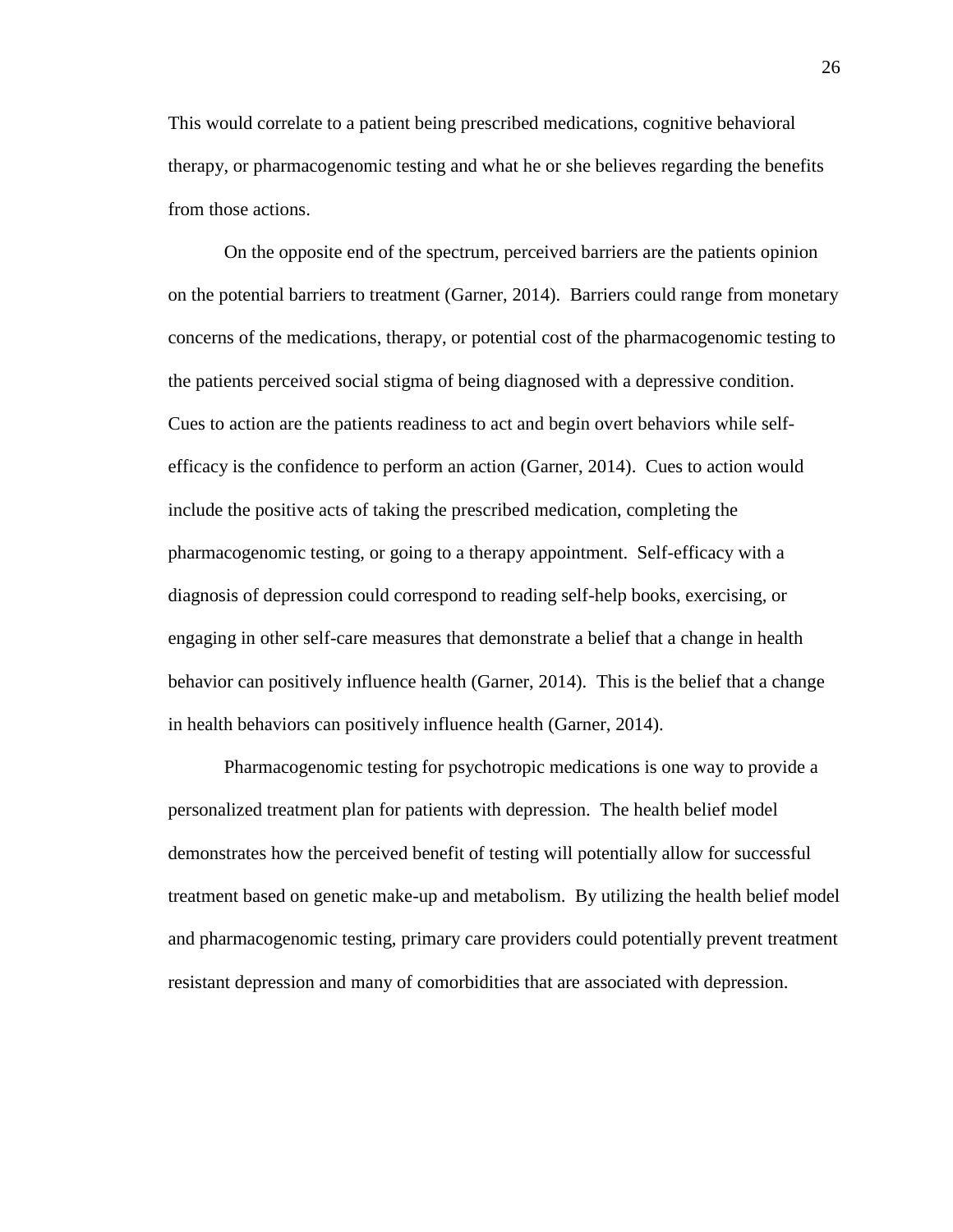# **Summary**

This scholarly project seeks to understand how GeneSight® testing effects the prescribing practices of a nurse practitioner in a rural Michigan clinic and how/if it has any change on the patients PHQ-9 scores at scheduled follow up appointments. The literature supports the use of psychotropic pharmacogenomic testing to help guide the provider in their medication selection process. The studies have shown that the patients in the guided, or the pharmacogenomic testing group, have significant decreases in their PHQ-9 depression screening scores. Based upon the review of literature, the scholarly project methodology was developed and will be discussed in depth in Chapter Three.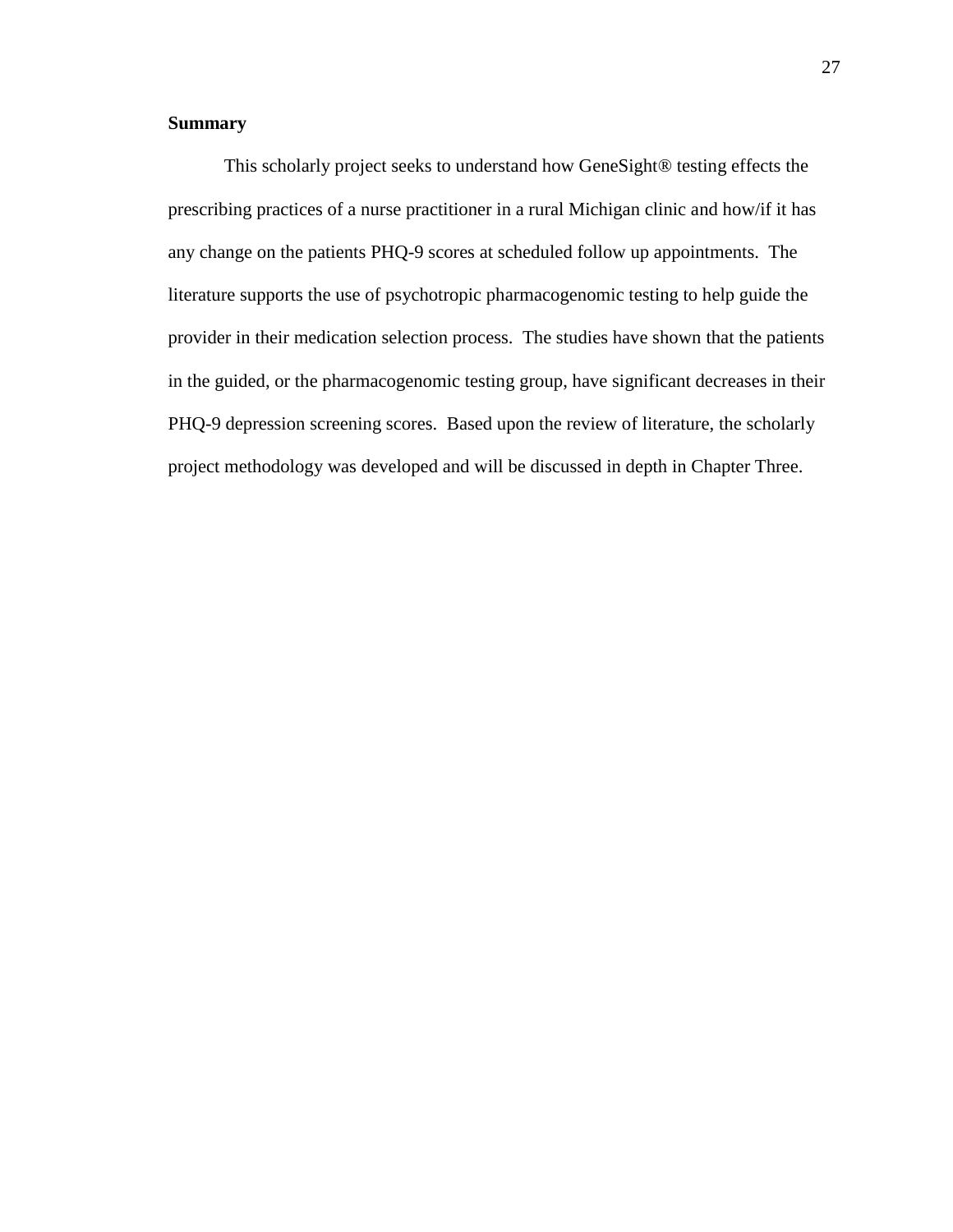# **Chapter Three**

# **Purpose, Sample, and Recruitment**

The purpose of this project was to assess if medication changes based on GeneSight® Psychotropic pharmacogenomic testing resulted in improvement of PHQ-9 depression screening scores. The GeneSight® Psychotropic pharmacogenomic testing was implemented at the clinical site under study prior to project implementation in February 2018. The clinical site can be described as a small, family practice clinic located in a rural area. The clinical site currently cares for 1,972 adult patients between their primary care and walk-in clinic. The testing is currently being utilized at the family nurse practitioner's discretion for patients who have had recurrent failed treatment on one or more medications that are FDA approved to treat depression.

The inclusion criteria for the project required control and test group patients to be between the ages of 18-99 years old with a diagnosis of depression that had received treatment from the primary care provider (family nurse practitioner). The control group inclusion criteria also included being seen by the provider within the three months prior to GeneSight® testing implementation. The test group inclusion criteria required that they received GeneSight® testing at the clinical site within three months after testing implementation. The exclusion criteria for both the control and test group included being under the age of 18 and not having a current diagnosis of depression. Patients were excluded from the test group if they did not receive the GeneSight® testing during the specified time frame. The sample size was deemed to be 23 which is the total number of patients seen during the three months prior to testing implementation and the three months after implementation. An online sample size calculator,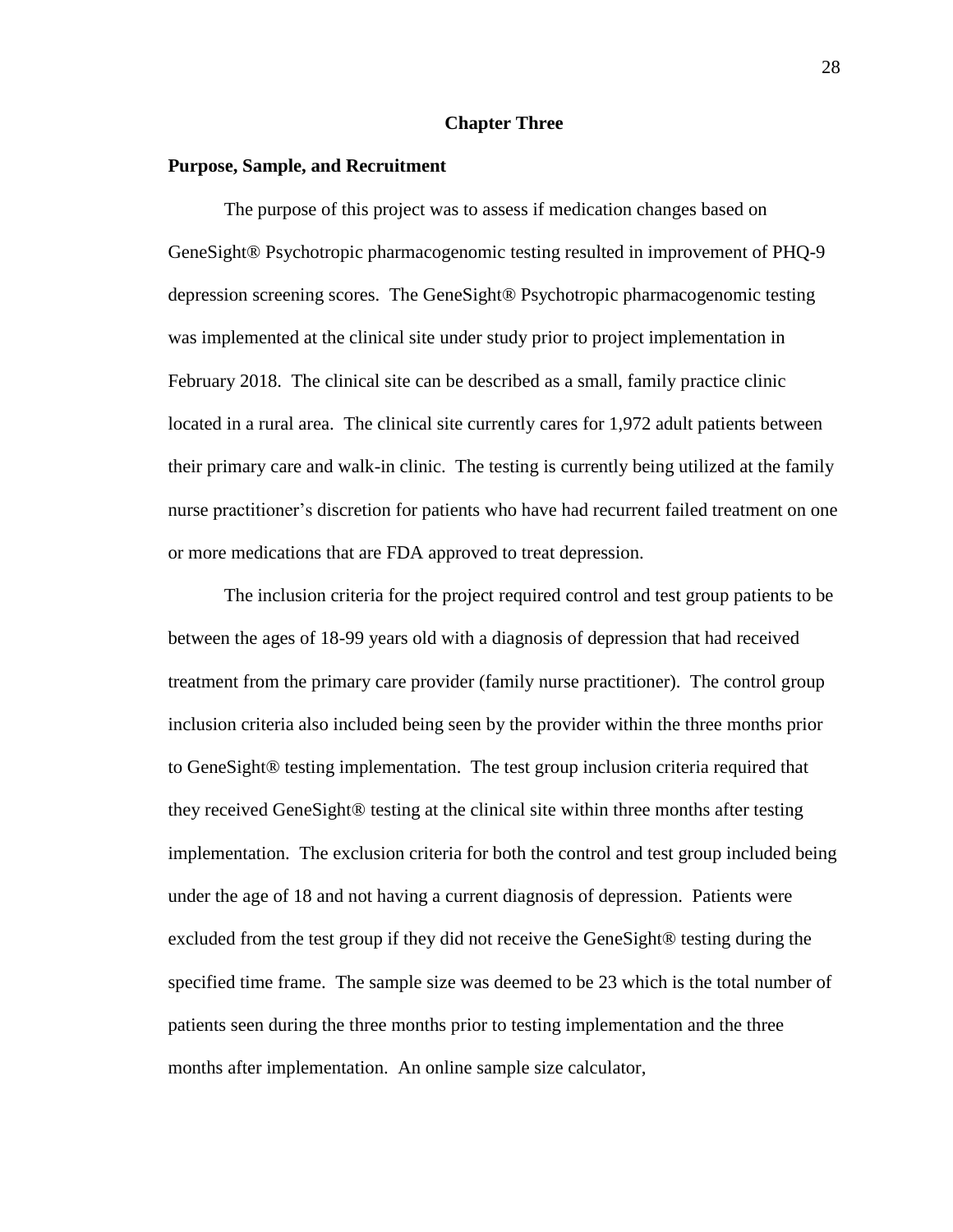http://www.raosoft.com/samplesize.html, was used with a confidence level of 95% with a 5% margin of error. The recommended sample size was 22 patients.

There was no recruitment process for the participants of this study. The patients primary care provider, independently of this project, chose the participants for GeneSight® Testing based on their patient assessment and past history of depression treatment. Medical necessity for GeneSight® Testing was determined by the provider and required treatment failure on at least one psychotropic medication that is FDA approved to treat depression.

#### **Scholarly Project Approval**

A member from Northern Michigan University Institutional Review Board (IRB) reviewed an IRB proposal and confirmed that IRB approval was not required (see Appendix A). The nature of this project falls under a quality review project as it is a retroactive chart review.

#### **Design and Measures**

This DNP scholarly project utilized a quantitative and a nonequivalent control group research design (Terry, 2015). Retroactive chart reviews were completed for ten patients that were treated for depression in the three months prior to the implementation of GeneSight® Testing as a non-randomized control group. All patients who received GeneSight® Testing for treatment resistant depression in the three months after implementation were considered part of the test group and also received a retroactive chart review.

The information retrieved from the charts were deidentified at the point of retrieval. The information retrieved from the charts included gender, race, age, ICD-10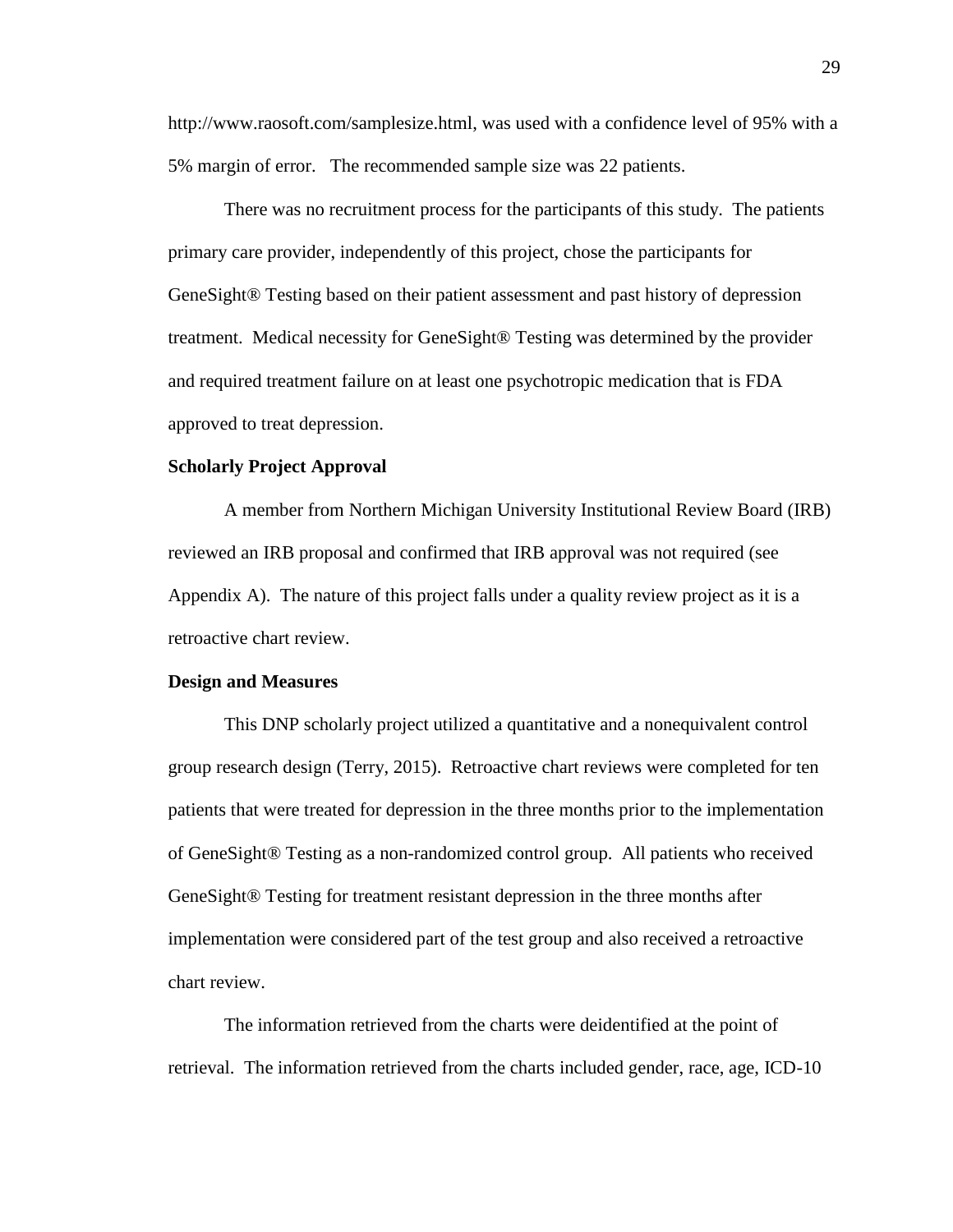diagnosis code, PHQ-9 scores, medication lists, stated medication side effects, time between visits for depression, other medical diagnoses, what GeneSight® medication grouping type (green, yellow, red) the medications were in for the test group, the number of visits they were seen and treated for depression, and all FDA approved antidepressant medications that had been prescribed.

# **Informed Consent, Risks and Benefits**

This scholarly project was reviewed by a university IRB board member and was deemed exempt from needing informed consent. All information was deidentified and retrieved via retroactive chart review as a quality measure. Overall, this research project posed a minimal risk to all parties involved. The potential risks associated with this project were limited to psychological risk factors of the patients. There are no known physical, economic, or legal risks associated with this study. The psychological risks were very low as all identifying data were removed at the point of data collection.

This study aimed to benefit both the patient and the provider. The benefit for the patient may include a better medication selection based on the GeneSight® Test results and a potential decrease in PHQ-9 scores. The provider may benefit from a patient specific medication list to choose from and a decrease in office visits for depression.

# **Instrument**

The PHQ-9 depression screening tool (see Appendix C) was already being utilized at the clinical site for routine depression screening. It is a reliable and validated depression screening tool that is comprised of nine questions and is completed by the patient prior to office visits. The questions are asked based on the statement of, "Over the last two weeks, how often have you been bothered by any of the following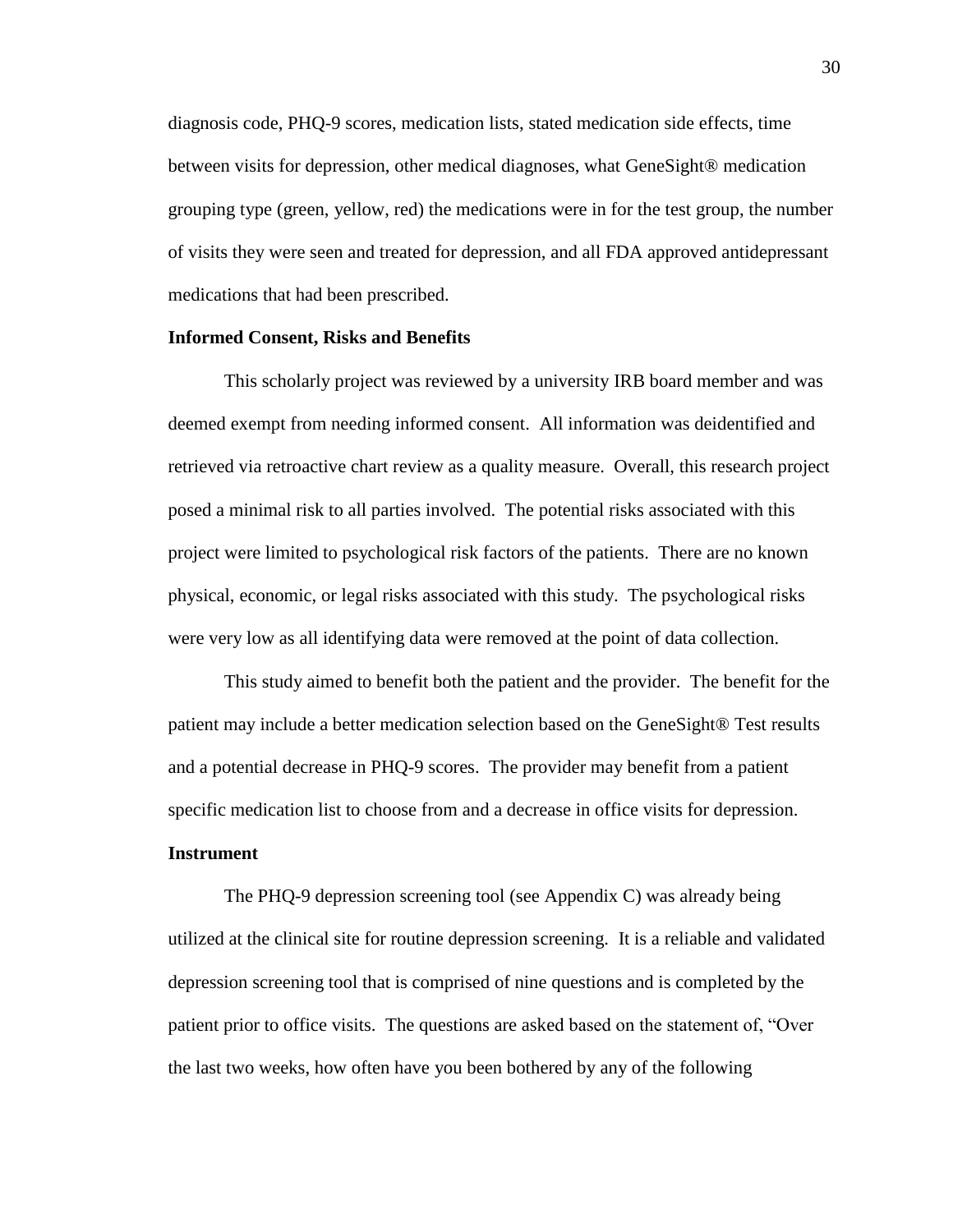problems?". Listed below are the nine questions that are asked on the PHQ-9 patient questionnaire:

- 1. Little interest or pleasure in doing things
- 2. Feeling down, depressed, or hopeless
- 3. Trouble falling or staying asleep, or sleeping too much
- 4. Feeling tired or having little energy
- 5. Poor appetite or overeating
- 6. Feeling bad about yourself, or that you are a failure or have let yourself or your family down
- 7. Trouble concentrating on things, such as reading the newspaper or watching television
- 8. Moving or speaking so slowly that other people could have noticed. Or the opposite, being so fidgety or restless that you have been moving around a lot more than usual
- 9. Thought that you would be better off dead, or of hurting yourself

The patient answers the questions by checking a box for one of the following statements: Not at all (score of zero), several days (score of one), more than half the days (score of two), or nearly every day (score of three). These scores are then added up to a total number that correlates with the following depression severity table (Table 1).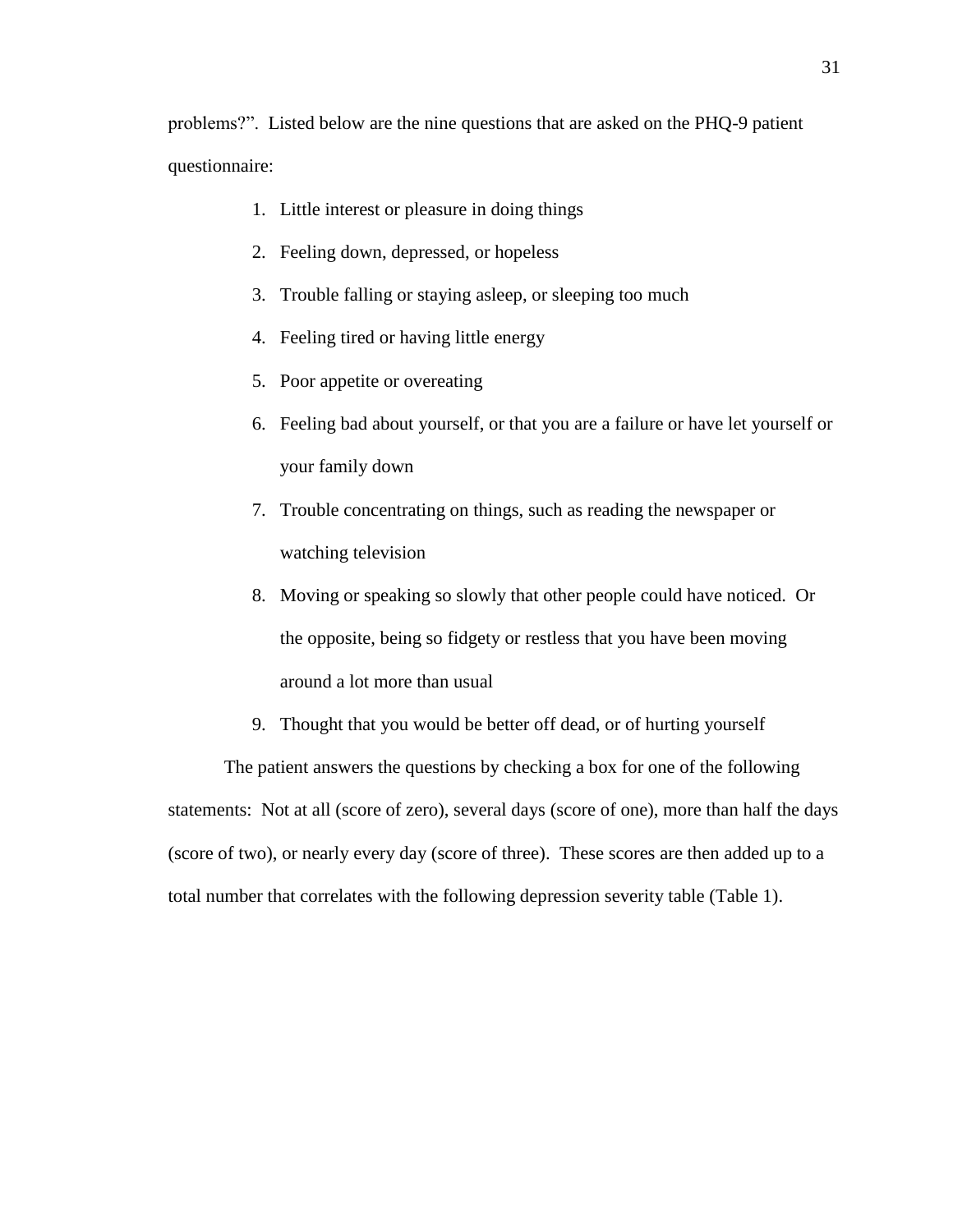Table 1

*Depression Severity Based on Total PHQ-9 Scores*

| <b>Total Score</b> | <b>Depression Severity</b>   |
|--------------------|------------------------------|
|                    |                              |
| $1-4$              | Minimal depression           |
|                    |                              |
| $5-9$              | Mild depression              |
|                    |                              |
| $10-14$            | Moderate depression          |
|                    |                              |
| $15-19$            | Moderately severe depression |
|                    |                              |
| $20 - 27$          | <b>Severe Depression</b>     |
|                    |                              |

# **Research Questions**

This DNP scholarly project aimed to answer the following questions:

1. As compared to a control group, what effect, if any, does utilizing GeneSight® Psychotropic pharmacogenomic testing have on prescribing patterns of primary care providers?

Hypothesis: Primary care providers will choose medications based off the personalized medication list that are in the green (use as directed) category.

2. What effect, if any, did medication changes as a result of GeneSight® Psychotropic pharmacogenomic testing have on PHQ-9 depression screening scores?

Hypothesis: Personalized psychotropic medication choices based on the GeneSight® test will result in a decrease in PHQ-9 scores within four to eight weeks after medication initiation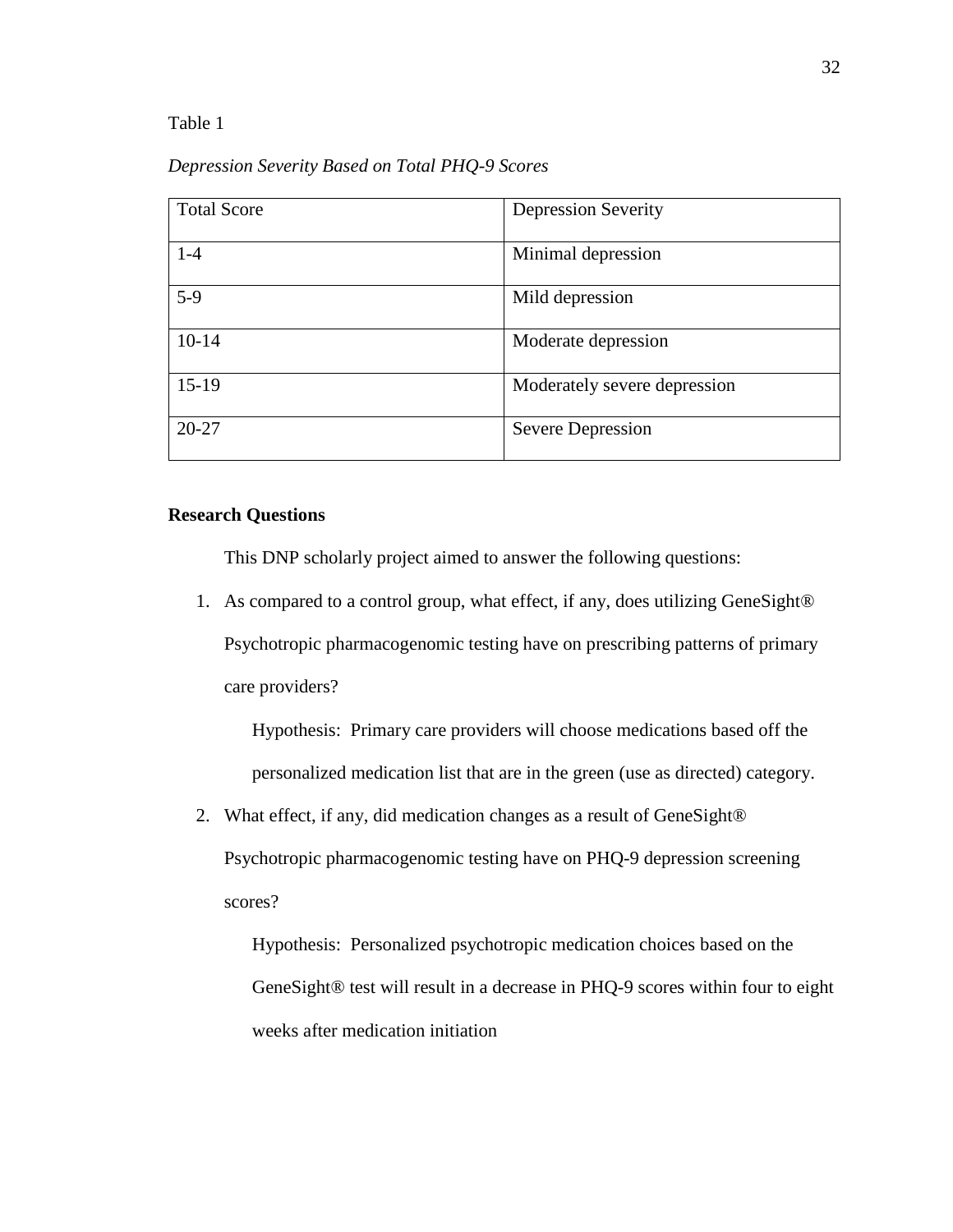# **Data Analysis**

Data were collected from the electronic medical record, deidentified, and entered into an Excel Spreadsheet. The information collected included gender, race, age, ICD-10 diagnosis code related to depression, PHQ-9 scores, medication lists, stated medication side effects, the total weeks between visits for depression, other medical diagnoses, what GeneSight® medication grouping type (green, yellow, red) the medications were in for the test group, the number of visits patients were seen and treated for depression, and all FDA approved antidepressant medications that had been prescribed. IBM SPSS software application version 20.0 was used to analyze the collected data. The deidentified data will be kept in a locked drawer for the next seven years. Results are discussed in depth in Chapter Four.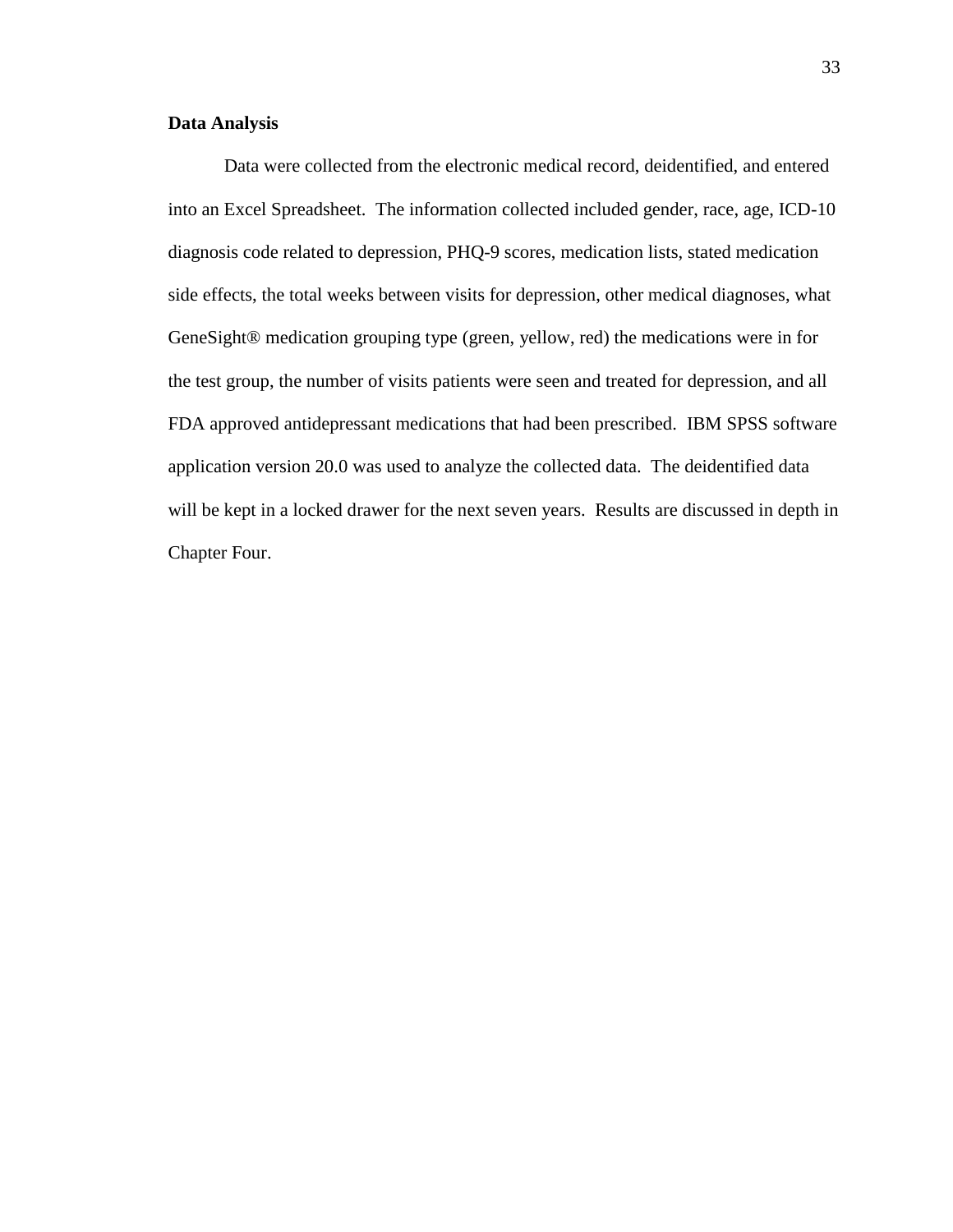# **Chapter Four**

# **Project Summary**

This doctoral scholarly project aimed to evaluate if GeneSight® testing had any effect on prescriber patterns/practices and patient reported PHQ-9 depression screening scores. The Chapter Two literature review supports the use of GeneSight® testing in primary care settings for patients that have experienced treatment failure. The rural clinical site for this project implemented the PHQ-9 depression screening tool in 2017. The GeneSight® Psychotropic pharmacogenomic testing was implemented and was utilized on a small number of patients that were considered to have had treatment failure on at least one antidepressant medication. The PHQ-9 is a valid and reliable tool for depression screening that is self-administered by the patient. A retroactive chart review was completed during the time period of three months before GeneSight<sup>®</sup> Psychotropic pharmacogenomic testing was implemented and three months after implementation.

#### **Post-Data Collection Practitioner Discussion**

An informal discussion was completed post-data collection with the FNP of the rural clinic associated with this doctoral scholarly project. The following topics were discussed with the FNP:

- 1. Readiness to treat depression
- 2. PHQ-9 screening tool useful for identifying/treating depression
- 3. GeneSight® testing usefulness for prescribing practices
- 4. Patient or provider barriers to ordering the test
- 5. Financial implications of GeneSight® testing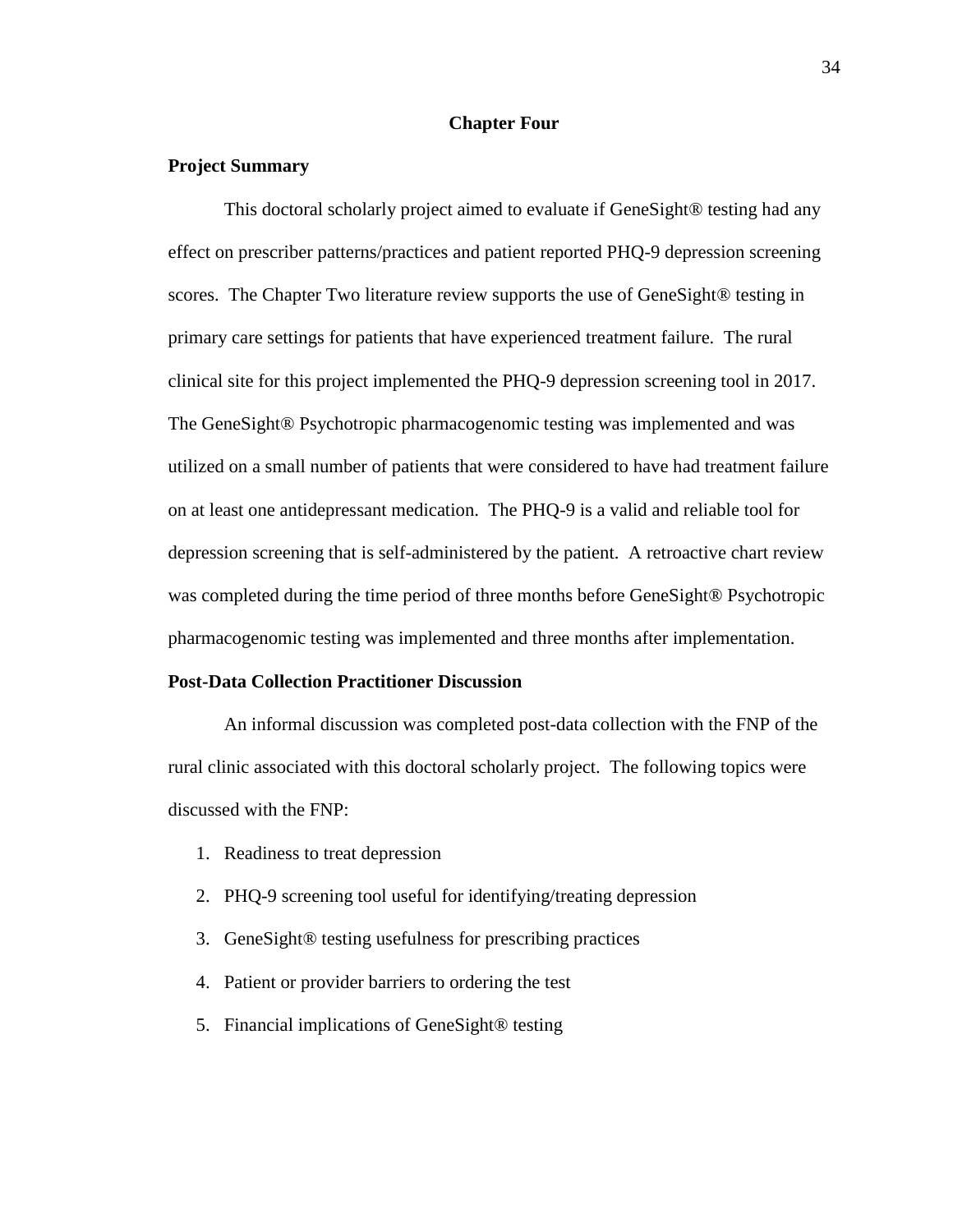Themes from the interview with the family nurse practitioner discussion regarding her readiness to treat depression included: 1. Immediately post-graduation, she felt best equipped to prescribe SSRI antidepressants only; 2. Knowledge of antidepressants was only ascertained from formal pharmacology classes in school; 3. SSRIs were initially the main class of antidepressants used in her practice; however she has expanded her knowledge and comfort level with prescribing other antidepressant classes; and 4. Further education has to be sought out post-graduation through medical conferences dealing with the topics of depression and anxiety.

In terms of using the PHQ-9 screening tool, the provider shared that it was implemented at the clinical site in 2017. She has found that it is a useful tool for recognizing, diagnosing, and treating depression. However, she discovered that the PHQ-9 score sometimes does not correlate well with the patient's overall perception of their depression symptoms. It has been noticed that even though patients may score high on the PHQ-9, they may still be happy with their overall progress and not want to make any changes to their medication regimen.

Finally, the usefulness of GeneSight testing, potential barriers for testing, and financial implications were discussed. Currently, the provider has not found that the GeneSight® testing has made a significant impact on her prescribing practices for treating depression. However, it was acknowledged that it has only been used on a small number of patients since implementation. The patients that have utilized the GeneSight<sup>®</sup> testing have been excited about what it means for their treatment plan. She stated that the test has been utilized when the patient has had treatment failure on multiple antidepressant classes. One of the barriers noticed is the amount of medications that can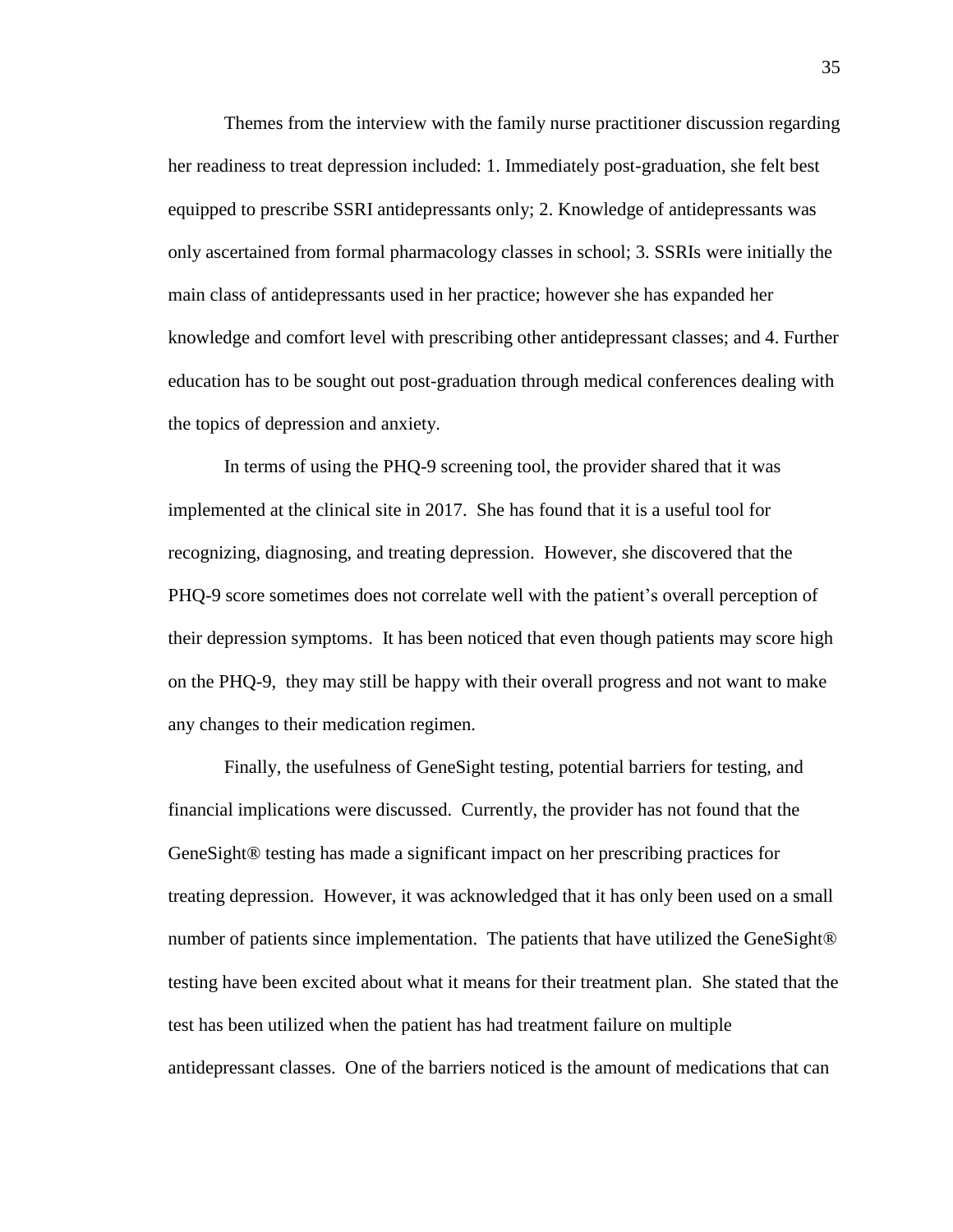still be in the green, use as directed, column. With multiple medications in the green column, the provider has found that some trial and error may still be required to find the best medication for the patient despite the fact that in theory, the GeneSight® testing should reduce the number of medications that the patient must try. This would be true only if the test results show medications in the yellow or red group. Overall, the provider feels that the testing should decrease costs for the patient due to savings on potential multiple medication and visit copays.

#### **Data Analysis**

The data for this analysis came from a convenience sample through retroactive chart reviews for both the control and the test group. The control group chart review revealed  $n = \leq 10$  and the test group chart review also was  $n = \leq 10$ . Due to the small sample size, all data will be presented in percentages. The exact *n* values for the control and test group will be omitted. This process assists in protecting the study participants from potentially being identified. All data were processed via the IBM SPSS software application version 20.0. Both descriptive and inferential methods were utilized for the statistical analysis. Categorical variables are presented using frequency distribution. Interval scale variables, such as age and PHQ-9 scores, are summarized using means and standard deviations. Matching of distribution of age between control and test groups was completed using independent samples t-test. A comparison of the total number of visits for depression in the control and test group patients was completed by using independent samples t-test. Comparison of PHQ-9 scores across the two measurement periods during the study period was completed by using a paired t-test. All statistical tests were performed at a 0.05 level of significance.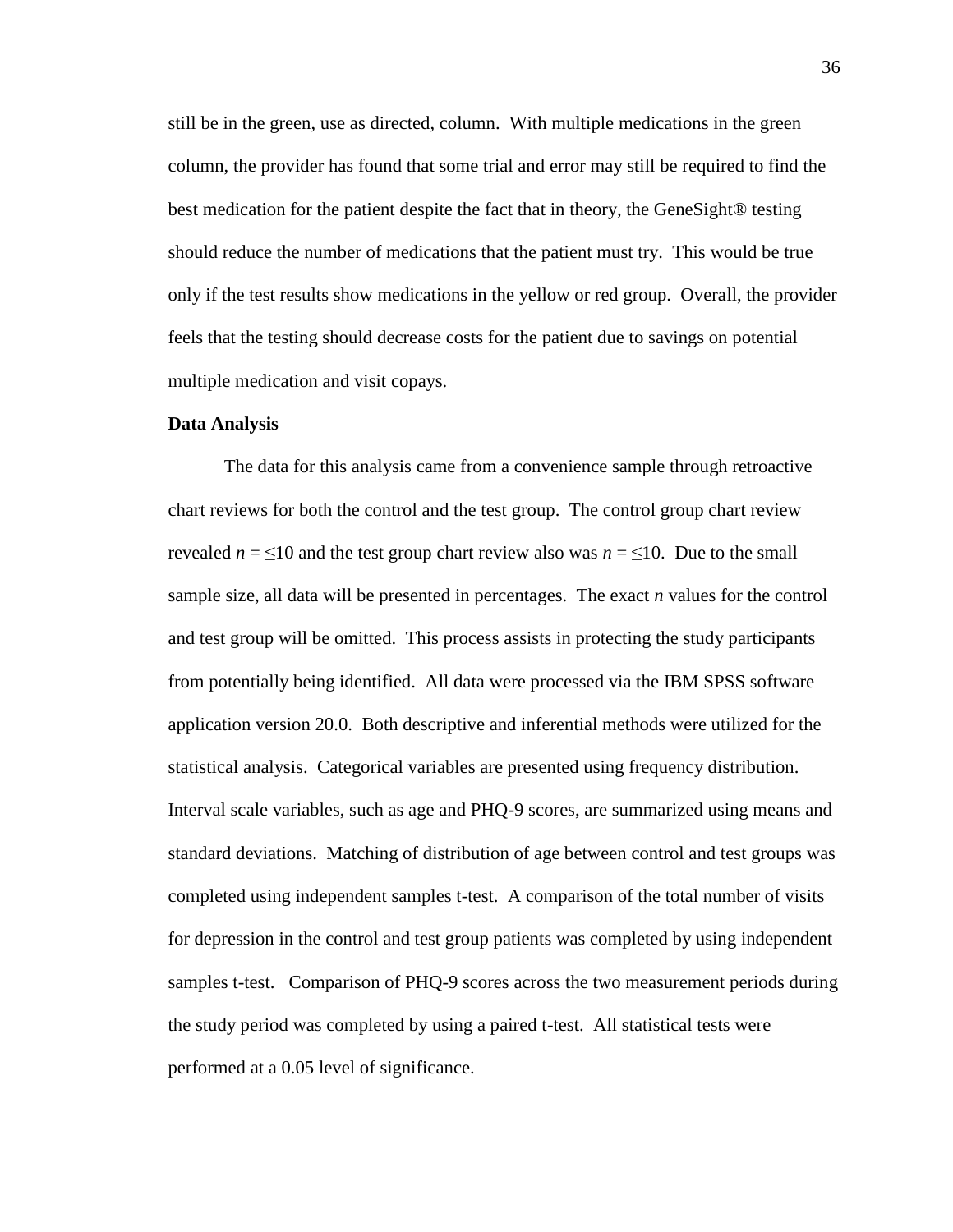# **Results**

The majority of the control group participants were female (70%), the remaining participants were male (30%) (See Figure 1). In the test group, 100% of the participants were female. 100% of the patients in the control and test group identified their race as Caucasian. The mean age of patients in the control group was  $M = 38.20$  (SD = 16.86). The mean age of patients in the test group was  $M = 56.50$  (SD = 23.35). Results of independent samples t-test indicated that there is no significant difference in mean age of patients between the control group and test group (t  $(\leq 10) = 1.341$ ,  $p = .209$ ).





The patients in the control group had varying ICD-10 diagnosis codes that included F33.0 (Major Depressive Disorder, Recurrent, Mild), F33.1 (Major Depressive Disorder, Recurrent, Moderate), and F32.1 (Major Depressive Disorder, Single Episode,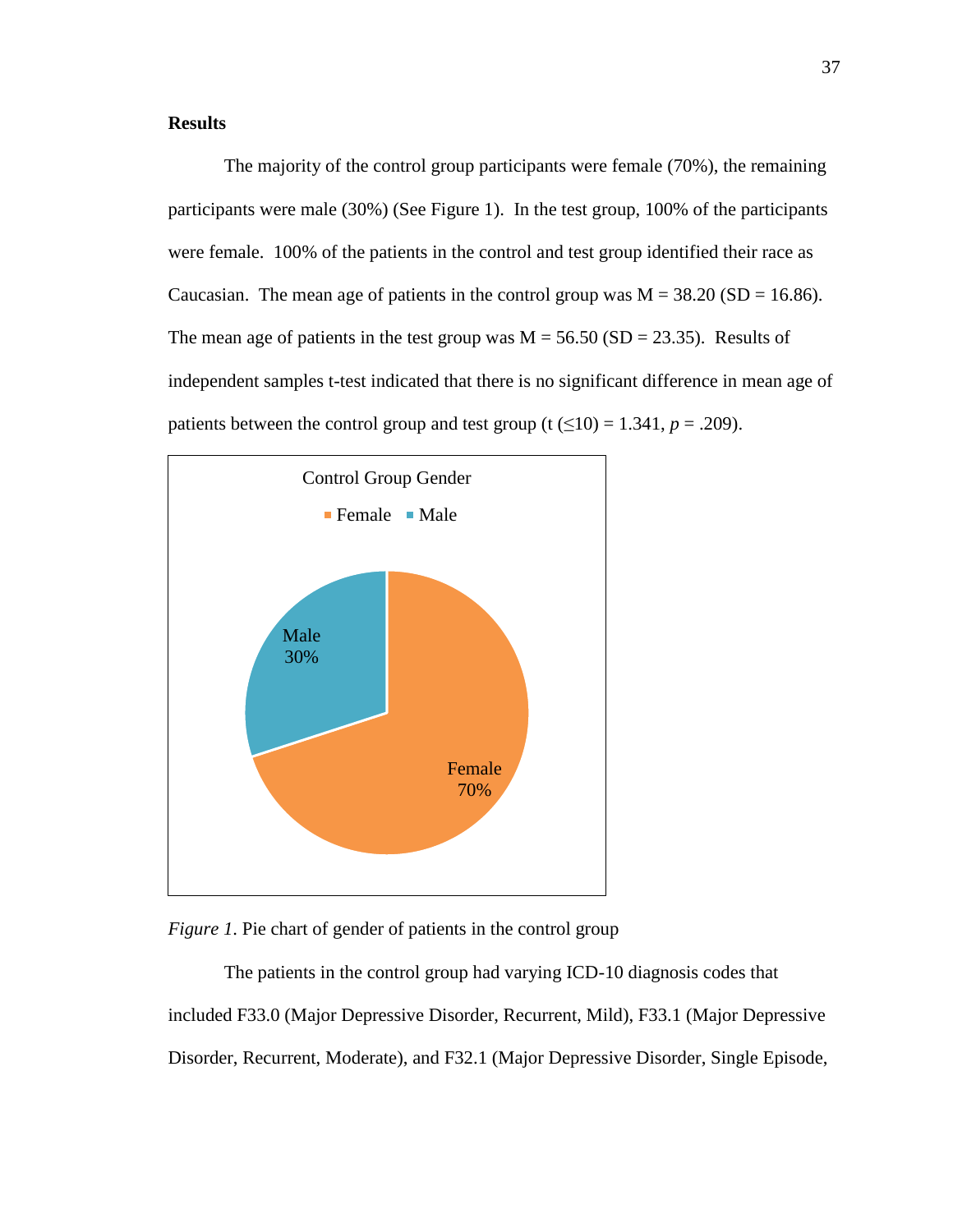

Moderate) (See Figure 2). 100% of the patients in the test group had an ICD-10 diagnosis code of F33.1 (Major Depressive Disorder, Recurrent, Moderate).

*Figure 2*. Pie chart of control group ICD-10 Codes

A paired t-test was used to compare the PHQ-9 scores across the two measurement periods during the study period. Table 2 below presents descriptive statistics of PHQ-9 scores for the control group along with summary of results of paired t-test. The mean PHQ-9 score during the first measurement period was  $M = 7.00$  (SD = 4.243) which is mild depression. The mean PHQ-9 score during the second measurement period was  $M = 3.50$  (SD = .707) which is considered minimal depression.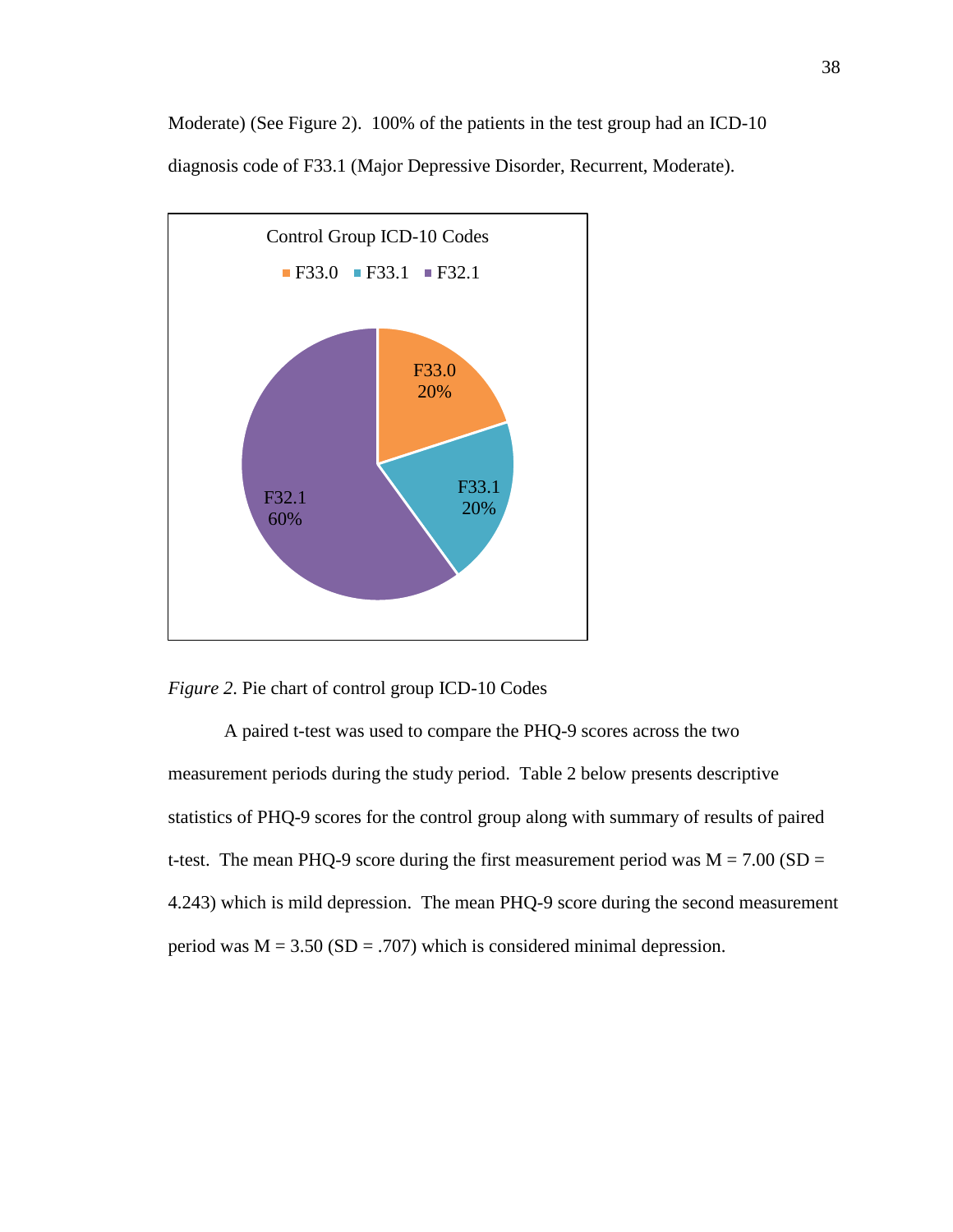Table 2

| Measurement | Mean | n         | <b>SD</b> |      |      |
|-------------|------|-----------|-----------|------|------|
| Period 1    | 7.00 | $\leq 10$ | 4.243     | 1.40 | .395 |
| Period 2    | 3.50 | $\leq$ 10 | .707      |      |      |

*Comparing control group PHQ-9 scores between two measurement periods*

Results of paired t-test indicated that the null hypothesis of no significant difference in the mean PHQ-9 scores cannot be rejected at .05 level of significance (t  $(\leq 10) = 1.40$ ,  $p = .395$ ). This indicates that in the control group there was no significant difference in PHQ-9 score distribution between the two measurement periods. In the test group, there was only one pair of PHQ-9 scores recorded. Therefore, no statistical test could be performed on the test group PHQ-9 scores. For the recorded pair of PHQ-9 scores, the PHQ-9 score was 24 in the first measurement period and subsequently dropped to 9 during the second measurement period. This is a potential indication that GeneSight<sup>®</sup> intervention caused a reduction in PHQ-9 scores during the study period. However, there must be a bigger representative sample size to generalize the results with statistical support.

The antidepressants prescribed in the control group were changed for 50% of the patients between the two appointments. In the control group, 30% had dosage increases, 10% had a dosage decrease, and 10% discontinued the medication. 20% of the control group patients had no medication changes and the last 30% did not have any follow-up appointments on record. The majority of the patients were taking an SSRI (80%) and the rest of the control group patients were taking an SNRI (20%). See Table 3 for a breakdown of the medications utilized and their respective drug class. 10% of patients in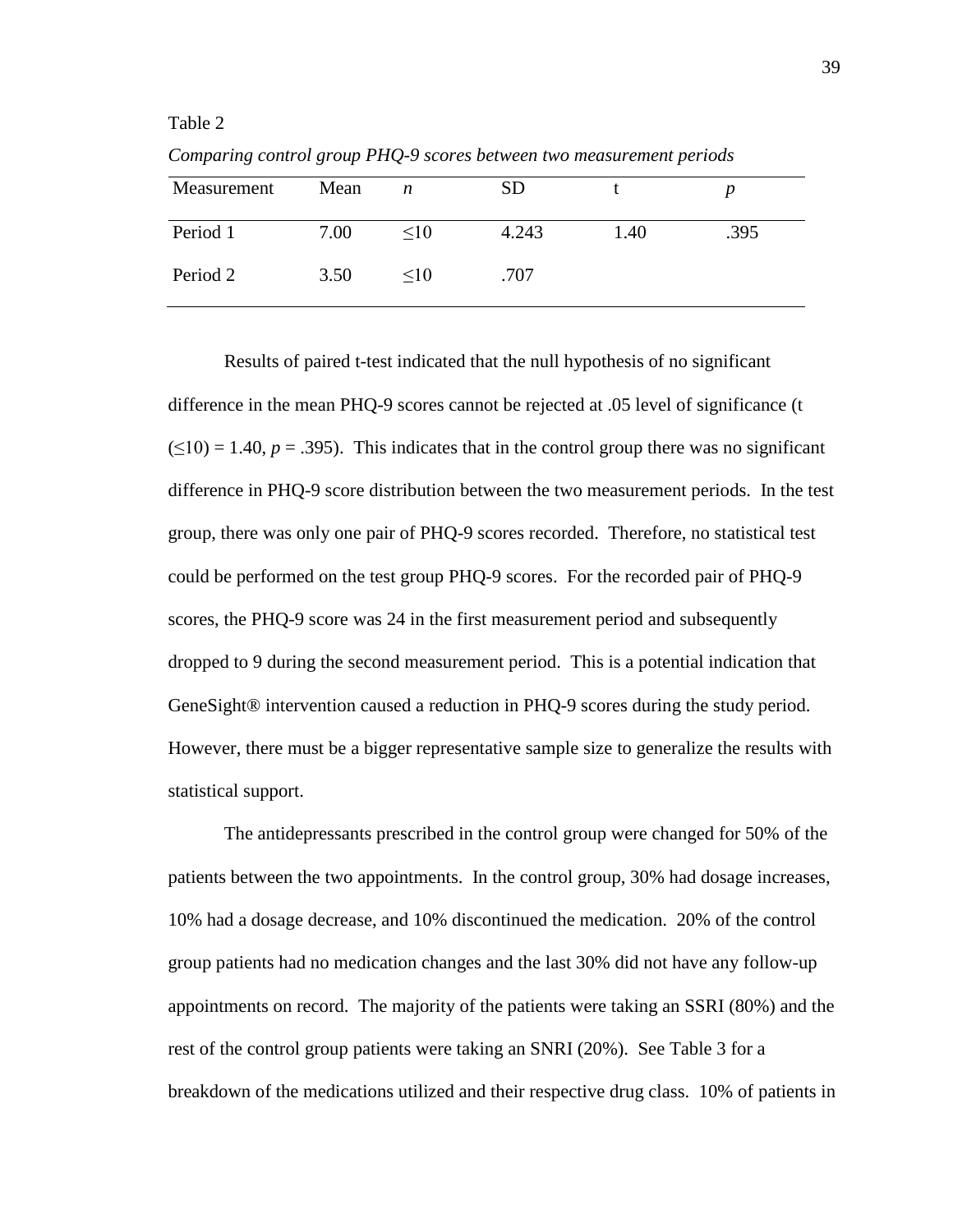the control group were prescribed alprazolam for anxiety and 20% were prescribed trazodone for insomnia.

*Control group medication class breakdown* Medication Drug Class Percentage Escitalopram SSRI 30% Citalopram SSRI 30% Paroxetine SSRI 10% Fluoxetine SSRI 10% Venlafaxine SNRI 20%

Table 3

After GeneSight® test results were received, 50% of the patients in the test group had subsequent medication changes. Any medication that was listed in the red category on the GeneSight® test was discontinued in 100% of the test group patients. Table 4 lists the medications and the drug classes that the patients were on before and/or after the GeneSight® testing was completed. Unlike the control group, the medications utilized for the patients in the test group were from a wider variety of classes. This could be attributed to previous treatment failure on the first line medications that were being utilized in the control group patients. It is important to note that the test group patients may have been on more than one antidepressant medication at the time of this study.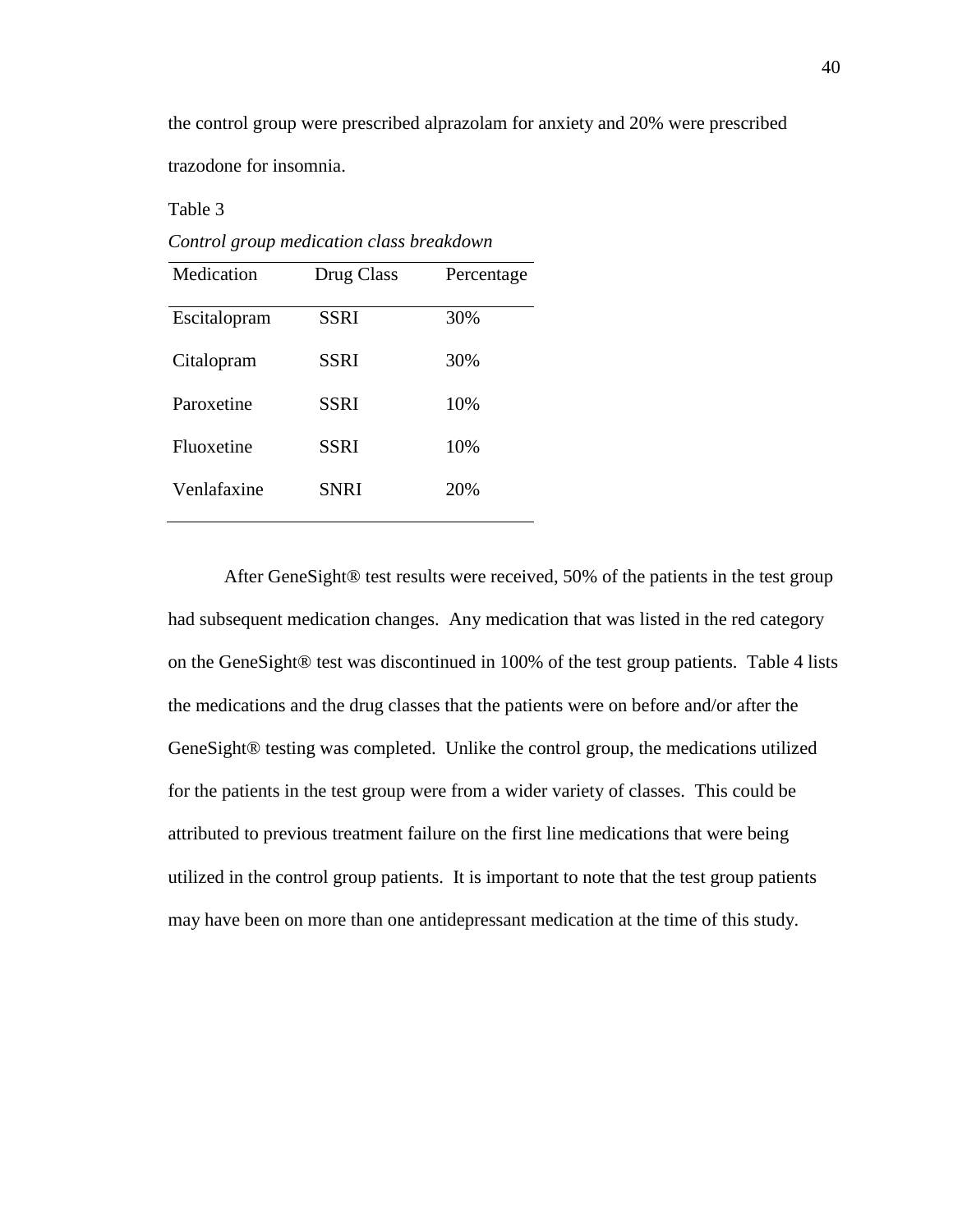Table 4

*Test group medication class breakdown*

| Medication            | Drug Class  | Percentage |
|-----------------------|-------------|------------|
| <b>Buproprion HCL</b> | <b>NDRI</b> | 50%        |
| Trazodone             | SARI        | 100%       |
| Citalopram            | SSRI        | 50%        |
| Desvenlafaxine        | <b>SNRI</b> | 50%        |
| Quetiapine            | Atypical    | 50%        |

In the control group, the time between a medication/dosage change and their follow-up appointment ranged between 2.5 weeks to 18 weeks with a mean of 6.86 weeks  $(SD = 5.178)$ . In the test group, the time between a medication/dosage change and their follow-up appointment ranged between 4 weeks to 8 weeks with an average of 6 weeks  $(SD = 2.828)$ . Results of independent samples t-test indicated that there was no significant difference (see Table 5) in the mean weeks' time between medication/dosage changes and their follow-up appointments between the control and the test groups (t  $(\leq 10) = .218$ , p = .834).

Table 5

*Time gap between medication change or appointments between control and test groups*

| Group   | Mean | n         | <b>SD</b> |      |      |
|---------|------|-----------|-----------|------|------|
| Control | 6.86 | $\leq 10$ | 5.178     | .218 | .834 |
| Test    | 6.00 | <10       | 2.828     |      |      |

Table 6 presents descriptive statistics for total number of visits made by patients for the treatment of depression. Patients in the control group visited on an average 2.80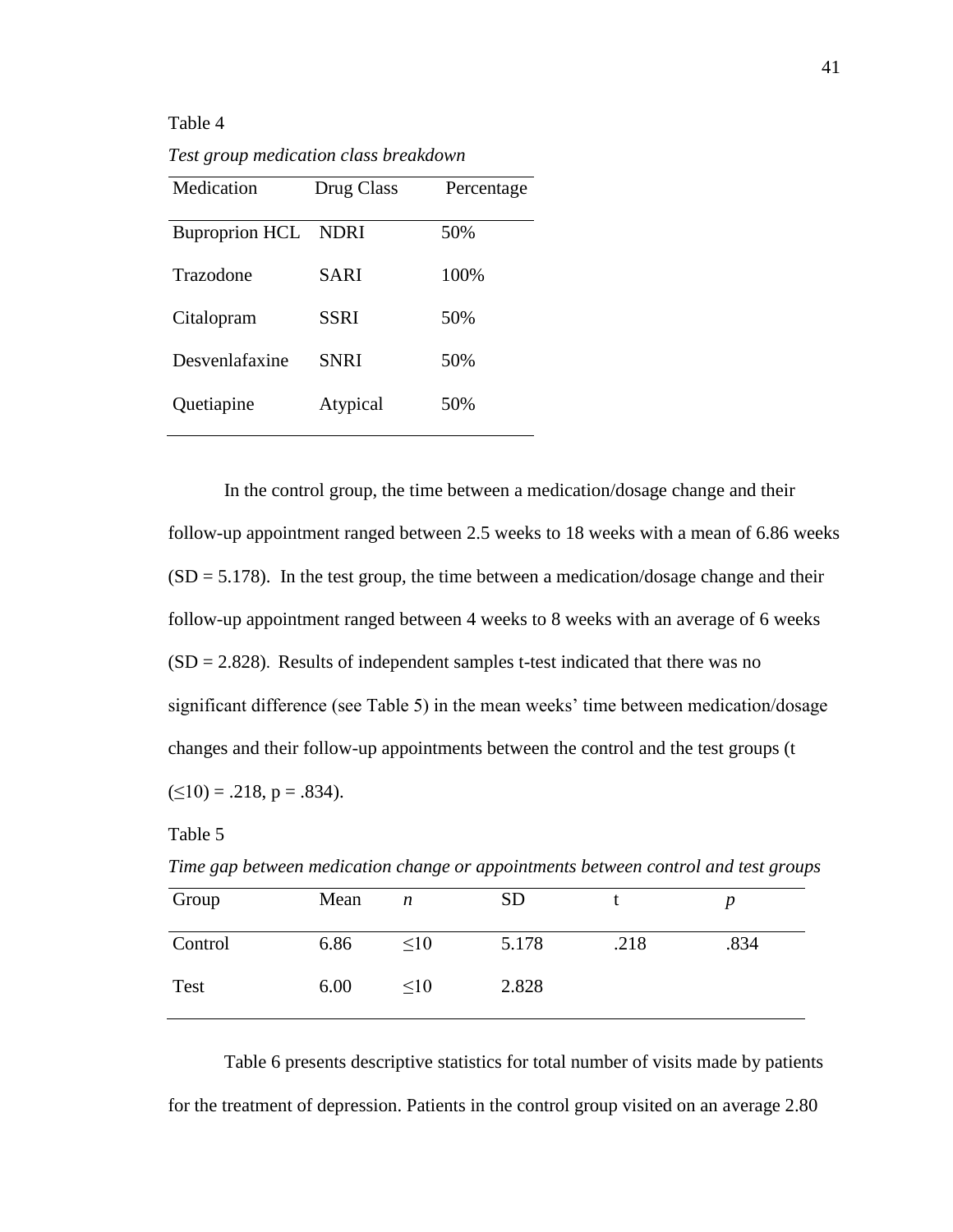times (SD = 2.044). In the test group, patients visited on an average 4.50 times (SD = 2.121) for treatment of depression. Independent samples t-test is used to test the significance of the difference in mean number of visits made by patients in control and test group. Results of independent samples t-test indicates that null hypothesis of no significant difference in mean number of visits between control and treatment groups cannot be rejected at .05 level of significance (t  $(\leq 10) = 1.070$ ,  $p = .310$ ). It is concluded that there is no significant difference in average number of visits for depression between patients in control and treatment groups.

Table 6

*Number of visits for treatment of depression*

| Group     | n         | Mean | <b>SD</b> |       |      |
|-----------|-----------|------|-----------|-------|------|
| Control   | <10       | 2.80 | 2.044     | 1.070 | .310 |
| Treatment | $\leq 10$ | 4.50 | 2.121     |       |      |

There were a variety of other health conditions found in the control group (See Figure 3). It is an interesting finding that a large percentage of control group patients had a concurrent diagnosis of anxiety which may have impacted the providers decision making process for medication selection. The test group participants also had concurrent medical diagnoses of anxiety, insomnia, and vertigo (Figure 4). In the control group, brain fogginess and sweating were reported as side effects to the prescribed antidepressants. There were no side effects recorded in the providers note for patients in the test group.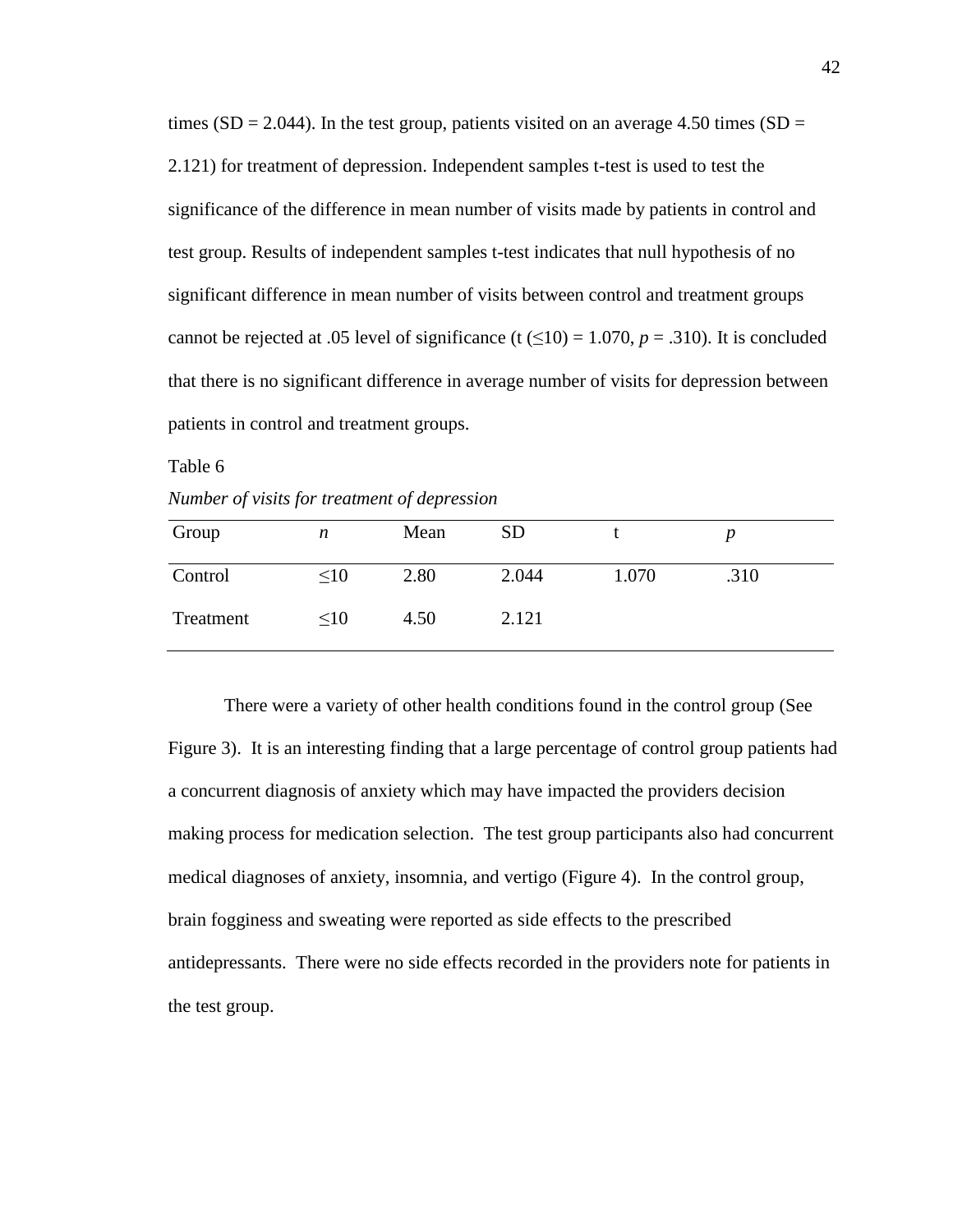

*Figure 3*. Control Group Medical Diagnoses



*Figure 4*. Test Group Medical Diagnoses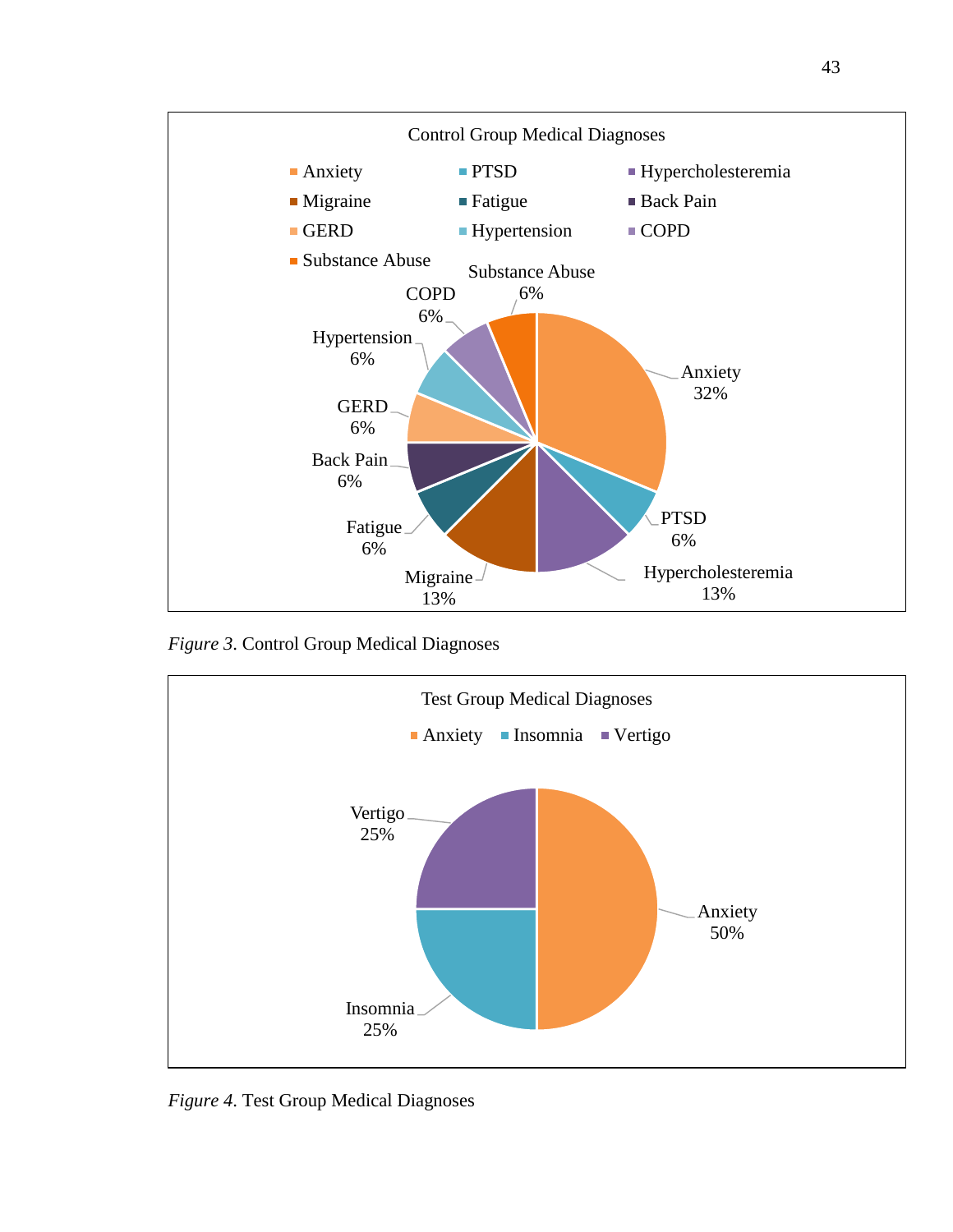## **Strengths and Limitations**

The most significant limitation of this project was the lack of test group participants and the lack of documented PHQ-9 scores for both the test and the control group. As this project was a retroactive chart review, there was no opportunity for participant recruitment or for the researcher to intervene and make sure screening was completed or charted in the electronic medical record. The time frame of the study is also a notable limitation. Three months prior to testing implementation and three months post testing implementation was the timeline for this project. A longer time frame would have allowed for a larger control group and a potentially larger test group. The project design is also a limitation for that reason. A different project design that included participant recruitment, monitored PHQ-9 screening at each visit, over a longer period of time would have been an ideal situation.

A strength of this project was that the intervention of the GeneSight® test had been studied in the past and was already been proven to have a significant impact on the treatment of depression. Another strength is that the clinical site already had the PHQ-9 in place as a validated and reliable tool for depression screening. Finally, the clinical site and practitioner were both willing and helpful with their time and access to the electronic medical records.

# **Future Studies**

Future studies could benefit from utilizing a qualitative questionnaire for both the patient and the provider. The qualitative data from patient experiences could include background on why they did or did not utilize the GeneSight® test, how they felt about the idea of genetic testing for medications, and how they felt the provider responded to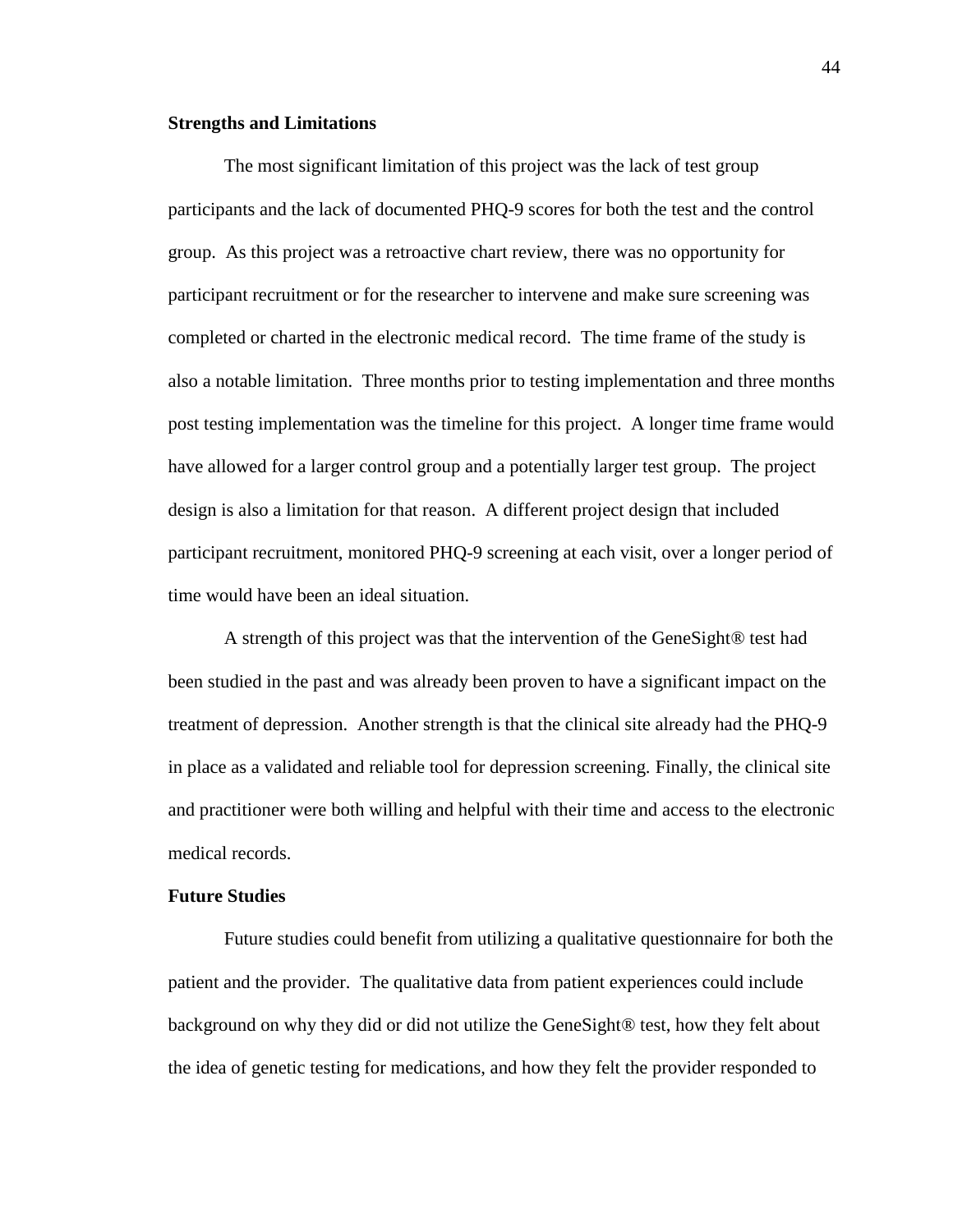the test results. This information could help primary care providers understand what patients are thinking about the test, the testing process, and the test results. Qualitative data from the providers perspective could potentially include their thoughts on when and why to order the GeneSight<sup>®</sup> test for patients. Exploring the training and comfort level of practitioners in rural settings acting as the primary prescribers for symptomatic depression might also add insight to whether or not the practitioner feels that the GeneSight® testing is necessary for proper and effective patient care. Future studies could also investigate what other nonpharmacological therapies the patients had tried prior to the GeneSight® testing and what role they may have played in their overall treatment plan.

Future studies could also benefit from a cost analysis in a control group and test group to assess what financial effects GeneSight® testing may have on the overall costs associated with depression. At the time of this study, patients have a maximum out of pocket cost of \$330 for GeneSight® testing (GeneSight, 2018). Many insurance companies are covering a portion or all of the cost of the test (GeneSight, 2018). The cost analysis study could include individual patient costs for transportation to each office visit, insurance deductibles, office visit costs/copays, prescription co-pays, and even the cost of lost productivity hours. In the case that the out of pocket GeneSight® testing cost is the maximum of \$330, there is the potential for the patient to still have a large overall cost saving.

## **Recommendations and Conclusions**

While this scholarly project failed to have significant findings for the research questions asked, the amount of literature supporting the use of GeneSight® testing and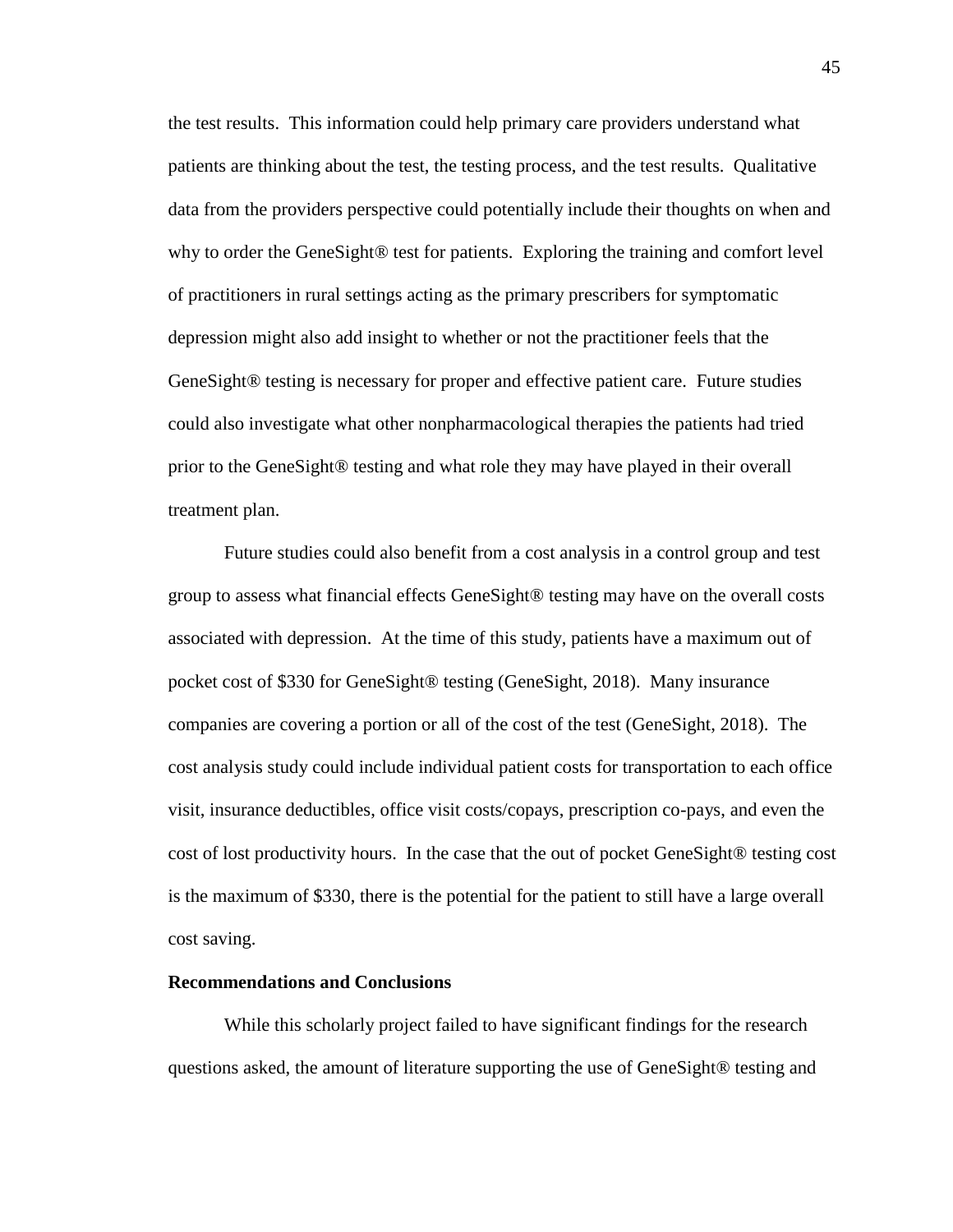PHQ-9 depression screening in primary care is sufficient to support the implementation at the clinical site (Altar et al., 2015; Hall-Flavin et al., 2013; J. Winner et al., 2013; J. G. Winner et al., 2013; J. G. Winner et al., 2015; Kroenke et al., 2001; Siu & USPSTF, 2016). Findings in this study support current prescribing guidelines, appointment followup times, and GeneSight® testing.

The results from this study show that the FNP at the clinic is following prescribing guidelines for the control group with SSRIs or SNRIs as first line treatment (Uphold & Graham, 2013). The test group were prescribed a variety of medications that are appropriate for patients that are having difficulty finding an effective medication. There was a lack of follow-up appointments in both the control and test group, but the average time for follow-up after medications changes was within the standard time frame.

There were several patients that did not keep their follow-up appointments as scheduled after their initial visit for depression. The health belief model can be utilized to help the provider stress the importance of keeping follow-up appointments for depressive disorders. For the patients that have had missed follow-up appointments, it would be important to discuss their perceived severity, benefits, and barriers to coming to their scheduled appointments. By discussing those concepts, the provider may learn that the patient doesn't feel that their depression is severe or that a follow-up appointment is needed since they already have a prescription medication. This would allow the provider to educate the patient on why keeping their follow-up appointment is important to their plan of care. Furthermore, the provider could discuss self-efficacy. This final concept could be explained to the patient that there are positive actions they can take on their own, such as exercising or bibliotherapy, that can positively influence their health.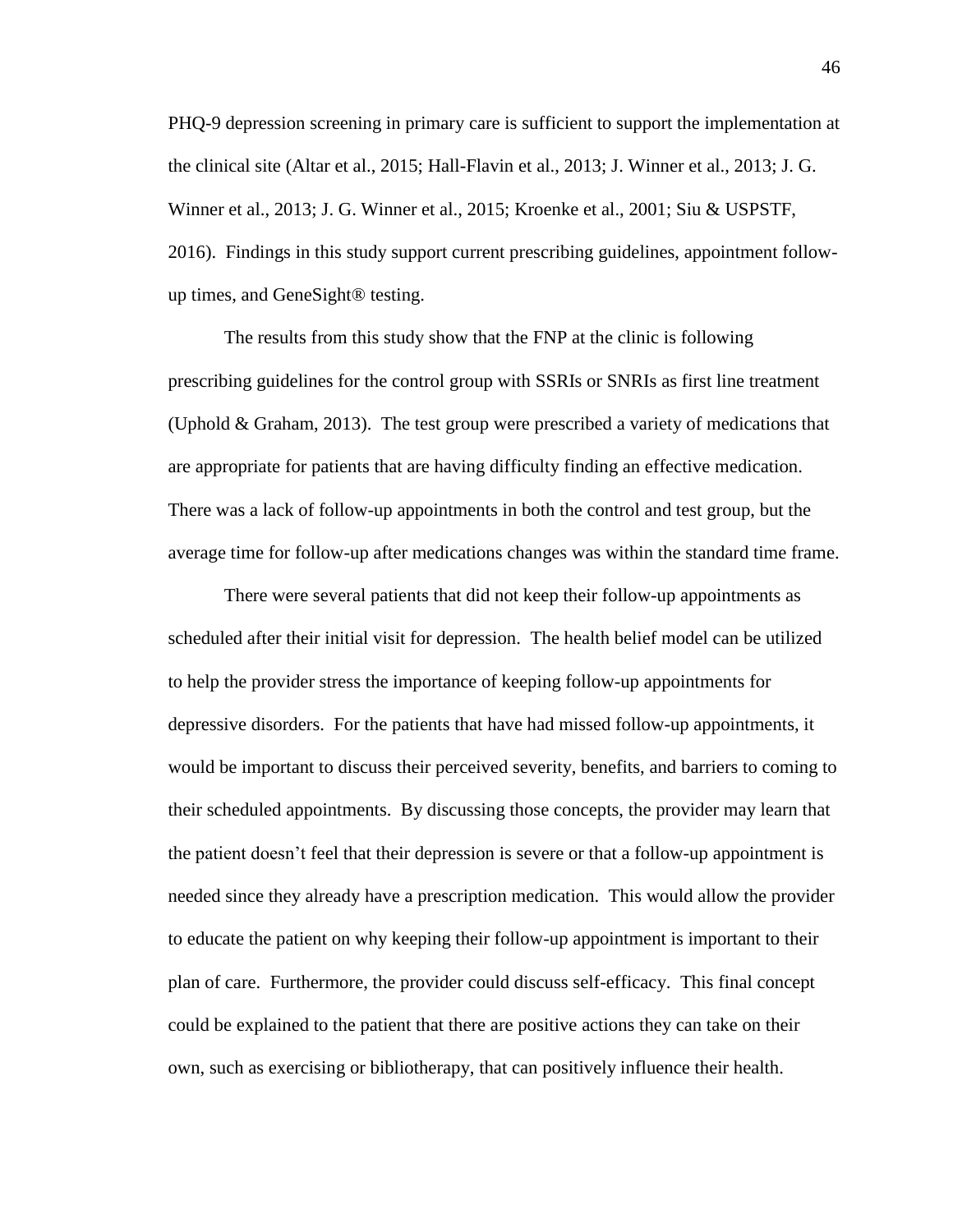Accurate documentation is important for all clinical sites and providers, especially when implementing and analyzing a new evidence-based practice such as pharmacogenomic testing. This research study discovered that the clinical site had missing PHQ-9 score documentation that is important to the treatment and evaluation of depressive disorders. This finding was shared and will improve the future documentation practices of the clinical site.

The GeneSight® test provided rational for the prescriber to discontinue a medication that one patient was currently trialing due to it being the red category. This suggests that the testing could be a valuable tool for Family Nurse Practitioners to use for explaining and justifying medication decisions to patients. Unfortunately, due to the very small sample size in this study, no generalizations can be made for any of the study variables. Larger studies of rural family practice clinics have the potential to show a statistical significance with GeneSight® testing and PHQ-9 depression screening scores.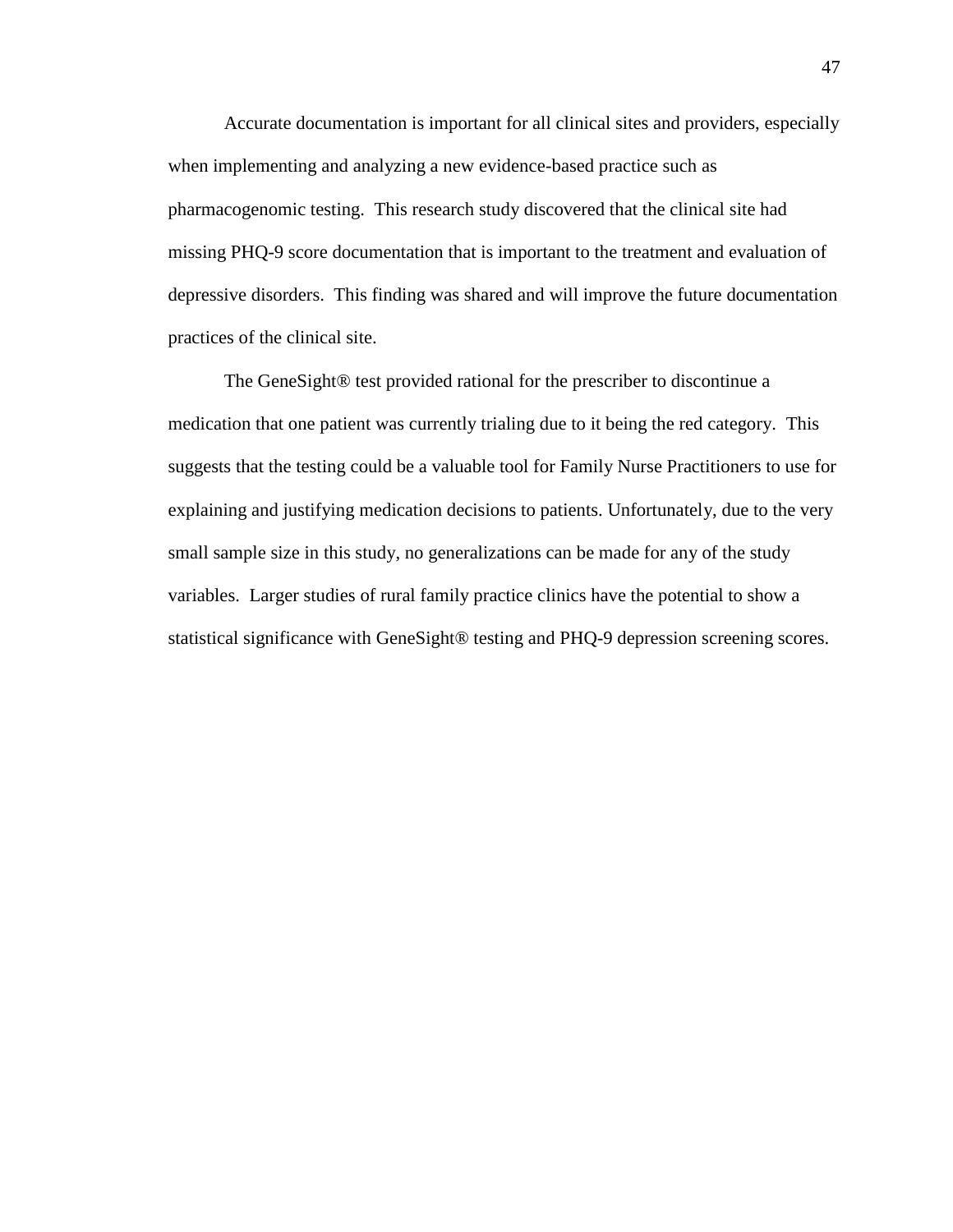# References

- Altar, C. A., Carhart, J. M., Allen, J. D., Hall-flavin, D. K., Dechairo, B. M., & Winner, J. G. (2015). Clinical validity: Combinatorial pharmacogenomics predicts antidepressant responses and healthcare utilizations better than single gene phenotypes. *The Pharmacogenomics Journal*, *15*(5), 443–451. https://doi.org/10.1038/tpj.2014.85
- American Psychiatric Association. (2013). Depressive disorders. In *Diagnostic and statistical manual of mental disorders* (5th ed.).

http://dx.doi.org/10.1176/appi.books.9780890425596.dsm04

- Brennan, K. S. (2015). Clinical implications of pharmacogenetic and microarray testing for advanced practice nurses. *Journal of the American Association of Nurse Practitioners*, *27*, 246–255. https://doi.org/10.1002/2327-6924.12237
- Brody, D. J., Pratt, L. A., & Hughes, J. P. (2018). *Prevalence of depression among adults aged 20 and over: United States, 2013–2016* (NCHS Data Brief No. 303). Retrieved from National Center for Health Statistics website: https://www.cdc.gov/nchs/data/databriefs/db303.pdf
- Burman, M. E., McCabe, S., & Pepper, C. M. (2015). Treatment practices and barriers for depression and anxiety by primary care advanced practice nurses in Wyoming. *Journal of the American Academy of Nurse Practitioners*, *17*(9), 370–380. https://doi.org/10.1111/j.1745-7599.2005.00064.x
- Cascorbi, I., Bruhn, O., & Werk, A. N. (2013). Challenges in pharmacogenetics. *European Journal of Clinical Pharmacology*, *69*, (Suppl. 1): S17–S23. https://doi.org/10.1007/s00228-013-1492-x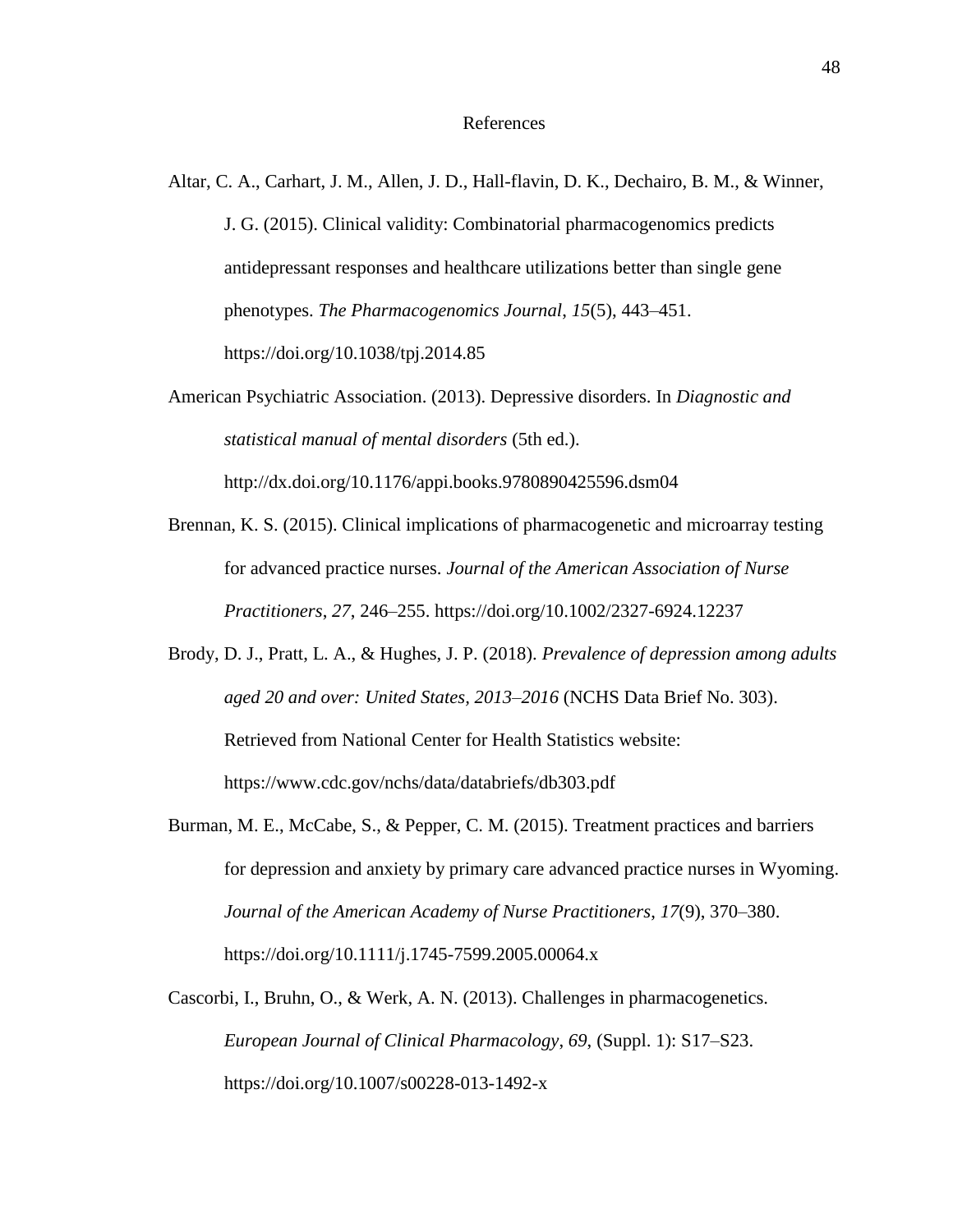- Castonguay, J., Filer, C. R., & Pitts, M. J. (2016). Seeking help for depression: Applying the health belief model to illness narratives. *Southern Communication Journal*, *81*(5), 289–303. https://doi.org/10.1080/1041794X.2016.1165729
- Centers for Disease Control and Prevention. (2018). More than a mental health problem. Retrieved August 2, 2018, from

https://www.cdc.gov/vitalsigns/suicide/index.html

- Centers for Disease Control and Prevention, National Center for Health Statistics. (2014). National Health and Nutrition Examination Survey, 2013-2014 overview. Retrieved July 20, 2018, from https://wwwn.cdc.gov/nchs/nhanes/continuousnhanes/overview.aspx?BeginYear= 2013
- Centers for Disease Control and Prevention, National Center for Health Statistics. (2016). National Health and Nutrition Examination Survey, 2015-2016 overview. Retrieved July 20, 2018, from https://wwwn.cdc.gov/nchs/nhanes/continuousnhanes/overview.aspx?BeginYear= 2015
- Garner, D. B. (2014). Theories from the behavioral sciences. In M. McEwen & E. M. Wills, *Theoretical basis for nursing* (4th ed., pp. 305–330). Philadelphia, PA: Lippencott Williams & Wilkins.
- GeneSight. (2018). Genetic testing clinician resources & studies. Retrieved July 10, 2018, from https://genesight.com/for-clinicians/
- Greenberg, P. E., Fournier, A.-A., Sisitsky, T., Pike, C. T., & Kessler, R. C. (2015). The economic burden of adults with major depressive disorder in the United States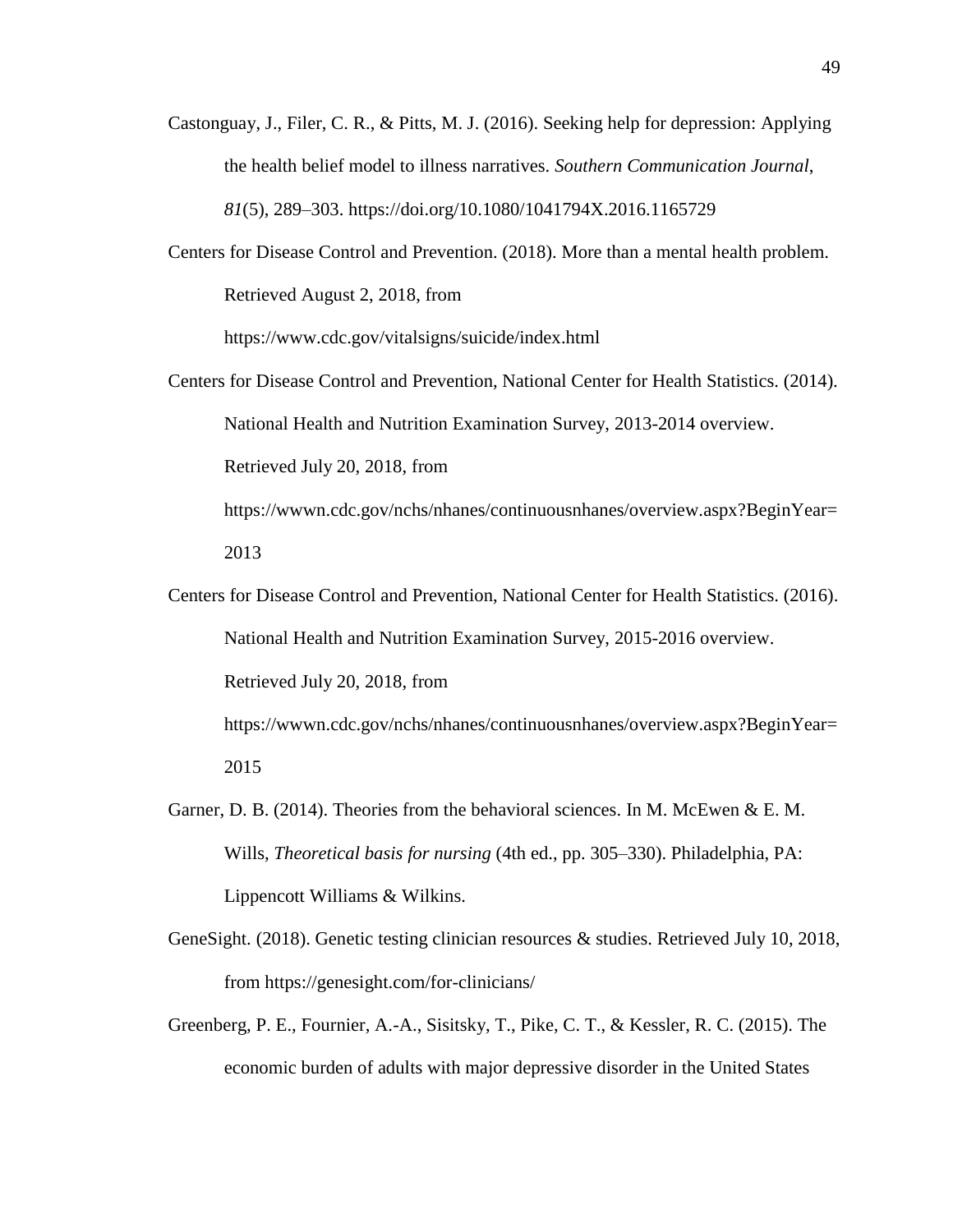(2005 and 2010). *The Journal of Clinical Psychiatry*, *76*(2), 155–162. https://doi.org/10.4088/JCP.14m09298

- Groh, C. J. (2013). Depression in rural women: Implications for nurse practitioners in primary care settings. *Journal of the American Association of Nurse Practitioners*, *25*, 84–90. https://doi.org/10.1111/j.1745-7599.2012.00762.x
- Haga, S. B., Mills, R., Moaddeb, J., Allen Lapointe, N., Cho, A., & Ginsburg, G. S. (2016). Patient experiences with pharmacogenetic testing in a primary care setting. *Pharmacogenomics*, *17*(15), 1629–1636. https://doi.org/10.2217/pgs-2016-0077
- Hall-Flavin, D. K., Schneekloth, T. D., & Allen, J. D. (2010). Translational psychiatry: Bringing pharmacogenomic testing into clinical practice. *Primary Psychiatry*, *17*(5), 39–44. Retrieved from http://primarypsychiatry.com/
- Hall-Flavin, D. K., Winner, J. G., Allen, J. D., Carhart, J. M., Proctor, B., Snyder, K. A., … Mrazek, D. A. (2013). Utility of integrated pharmacogenomic testing to support the treatment of major depressive disorder in a psychiatric outpatient setting. *Pharmacogenetics and Genomics*, *23*(10), 535–548. https://doi.org/10.1097/FPC.0b013e3283649b9a
- Hirsch, M., & Birnbaum, R. J. (2018). Monoamine oxidase inhibitors (MAOIs) for treating depressed adults. In D. Solomon (Ed.), *UpToDate*. Retrieved July 20, 2018 from https://www.uptodate.com/contents/monoamine-oxidase-inhibitorsmaois-for-treating-depressed-

adults?search=maois&source=search\_result&selectedTitle=1~30&usage\_type=de fault&display\_rank=1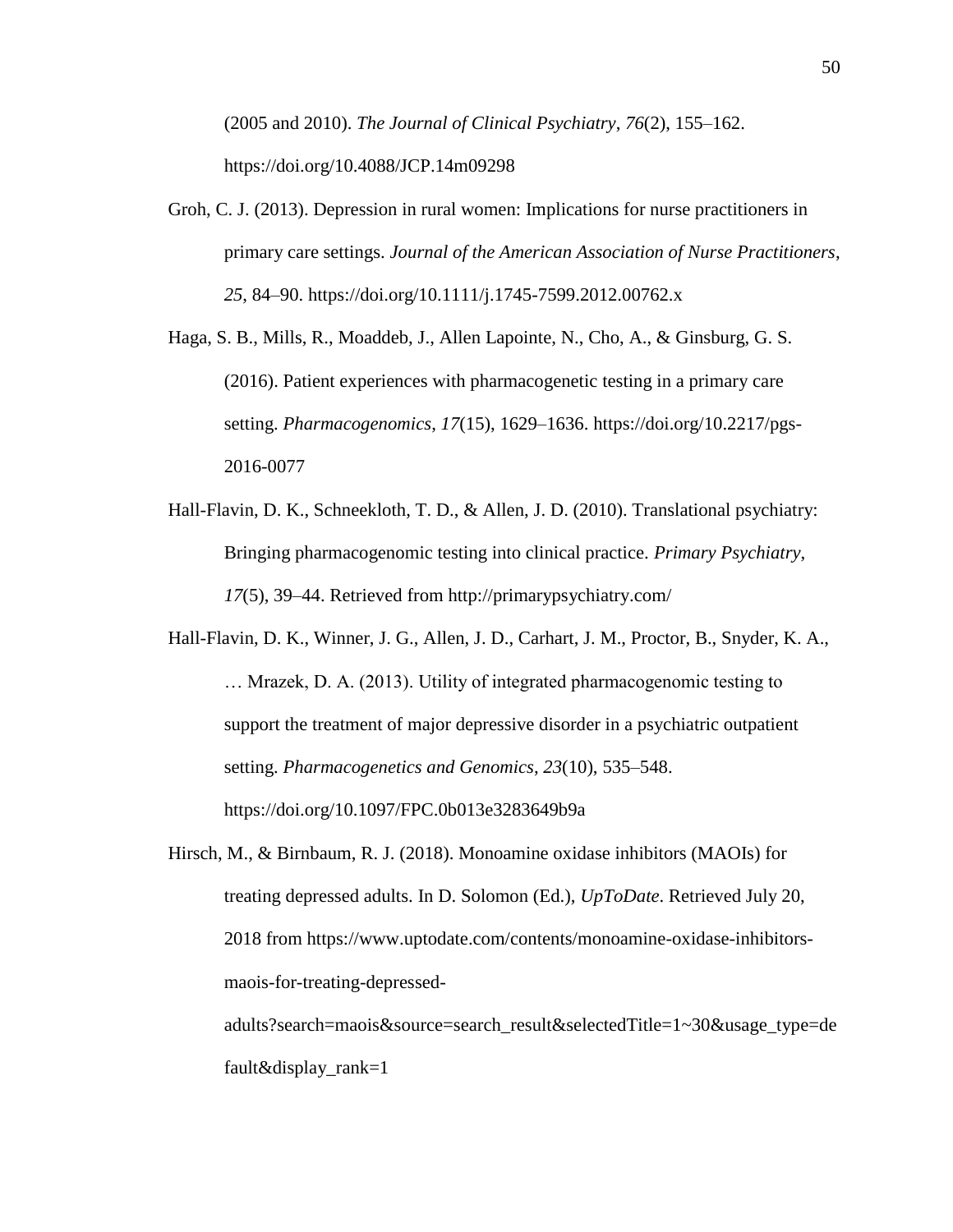- Hsu, C.-C., Hsu, Y.-C., Chang, K.-H., Lee, C.-Y., Chong, L.-W., Lin, C.-L., … Kao, C.- H. (2015). Depression and the risk of peptic ulcer disease. *Medicine*, *94*(51), 1–8. https://doi.org/10.1097/MD.0000000000002333
- Kroenke, K., Spitzer, R. L., & Williams, J. B. W. (2001). The PHQ-9. *Journal of General Internal Medicine*, *16*(9), 606–613. https://doi.org/10.1046/j.1525- 1497.2001.016009606.x
- Löwe, B., Unützer, J., Callahan, C. M., Perkins, A. J., & Kroenke, K. (2004). Monitoring depression treatment outcomes with the Patient Health Questionnaire-9. *Medical Care*, *42*(12), 1194–1201. https://doi.org/10.2307/4640875
- Mayo Clinic Staff. (2018). Depression (major depressive disorder). Retrieved July 5, 2018, from http://www.mayoclinic.org/diseases-conditions/depression/symptomscauses/syc-20356007
- Milette, K., Hudson, M., Baron, M., & Thombs, B. D. (2010). Comparison of the PHQ-9 and CES-D depression scales in systemic sclerosis: Internal consistency reliability, convergent validity and clinical correlates. *Rheumatology*, *49*(4), 789– 796. https://doi.org/10.1093/rheumatology/kep443
- National Institute of Mental Health. (2017). Major depression. Retrieved July 5, 2018, from https://www.nimh.nih.gov/health/statistics/major-depression.shtml
- Pan, A., Sun, Q., Okereke, O. I., Rexrode, K. M., & Hu, F. B. (2011). Depression and risk of stroke morbidity and mortality: A meta-analysis and systematic review. *JAMA*, *306*(11), 1241–1249. https://doi.org/10.1001/jama.2011.1282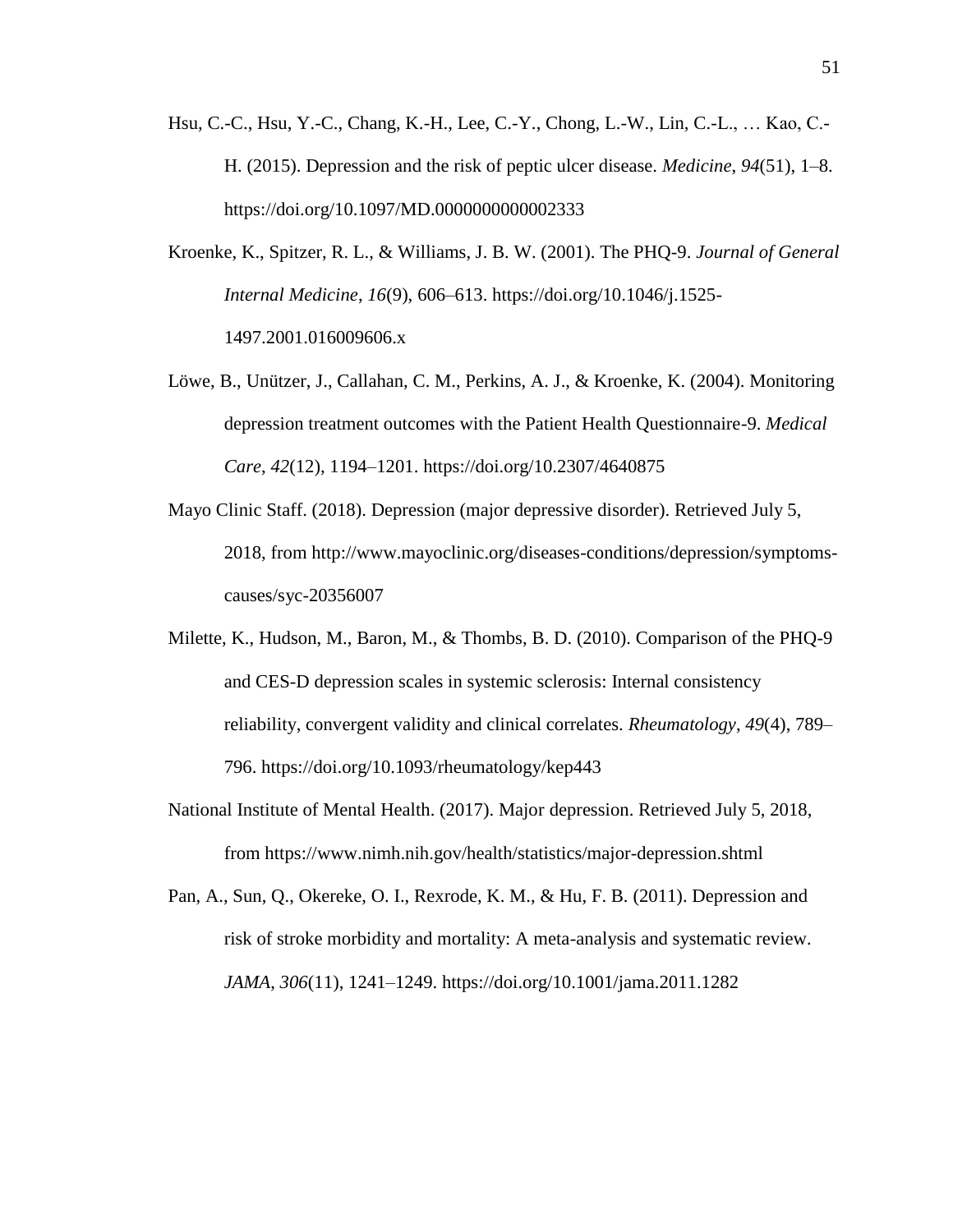Rosenstock, I. M. (1974). The health belief model and preventive health behavior. *Health Education Monographs*, *2*, 354–436.

https://doi.org/10.1177/109019817400200405

- Shell, R. C. (2001). Antidepressant prescribing practices of nurse practitioners. *Nurse Practitioner*, *26*(7), 42–47. https://doi.org/10.1097/00006205-200107000-00003
- Siu, A. L., & and the US Preventive Services Task Force (USPSTF). (2016). Screening for depression in adults: US preventive services task force recommendation statement. *JAMA*, *315*(4), 380–387. https://doi.org/10.1001/jama.2015.18392
- Spitzer, R. L., Kroenke, K., Williams, J. B. W., & the Patient Health Questionnaire Primary Care Study Group. (1999). Validation and utility of a self-report version of PRIME-MD: The PHQ primary care study. *JAMA*, *282*(18), 1737–1744. https://doi.org/10.1001/jama.282.18.1737
- Tamburrino, M. B., Lynch, D. J., Nagel, R. W., & Smith, M. K. (2009). Primary care evaluation of mental disorders (PRIME-MD) screening for minor depressive disorder in primary care. *Primary Care Companion to The Journal of Clinical Psychiatry*, *11*(6), 339–343. https://doi.org/10.4088/PCC.08.m00711
- Terry, A. J. (2015). *Clinical research for the doctor of nursing practice* (2nd ed.). Burlington, MA: Jones & Bartlett Learning.

Trinidad, S. B., Coffin, T. B., Fullerton, S. M., Ralston, J., Jarvik, G. P., & Larson, E. B. (2015). "Getting off the bus closer to your destination": Patients' views about pharmacogenetic testing. *The Permanente Journal*, *19*(3), 21–27. https://doi.org/https://doi.org/10.7812/TPP/15-046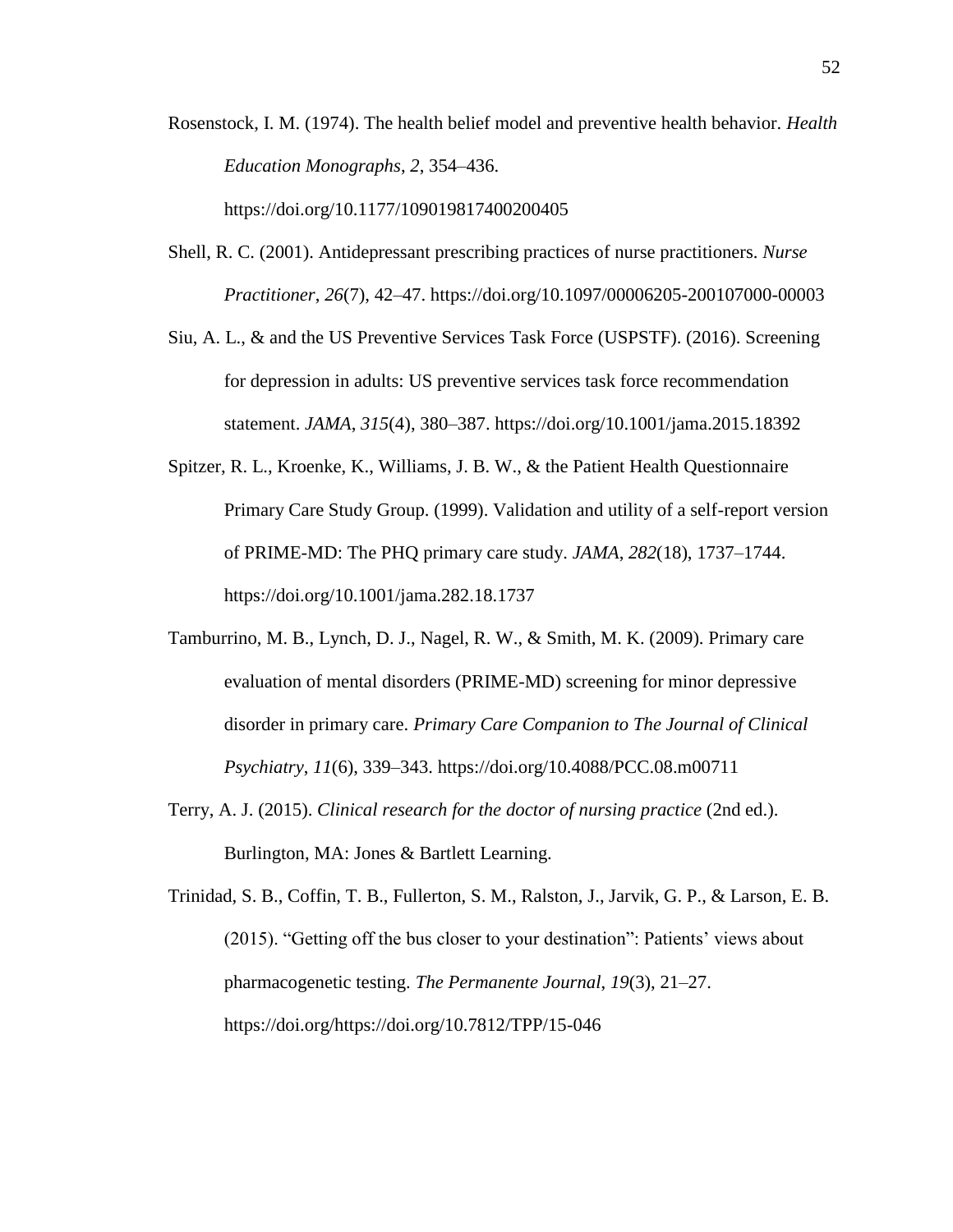- Uphold, C. R., & Graham, M. V. (2013). *Clinical guidelines in family practice* (5th ed.). Gainesville, FL: Barmarrae Books.
- U.S. Department of Health and Human Services, Substance Abuse and Mental Health Services Administration, Center for Substance Abuse Treatment. (2013). *Tip 48: Managing depressive symptoms in substance abuse clients during early recovery* (HHS Pub. No. 13–4353). Retrieved from

https://store.samhsa.gov/shin/content//SMA13-4353/SMA13-4353.pdf

- Warden, D., Rush, A. J., Trivedi, M. H., Fava, M., & Wisniewski, S. R. (2007). The STAR\*D project results: A comprehensive review of findings. *Current Psychiatry Reports*, *9*(6), 449–459. https://doi.org/10.1007/s11920-007-0061-3
- Whang, W., Kubzansky, L. D., Kawachi, I., Rexrode, K. M., Kroenke, C. H., Glynn, R. J., … Albert, C. M. (2009). Depression and risk of sudden cardiac death and coronary heart disease in women: Results from the Nurses' Health Study. *Journal of the American College of Cardiology*, *53*(11), 950–958. https://doi.org/10.1016/j.jacc.2008.10.060
- Winner, J., Allen, J. D., Altar, C. A., & Spahic-Mihajlovic, A. (2013). Psychiatric pharmacogenomics predicts health resource utilization of outpatients with anxiety and depression. *Translational Psychiatry*, *3*(3), 1–6. https://doi.org/10.1038/tp.2013.2
- Winner, J. G., Carhart, J. M., Altar, C. A., Goldfarb, S., Allen, J. D., Lavezzari, G., … Dechairo, B. M. (2015). Combinatorial pharmacogenomic guidance for psychiatric medications reduces overall pharmacy costs in a 1 year prospective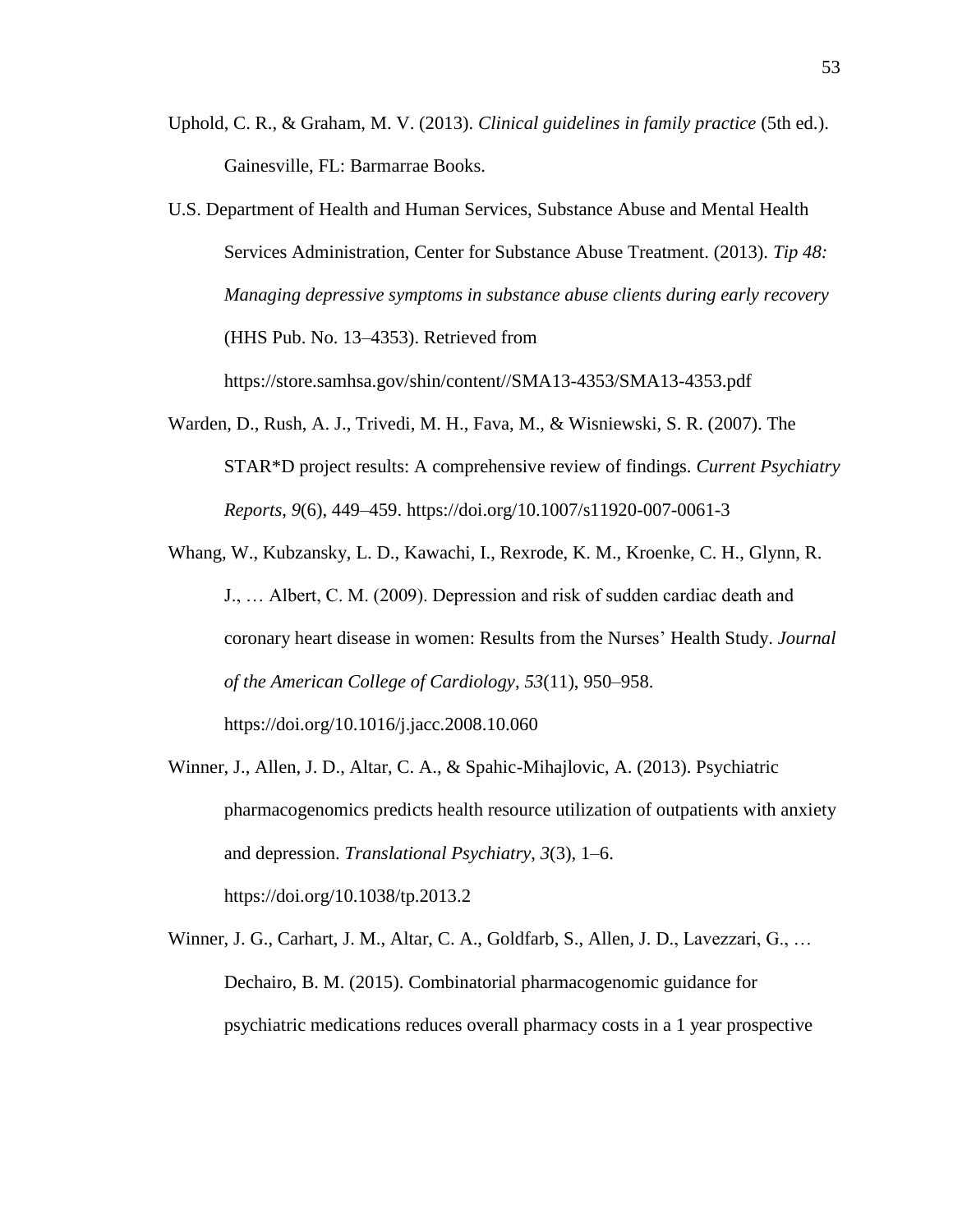evaluation. *Current Medical Research and Opinion*, *31*(9), 1633-1643. https://doi.org/10.1185/03007995.2015.1063483

- Winner, J. G., Carhart, J. M., Altar, A., Allen, J. D., & Dechairo, B. M. (2013). A prospective, randomized, double-blind study assessing the clinical impact of integrated pharmacogenomic testing for major depressive disorder. *Discovery Medicine*, *16*(89), 219–227. Retrieved from http://www.discoverymedicine.com
- World Health Organization. (2018). Depression [Fact sheet]. Retrieved July 14, 2018, from http://www.who.int/news-room/fact-sheets/detail/depression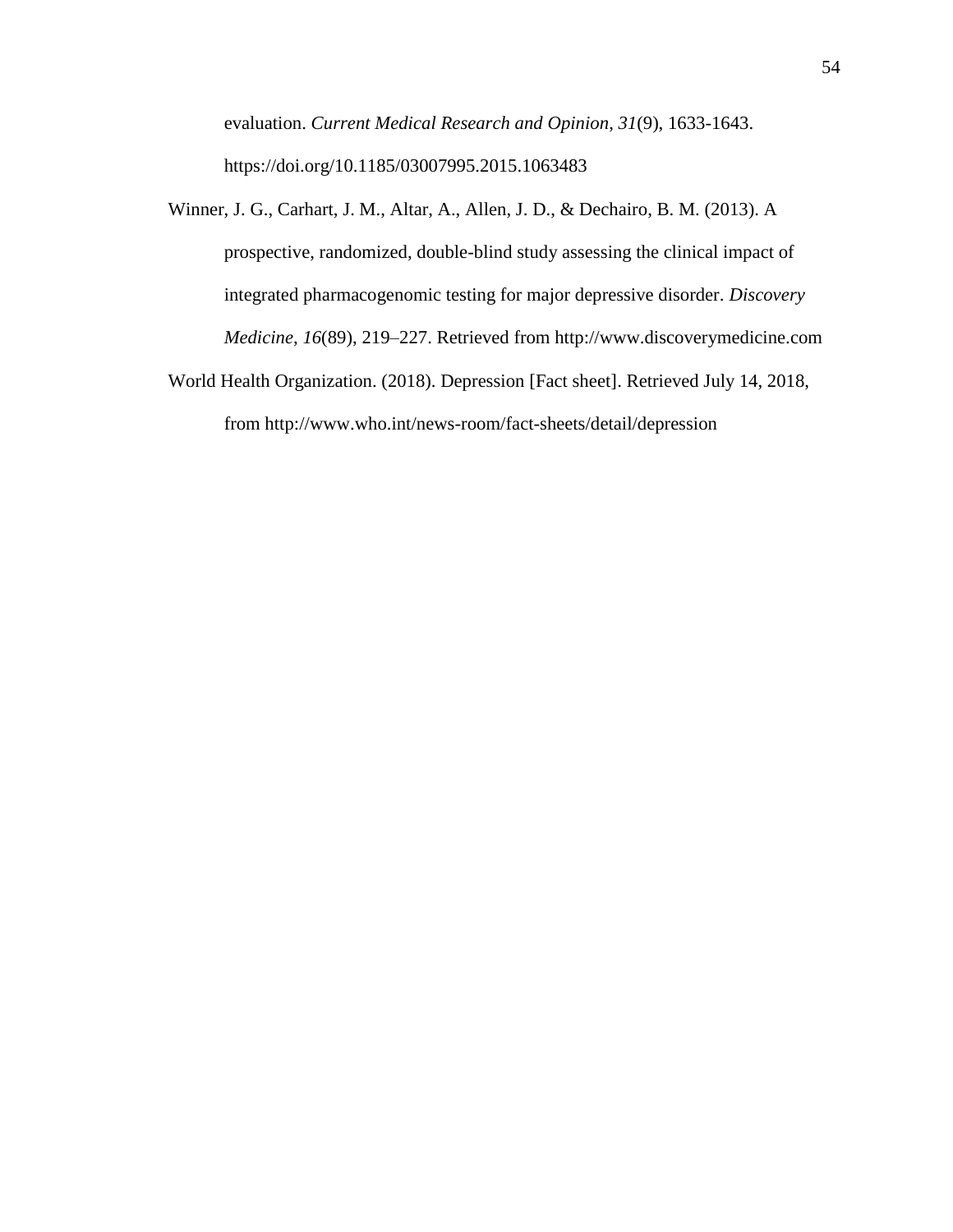# Appendix A

# Northern Michigan University Institutional Review Board Member Email

From: Derek Anderson <dereande@nmu.edu> Date: Mon, May 21, 2018 at 9:37 AM Subject: Re: IRB question To: Kristi Robinia <**krobinia@nmu.edu>** 

Hi Kristi,

Your instincts were correct - no need for IRB review.

I hope all is well with you as summer begins :)

- Derek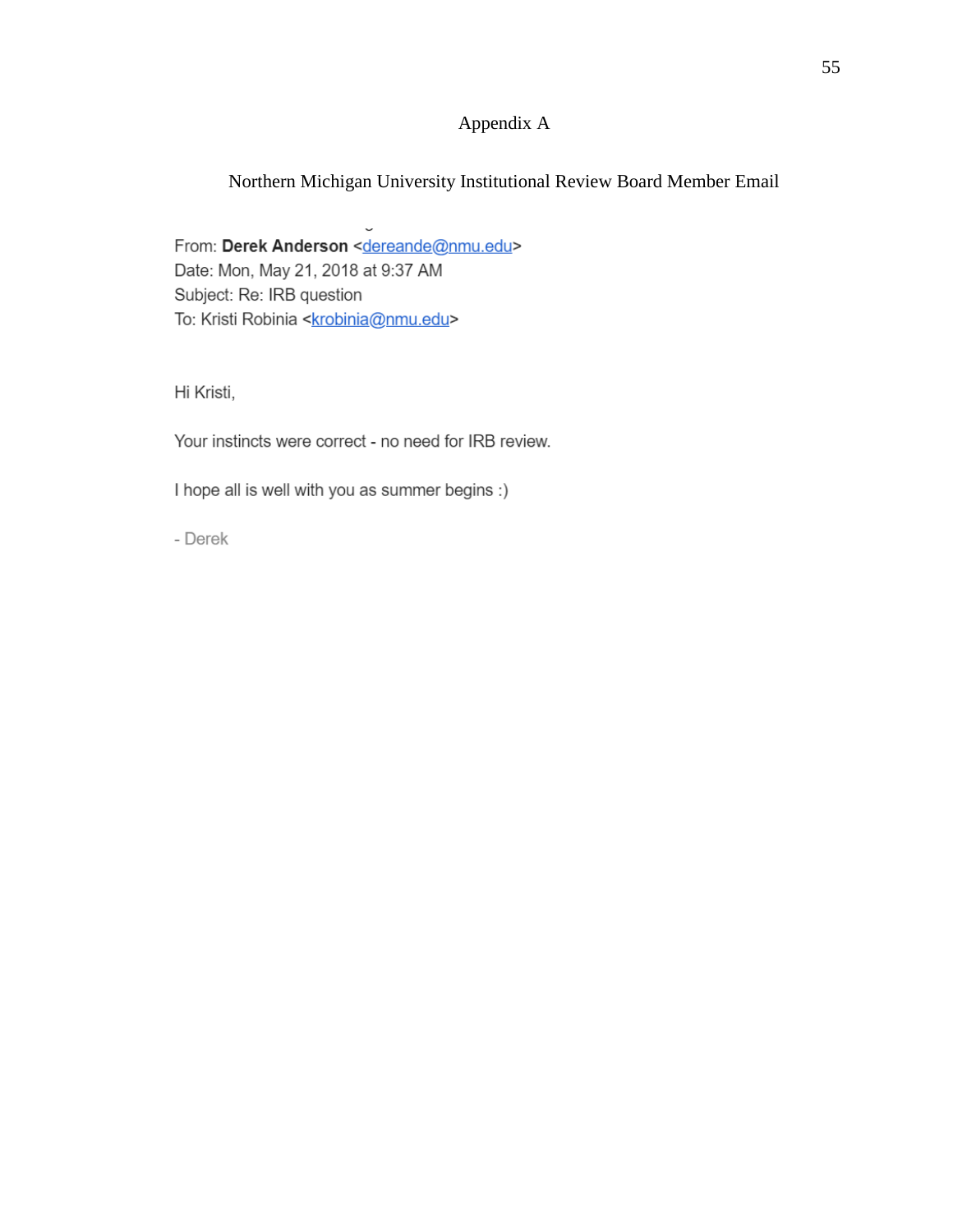# Appendix B

# PHQ-9 Pfizer Statement